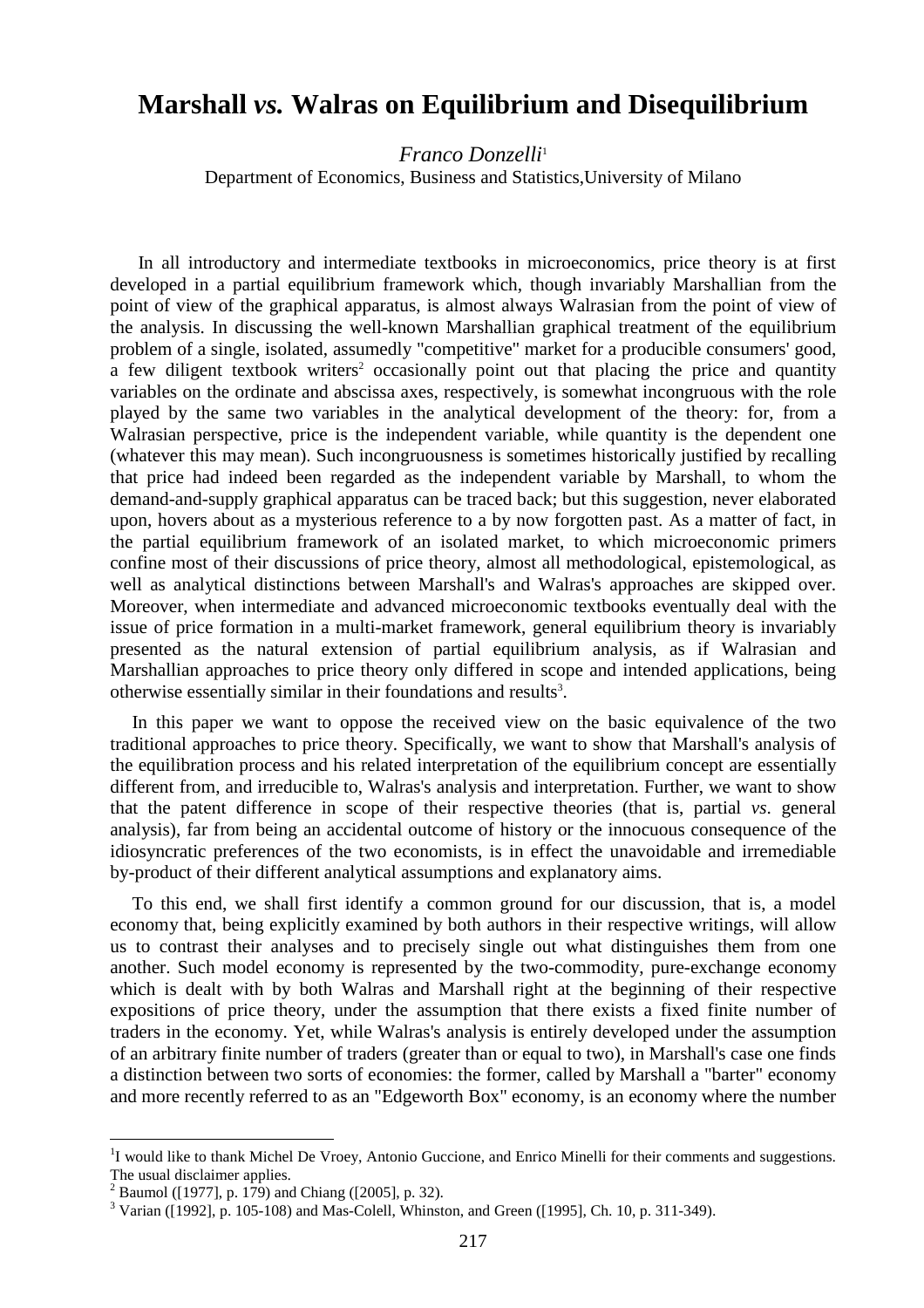of traders is exactly equal to two; the latter, analyzed by Marshall in what he calls his "temporary" or "market-day equilibrium" model, is instead an economy where the number of traders is strictly greater than two, but otherwise arbitrary.

Coming then to Walras, after introducing his three basic assumptions about the trading process (that is, the so-called "Law of One Price", the "Perfect Competition" assumption, and the "No Trade out of Equilibrium" assumption), we shall show that such assumptions have a twofold, ambiguous effect on his theorizing: for, on the one hand, they force him to confine his attention to a purely virtual equilibration process in "logical" time; on the other, however, they allow him to identify a well-defined equilibrium solution, of the "instantaneous" type, under relatively mild and general assumptions on the traders' characteristics (specifically, their utility functions). Further, under the same or similar assumptions, Walras's analysis can be easily extended to exchange, and even production, economies with any finite number of commodities.

As to Marshall, instead, we shall show that he does not make any one of the three assumptions that we have seen to characterize Walras's approach to price theory: this is due to the fact that, unlike Walras, Marshall deliberately aims at analyzing an equilibration process in "real" time, where different transactions may take place at different prices at the same time, traders do not take prices as given and, of course, trades may occur at out-of-equilibrium prices. Under these conditions, however, in order to make the trading process converge to a determinate solution, it is necessary to make much stronger assumptions about the traders' characteristics (specifically, their utility functions): this is the reason why, in Marshall's analysis, the assumption of a "constant marginal utility of money" comes into the picture. Under this assumption, Marshall can indeed prove that, in an Edgeworth Box economy with a commodity proper and a money-commodity, the trading process converges to a determinate equilibrium (namely, to determinate equilibrium values of both the money price and the total quantity traded of the commodity proper). As we shall see, however, the result is less neat than Marshall probably expected or hoped for, when the above analysis is generalized to a pure-exchange, twocommodity, monetary economy with more than two traders. Yet, there is a further limitation which is much more important for our present purposes: precisely, there is no way to formally extend Marshall's analysis and results to a multi-commodity, multi-market economy, so that partial equilibrium analysis becomes the unavoidable stigma of Marshall's approach.

The remainder of the paper is organized as follows. In section 2 we describe the model economy providing the common ground for our analysis, namely, the pure-exchange, twocommodity economy with a finite number of traders, greater than or equal to two, which underlies both Marshall's and Walras's initial theorizing about price theory. Section 3 is devoted to Walras's analysis. In this case, due to the relatively formalized expository style adopted by Walras himself, it proves convenient to keep the formal statement of the theory disconnected from the informal discussion of both its interpretation and the textual evidence supporting it: hence, in subsection 3.1, we start by stating the three basic assumptions about the trading process on which Walras's analysis (in its final form) is based; in subsection 3.2 we formally state Walras's equilibrium model of a pure-exchange, two-commodity economy with an arbitrary finite number of traders (if this number were equal to two, the economy would boil down to an Edgeworth Box economy, but this restriction is unnecessary in Walras's case); subsection 3.3 deals with interpretative and hermeneutical issues; finally, the possibility of further extending Walras's model to multi-commodity exchange and production economies is discussed in subsection 3.4. Section 4 is devoted to Marshall's analysis. Due to Marshall's peculiar style of exposition, which is eminently literary and unformalized, it seems preferable, in this case, to take a different route from that followed in examining Walras's approach: precisely, starting from a hermeneutical discussion of Marshall's informal account of his own approach, we shall strive to jointly reconstruct both the implicit formal apparatus and the associated interpretation of Marshall's theory. Specifically, in subsection 4.1, we discuss Marshall's basic assumptions about the trading process; in subsection 4.2 we formalize Marshall's model of an Edgeworth Box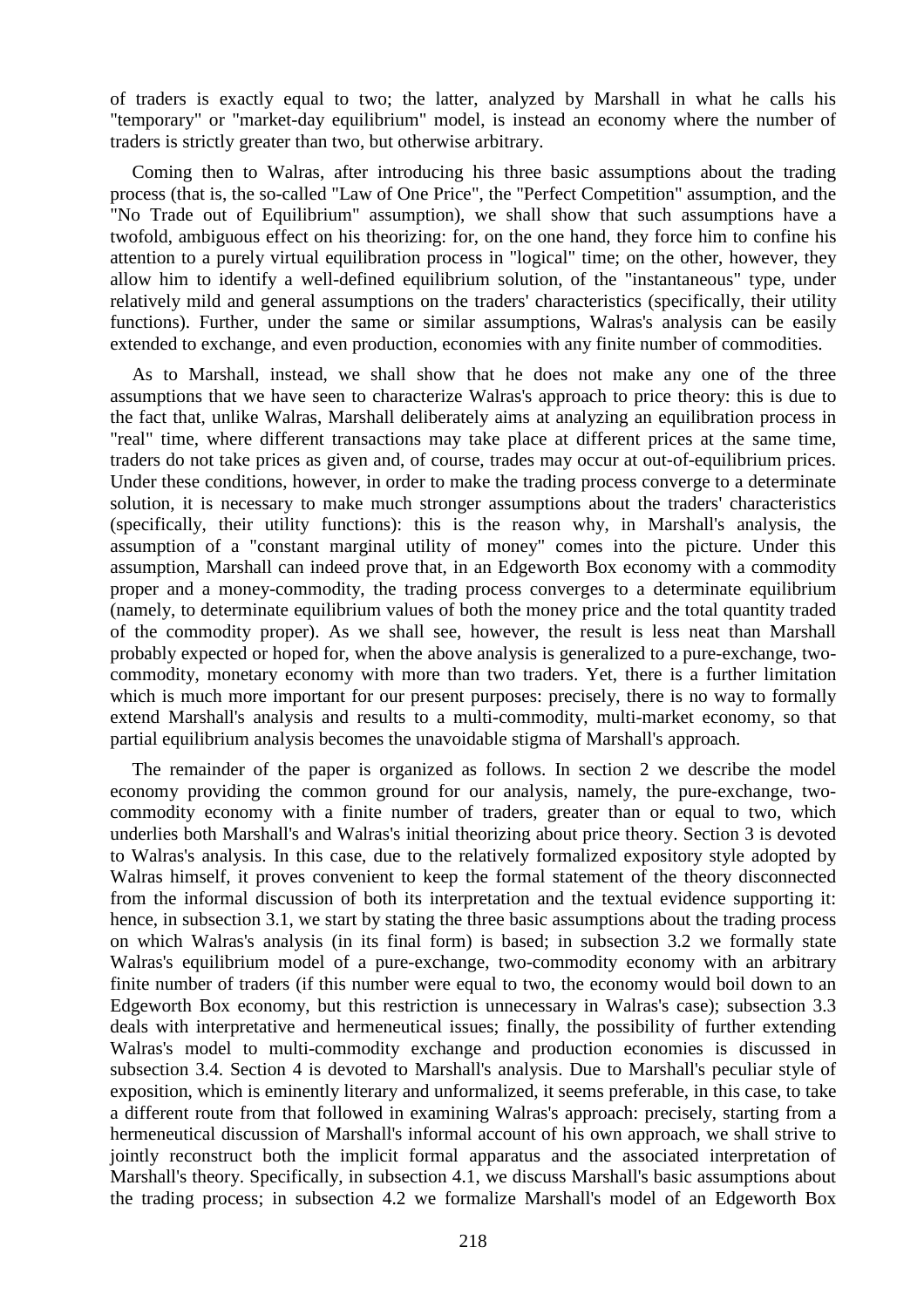economy, one version of which deals with an economy where one of the two commodities is a money-commodity; then, in subsection 4.3, we discuss Marshall's so-called "temporary equilibrium" model, which can be viewed as a generalization of the model of an Edgeworth Box economy with a money-commodity, allowing for a finite number of traders greater than two; finally, the possibility of further extending Marshall's "temporary equilibrium" model to multicommodity exchange and production economies is discussed in subsection 4.4. Section 5 compares the two approaches and concludes.

# **II. A common ground for the analysis: the pure-exchange, twocommodity economy**

Let us consider Walras's and Marshall's main theoretical works, namely, Walras's *Eléments*  d'e' conomie politique pure<sup>4</sup> and Marshall's *Principles of Economics*<sup>5</sup>. While most chapters of the *Ele' ments* are explicitly devoted to competitive price theory (no less than thirty one Lessons out of the forty two composing the fourth and fifth editions of the *Eléments* deal with that topic), the same is not true of the *Principles*: since its second edition, in fact, Marshall's treatise consists of six Books, of which only one (Book V, on "*The General Relations of Demand, Supply, and Value*") is entirely devoted to price theory. But, apart from the different quantitative emphasis the two books place on price theory, they so widely differ in their qualitative treatment of that subject that a quick reader might easily be led to despair of the reasonableness or fruitfulness of any formal comparison between the two approaches. Yet, at a closer inspection, a well-defined set of theoretical issues can be identified that represent the common starting point for both Walras's and Marshall's inquiries into the field of price theory. Such common starting point consists in the problem of the determination of equilibrium prices and quantities in a pureexchange, two-commodity economy: Walras deals with that problem in Part II, Lessons 5 to 10, of the fourth and fifth editions of the *Eléments* ([1954], p. 83-152)<sup>6</sup>; Marshall deals with it in Chapter II of Book V and in Appendix F of the *Principles* ([1961a], p. 331-336 and 791-793)<sup>7</sup>. Even if, from a quantitative point of view, the theory of the determination of equilibrium prices and quantities in a pure-exchange, two-commodity economy represents only a small part of

<sup>4</sup>During Walras' lifetime, four successive editions of the *Eléments* were sent to press: the first one, subdivided into two installments, appeared in 1874 and 1877; the second, third, and fourth editions, instead, were each published as a unitary volume in 1889, 1896, and 1900, respectively. There was also a posthumous edition, arranged by Walras himself before his death and almost identical with the fourth, which was published in 1926; this edition, known in the past as the "quatrième édition définitive", is now more simply indicated as the fifth edition. In the following we shall chiefly refer to Jaffé's English edition (Walras [1954]), which is based on the fifth edition of the *Eléments*. Occasionally, however, it will be necessary to mention or quote one specific edition of that book. In that case, we shall refer to the *variorum* edition of the *Eléments*, contained in vol. VIII of the *Oeuvres économiques complètes d'Auguste et de Léon Walras* (Walras [1988]), which allows easy comparisons among the texts of the various editions.

<sup>5</sup> During Marshall's lifetime, eight successive editions of the *Principles of Economics* were published, from 1890 to 1920. In the following we shall refer to the so-called Ninth (Variorum) Edition, published in 1961 with annotations by C.W. Guillebaud. This edition consists of two volumes: *Volume I. Text*, containing the text of the eighth edition of the *Principles* (Marshall [1961a]), and *Volume II. Notes*, containing both the collation notes and other editorial notes by Guillebaud (Marshall [1961b]).

<sup>6</sup>Lessons 5 to 10 immediately follow the introductory Part I of the *Eléments*, being therefore the first Lessons of that book devoted to price theory in the strict sense.

<sup>&</sup>lt;sup>7</sup>While "Appendix F. Barter" deals with a pure exchange, two-commodity, two-trader economy, chapter II of Book V, "*Temporary equilibrium of demand and supply*", deals with a pure exchange economy with two commodities, one of which is money, and an arbitrary finite number of traders. It should be noted that in the first four editions of the *Principles* the subject-matter of what would later become, since the fifth edition, "Appendix F. Barter" was placed at the end of Book V, chapter II, and was entitled "*A Note on Barter*" ([1961b], p. 790). The strict logical connection between the contents of chapter II of Book V and Appendix F, which comes out clearly from a sequential reading of the two physically disconnected passages in the fifth and following editions of the *Principles*, was made even more evident by the physical contiguity of the two passages in the previous editions of that book. Anyhow, even in the last three editions of the *Principles*, the link between the two disconnected sections is made explicit by a reference to Appendix F in the last paragraph of chapter II of Book V (Marshall [1961a], p. 336).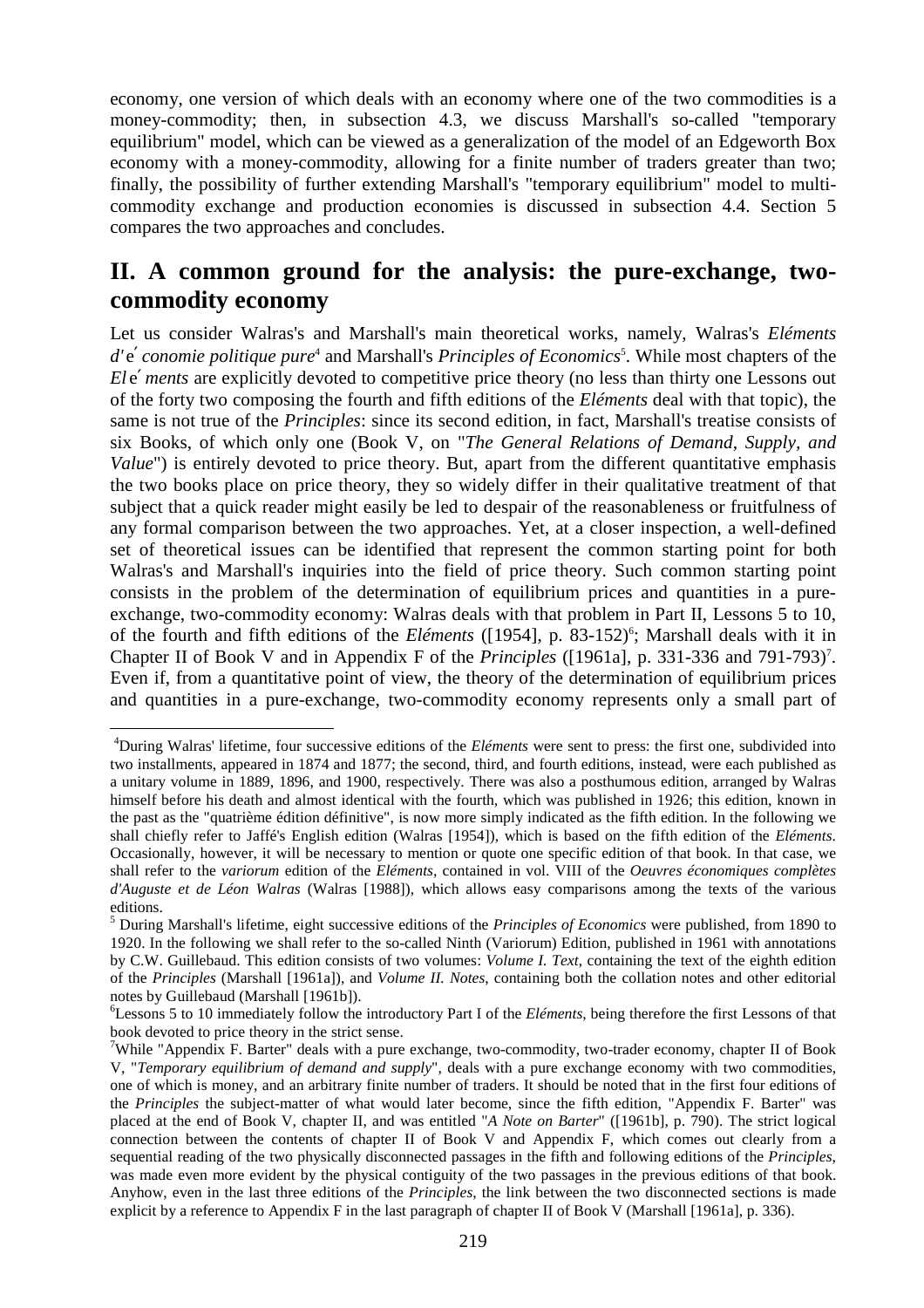Walras's overall competitive equilibrium theory, as put forward in the *Eléments*, and an even smaller part of Marshall's overall theory of market equilibrium, as developed in Book V of the last three editions of the *Principles*, yet such theory plays a fundamental role in either author's theoretical construction, for in either case it is the cornerstone on which the whole building is erected<sup>8</sup>. Anyhow, since the problem of equilibrium price determination in a pure-exchange, twocommodity economy is the only problem which is formally discussed by both authors in their respective treatises with the help of similar analytical tools, any comparison between the two authors, as far as price theory is concerned, cannot but start from the analysis of their respective models of the simplified economy under discussion.

Let us then consider a pure-exchange economy with  $L = 2$  commodities, denoted by  $l = 1,2$ , and *I* consumers-traders (henceforth indifferently referred to as either consumers or traders), denoted by  $i = 1,...,I$ , with  $I \ge 2$ . Each consumer *i* is characterized by a consumption set  $X_i = \{x_i \equiv (x_{1i}, x_{2i})\} = \Box R_i^2$ , a preference relation  $\geq i$  on  $X_i$ , and endowments  $\omega_i \equiv (\omega_i, \omega_{2i}) \in \mathbb{R}^2$  {0}. Let  $x = (x_1, \dots, x_t) \in X = \times_{i=1}^t X_i$   $\subset \mathbb{R}^2$  be an allocation;  $\omega = \sum_{i=1}^t \omega_i$  $\bar{\boldsymbol{\omega}} = \sum_{i=1}^I \omega_i$  $\in \mathbb{R}^2_{++}$  be the aggregate endowments;  $A_{pe}^{2\times I} = \left\{ x \in X \mid \sum_{i=1}^l x_i = \omega \right\}$  $\mathcal{L}$  $\overline{\mathcal{L}}$ ∤  $\chi^{\times I}_{e} = \left\{ x \in X \mid \sum_{i=1}^{I} x_{i} = a \right\}$  $=1$  $\sum_{pe}^{2\times I} = \left\{ x \in X \mid \sum_{i=1}^{I} x_i = \omega \right\}$ *i*  $A_{pe}^{\infty I} = \left\{ x \in X \mid \sum_{i=1}^{I} x_i = \omega \right\}$  be the set of feasible, nonwasteful allocations. Specifically, in accordance with Walras's and Marshall's original assumptions, let us assume consumer *i* 's preferences to be represented by a cardinal utility function  $u_i: X_i \to \Re \Box$ , which, for all *i*, is supposed to be both additively separable, that is,

$$
u_i(x_i) = v_{1i}(x_{1i}) + v_{2i}(x_{2i}), \forall x_i \in X_i^9
$$

and twice continuously differentiable, with

 $\overline{a}$ 

$$
\nabla u_i(x_i) = \left(\frac{\partial u_i(x_i)}{\partial x_{1i}}, \frac{\partial u_i(x_i)}{\partial x_{2i}}\right) = (v_{1i}^{\prime}(x_{1i}), v_{2i}^{\prime}(x_{2i})) >> 0, \forall x_i \in X_i,
$$
  

$$
\left(\frac{\partial^2 u_i(x_i)}{\partial x_{1i}^2}, \frac{\partial^2 u_i(x_i)}{\partial x_{2i}^2}\right) = (v_{1i}^{\prime\prime}(x_{1i}), v_{2i}^{\prime\prime}(x_{2i})) < 0, \forall x_i \in X_i,
$$

where  $\gg 0$  in the first inequality means that the first-order partial derivatives of consumer *i* 's utility function, i.e., *i* 's marginal utility functions, are strictly positive, while  $\lt 0$  in the second inequality means that the pure second-order partial derivatives are non-positive $10$ .

Such an economy will be denoted by  $\sum_{p} \mathcal{E}_{pe}^{2 \times I} = \{(X_i, u_i(\cdot), \omega_i)\}_{i=1}^I\}$  in the following. When  $I = 2$ , the pure-exchange, two-commodity, two-consumer economy  $\mathbb{E}e^{\lambda \times 2}_{pe} = \left\{\left(\mathbb{R}^2_+, u_i(\cdot), \omega_i\right)_{i=1}^2\right\}$  $\chi_e^{\times 2} = \left\{ (\Box \mathbb{R}_+^2, u_i(\cdot), \omega_i) \right\}_{i=1}^{\infty}$  $\Box \epsilon_{pe}^{2\times 2} = \left\{ \Box \Re^2_+, u_i(.) \omega_i \right\}_{i=1}^{\infty}$  will be called an Edgeworth Box economy and denoted by  $E_{EB}$  in the following.

<sup>&</sup>lt;sup>8</sup>Walras is ready to acknowledge the central role played in the development of his system of thought by his analysis of the equilibrium determination problem in a pure-exchange, two-commodity economy ([1954], p. 143). Marshall, on the contrary, is reluctant to openly ascribe a significant role to his pure-exchange models (that is, the "barter model" and the "temporary equilibrium" one). But, in spite of Marshall's public propensity to play down the relevance of such models in his theorizing, we shall show that the theoretical solutions adopted therein end up by crucially affecting his entire theoretical system (what, incidentally, is recognized by Marshall himself in private correspondence, as we shall see in Section 4.4 below).

<sup>&</sup>lt;sup>9</sup> As we shall see, the cardinality and additive separability assumptions concerning the consumers' utility functions play a completely different role in Walras' and Marshall's theoretical systems: for while they can easily be disposed of in Walras' case, they cannot instead be relaxed in Marshall's case without jeopardizing his whole theoretical construction

 $10$ The above restrictions on the first- and second-order partial derivatives of the utility functions need some further qualifications, which will be provided in subsections 3.2 and 4.2, concerning Walras and Marshall, respectively.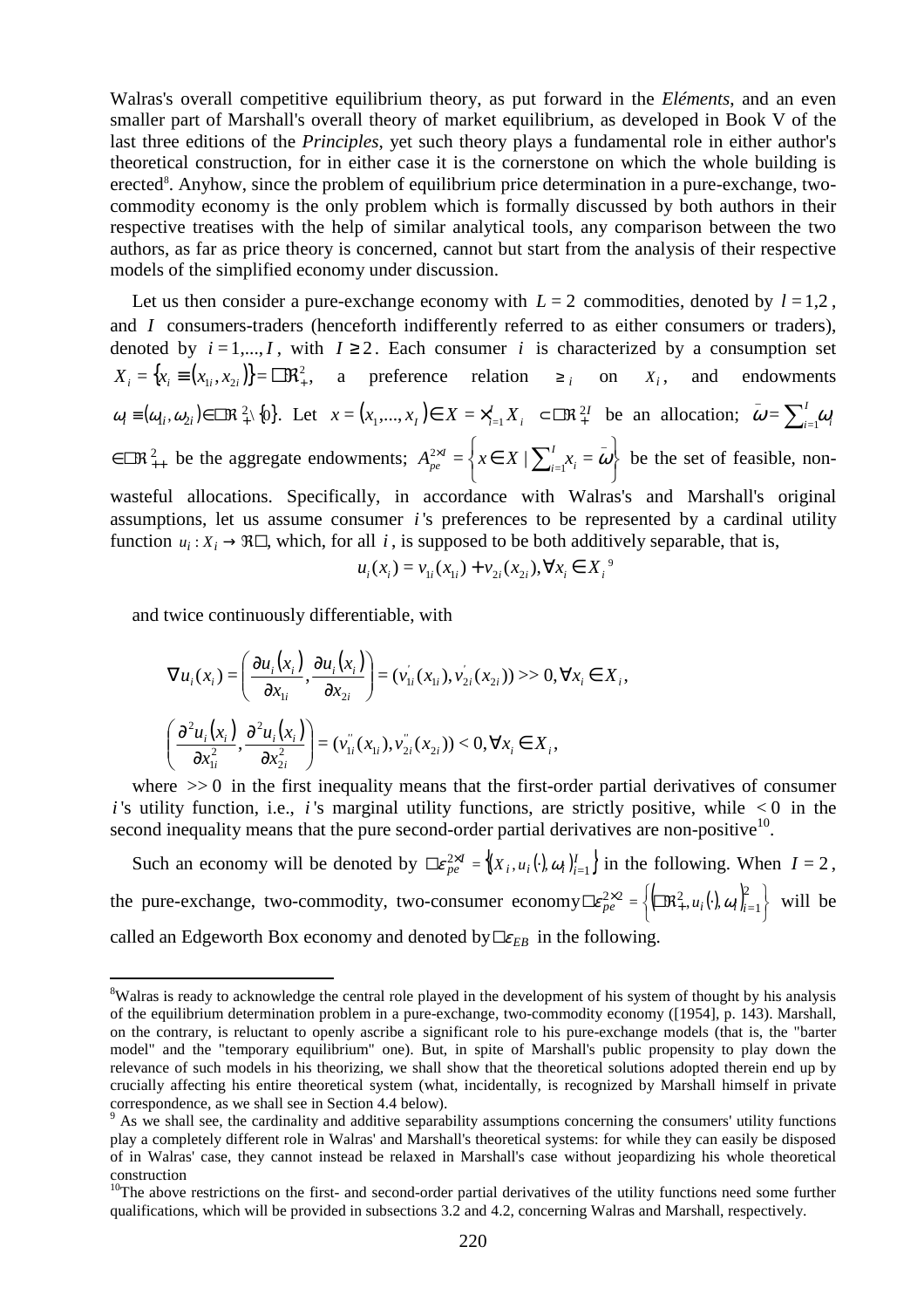Given a pure-exchange, two-commodity, *I*-consumer economy  $\epsilon \Box_{pe}^{2 \times I}$ , for all *i* and all  $x_i \in X_i$ , let

$$
MRS_{21}^{i}(x_{i}) = \left| \frac{dx_{2i}}{dx_{1i}} \right|_{u_{i}}(x_{i} + dx_{i}) = u_{i}(x_{i}) = \frac{\frac{\partial u_{i}(x_{i})}{\partial x_{1i}}}{\frac{\partial u_{i}(x_{i})}{\partial x_{2i}}} = \frac{v_{1i}^{'}(x_{1i})}{v_{2i}^{'}(x_{2i})}
$$

be consumer *i* 's marginal rate of substitution of commodity 2 for commodity 1 when *i* 's consumption is  $x_i$ : namely,  $MRS_{21}^i(x_i)$  is the quantity of commodity 2 that consumer *i* would be willing to exchange for one unit of commodity 1 at the margin, in order to keep his utility unchanged at the original level  $u_i(x_i)$ . Let  $z_i(x_i) = (z_{1i}, z_{2i})(x_i) = x_i - \omega_i = (x_{1i} - \omega_{1i}, x_{2i} - \omega_{2i}) \in \Re^2$ be consumer *i*'s net demand, when his consumption is  $x_i$ . Consumer *i*'s net demand for commodity *l*,  $z_{li}(x_i)$ , can be either positive, in which case  $z_{li}(x_i)$  is called consumer *i*'s net demand proper for commodity *l* and consumer *i* is said to be a net buyer of that commodity, or negative, in which case  $|z_{i}(x_i)|$  is called consumer *i*'s net supply of commodity *l* and consumer *i* is said to be a net seller of that commodity.

Now, let us suppose that consumer *i* can trade commodity 2 for commodity 1 either on the market, or through bilateral bargains, or according to any other suitably specified voluntary exchange technology. When consumer *i*'s consumption is  $x_i$ , if the marginal rate at which *i* can

trade commodity 2 for commodity 1, that is *i i i i dx dx dx dx* 1 2 1  $-\frac{dA_{2i}}{dx} = \left|\frac{dA_{2i}}{dx}\right|$ , is exactly equal to  $MRS_{21}^{i}(x_i)$ , then

*i* 's utility is unaffected by a marginal trade of commodity 2 for commodity 1, irrespective of whether  $i$  is a net buyer or seller of commodity 1; for in that case:

$$
du_i(x_i) = \nabla u_i(x_i) dx_i = \frac{\partial u_i(x_i)}{\partial x_{1i}} dx_{1i} + \frac{\partial u_i(x_i)}{\partial x_{2i}} dx_{2i} = v'_{1i}(x_{1i}) dx_{1i} + v'_{2i}(x_{2i}) dx_{2i} = 0.
$$

On the contrary, consumer *i* 's utility increases if the marginal rate of exchange of commodity 2 for commodity 1 is less (resp., greater) than  $MRS<sub>21</sub><sup>i</sup>(x<sub>i</sub>)$ , provided that *i* is a net buyer (resp., seller) of commodity 1. Hence  $MRS_{21}^i(x_i)$  can also be interpreted as the maximum (resp., minimum) quantity of commodity 2 that a utility maximizing buyer *i* (resp., seller *i* ) of commodity 1 is willing to pay (resp., to receive) at the margin in exchange for one unit of commodity 1, when *i*'s consumption is  $x_i$ . By using an expression which is currently employed in the literature in a related context, we can summarize the above interpretation of the marginal rate of substitution by saying that  $MRS_{21}^{i}(x_i)$  represents consumer *i*'s "reservation price" of commodity 1 in terms of commodity 2, when *i*'s consumption is  $x_i$ . (Though the expression "reservation price" can be indifferently employed irrespective of whether consumer *i* is a buyer or a seller, its specific meaning depends of course on the nature of the trade that *i* is willing to carry out.)

Both Walras and Marshall do not exactly employ the conceptual apparatus developed above. In particular, they both ignore the notion of marginal rate of substitution or, for that matter, that of reservation price. Yet, they do know and systematically employ the notion of marginal utility of commodity *l* for consumer *i* , which, under the stated assumptions on the properties of the utility functions, turns out to be a function of the quantity of commodity *l* only. Moreover, though not explicitly discussing the notion of marginal rate of substitution as such, they do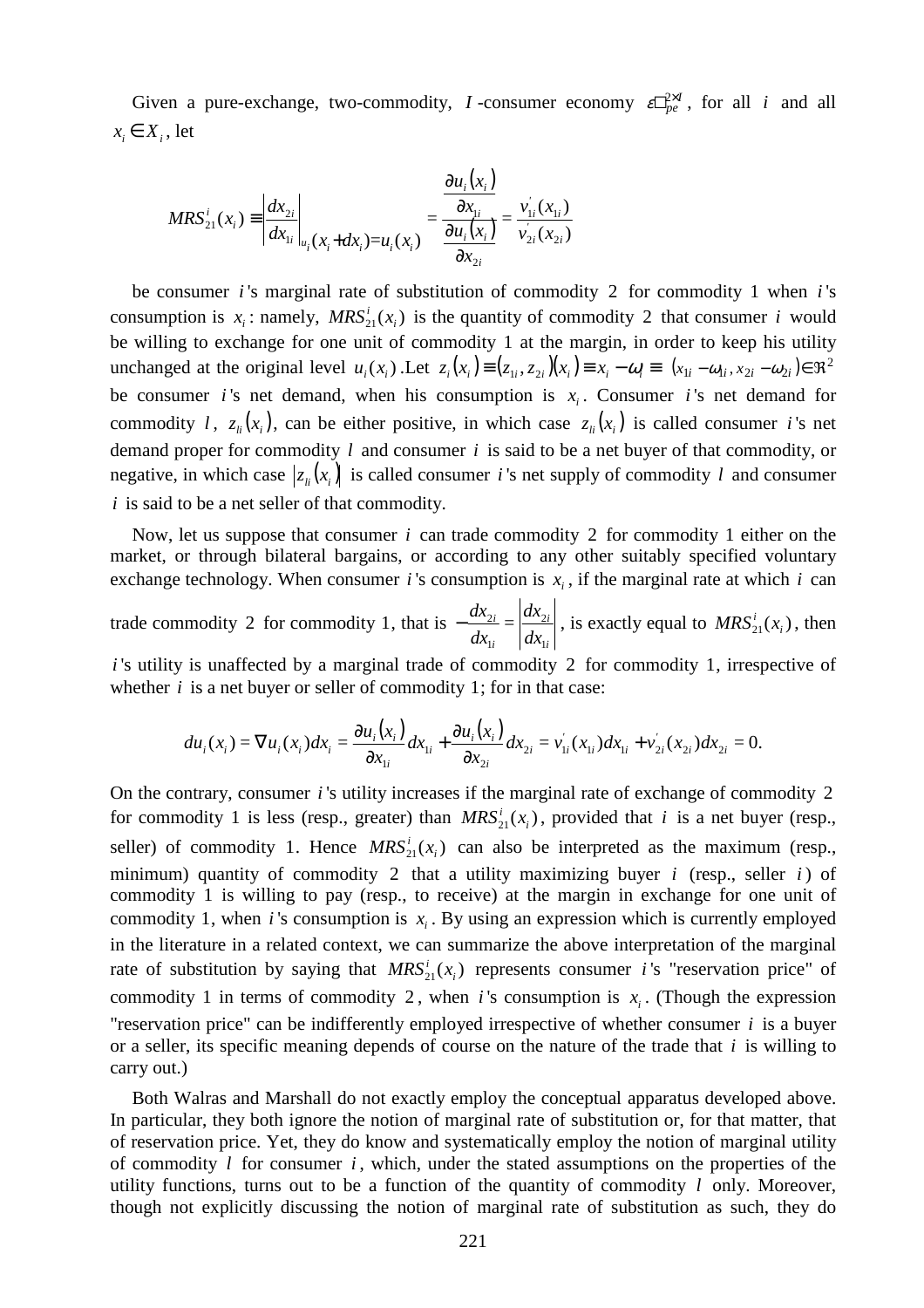implicitly make use of it in their analyses, since they compute the ratio of any two marginal utility functions and examine the role of such ratio in explaining the choices of consumers. Hence one can legitimately say that the above conceptual apparatus, though slightly more general than that originally employed by Walras or Marshall, provides a common foundation on which to erect either economist's demand-and-supply analysis (subject to the qualifications concerning the first- and second-order partial derivatives of the utility functions, to be discussed in the next sections). Any further development of either Walras's or Marshall's approach, however, requires further assumptions, which are specific to either economist. To such specific assumptions we now turn our attention.

# **II. Walras's approach**

As anticipated in the introductory section, in Walras's case it is convenient to put forward the formal model of a pure-exchange, two-commodity economy first, postponing all interpretative issues to a later subsection.

## *1. Three basic assumptions about the trading process*

To begin with, let us state three assumptions which, as we shall see, underlie not only the simple model with which we are exclusively concerned here, but indeed all of Walras's equilibrium models, provided that they are taken in their final form (that is, in the form given to them in the fourth edition of the *Eléments* [1900]). In order to make the understanding of Walras's approach to price theory easier, the basic assumptions about the trading process are separately stated in the following, even if they are obviously interrelated and often confused, occasionally by Walras himself, or jointly formulated in the literature.

### **Assumption 1**. (**"Law of One Price"**)

At each instant of the trading process, a price is quoted in the market for each commodity. Moreover, if any transaction concerning a given commodity takes place at any instant of the trading process, then it takes place at the price quoted at that instant.

## **Assumption 2**. (**"Perfect Competition"**)

All traders behave competitively, that is, they take prices as given parameters in making their optimizing choices.

## **Assumption 3**. ("**No Trade out of Equilibrium"**)

No transaction concerning any commodity is allowed to take place out of equilibrium.

The wording of the above assumptions has been carefully chosen in order to make their statement consistent with Walras's original discussion, ambiguities not excepted. The exact meaning of the assumptions cannot be explained without first defining the undefined terms appearing therein. The required definitions will be given in the next subsection, with specific reference to the model of a pure-exchange, two-commodity economy, while a general discussion of the assumptions is deferred to subsections 3.3 and 3.4 below.

## *2. Walras's model of a pure-exchange, two-commodity economy*

Let us consider a pure-exchange, two-commodity economy  $\Box \epsilon_{pe}^{2 \times I} = \{(X_i, u_i(\cdot), \omega_i)\}_{i=1}^I\}$ , where the consumers' characteristics satisfy all the assumptions made in section 2, with the further restriction that, for all  $i$ , the second-order pure partial derivatives of the utility functions be strictly negative , that is

$$
\left(\frac{\partial^2 u_i(x_i)}{\partial x_{1i}^2}, \frac{\partial^2 u_i(x_i)}{\partial x_{2i}^2}\right) = (v_{1i}^{''}(x_{1i}), v_{2i}^{''}(x_{2i})) << 0, \forall x_i \in X_i.
$$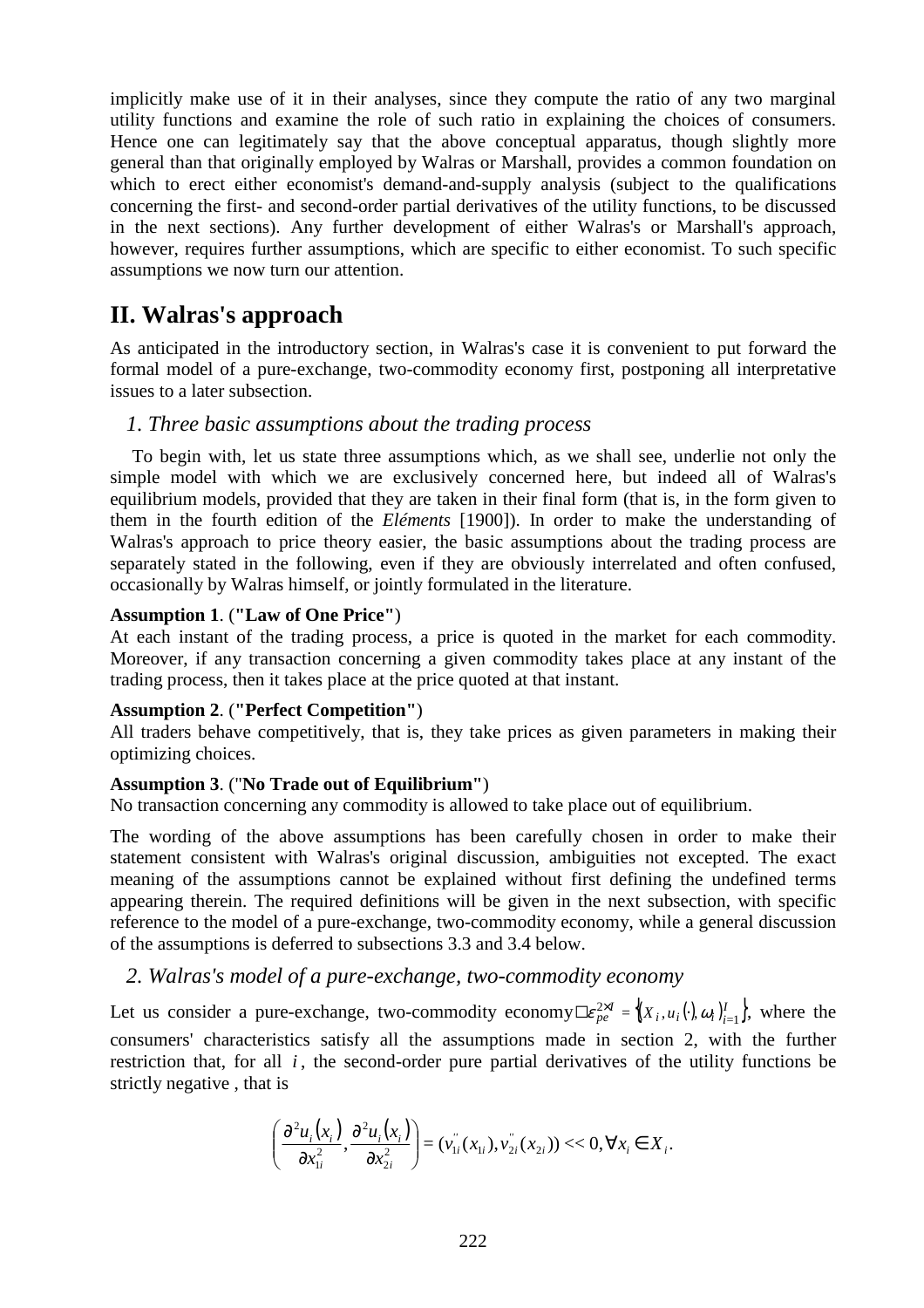The assumptions on the signs of the partial derivatives of the consumers' utility functions that we have adopted here are in effect more demanding than Walras's original ones: for Walras typically assumes the marginal utility of commodity *l* to go to zero for  $x_i < \infty$  ([1954], p. 117). On the contrary, with a view to simplifying our discussion, we assume here the marginal utilities of both commodities to be strictly positive and monotonically decreasing over each consumer's entire consumption set: this assumption, allows us to dodge all boundary problems and obtain well-defined demand and excess-demand functions, can anyhow be dispensed with, at the cost of complicating somewhat the analysis.

Let  $p = (p_1, p_2) \in \mathbb{R}^2_{++}$  be the price system, where prices are expressed in terms of units of account. The assumed positivity of prices is justified by the assumption of strong monotonicity of consumers' preferences. In view of Assumption 1, one ought to specify the instant of the trading process at which a given price system is quoted. Yet, since traders' choices necessarily refer to the same instant as the quoted prices, while the data (consumption sets, preferences, endowments) are assumed to be invariant over the exchange process ([1954], p. 117, 146), all the variables appearing in the following equations, which formalize the equilibrium determination problem ("economic *statics*", in Walras's words), would invariably refer to one and the same instant, namely, that instant at which prices are supposed to be quoted. This, however, makes the dating of the variables superfluous. Hence, following Walras's own lead in this respect, we avoid qualifying the price system with any time subscript referring to the evolution of the trading process: we know that such process evolves over time, but we do not need, at this stage, to make such evolution explicit<sup>11</sup>. Finally, under Assumptions 1 and 2, consumers' optimizing choices turn out to be homogeneous of degree zero in prices, as we shall see in a moment. But this implies that the price system can be normalized without any effect on consumers' choices. With

just two commodities, we only need one relative price, namely,  $p_{12} = \frac{p_1}{p_2} = p_{21}^{-1}$ 2  $p_{12} \equiv \frac{P_1}{P_2}$  $\equiv \frac{p_1}{p_2} \equiv p_2^$ *p*  $p_{12} \equiv \frac{p_1}{p_{21}} \equiv p_{21}^{-1}$ .

Focusing on this relative price is tantamount to normalizing the price system by taking commodity 2 as the numeraire, which in turn means setting  $p_2 \equiv 1$ . Under the stated assumptions, solving the constrained utility maximization problem for competitive consumer *i* results into the following two-equation system:

$$
\frac{\frac{\partial u_i(x_{1i}, x_{2i})}{\partial x_{1i}}}{\frac{\partial u_i(x_{1i}, x_{2i})}{\partial x_{2i}}} = \frac{v_{1i}^{'}(x_{1i})}{v_{2i}^{'}(x_{2i})} = p_{12}
$$
\n(1)  
\n
$$
p_{12}x_{1i} + x_{2i} = p_{12}\omega_{1i} + \omega_{2i},
$$
\n(2)

 $\overline{a}$ 

from which one gets consumer *i* 's Walrasian direct demand and excess demand functions,  $x_i(p_{12}, \omega_i)$  and  $z_i(p_{12}, \omega_i) \equiv x_i(p_{12}, \omega_i) - \omega_i$ , respectively, for  $i = 1, ..., I$ .

Now, under Assumptions 1 and 2, aggregating individual demand and excess demand functions is immediate: for, since all consumers receive the same price signals (by Assumption 1), which they take as given parameters (by Assumption 2), the individual demand and excess demand functions always depend on the same variables and can consequently be summed over

 $<sup>11</sup>$ As Walras himself puts it, in introducing equations similar to those discussed in the sequel of this subsection : "I</sup> am assuming that, during this interval, the utility, both extensive and intensive, remains *fixed* for each party, which makes it possible for me to include time implicitly in the expression of utility. Were this not the case and had I supposed utility to be a *variable* functionally related to time, then time would have had to figure explicitly in the problem. And we should then have passed from economic *statics* to economic *dynamics"* ([1954], p. 117; Walras' italics).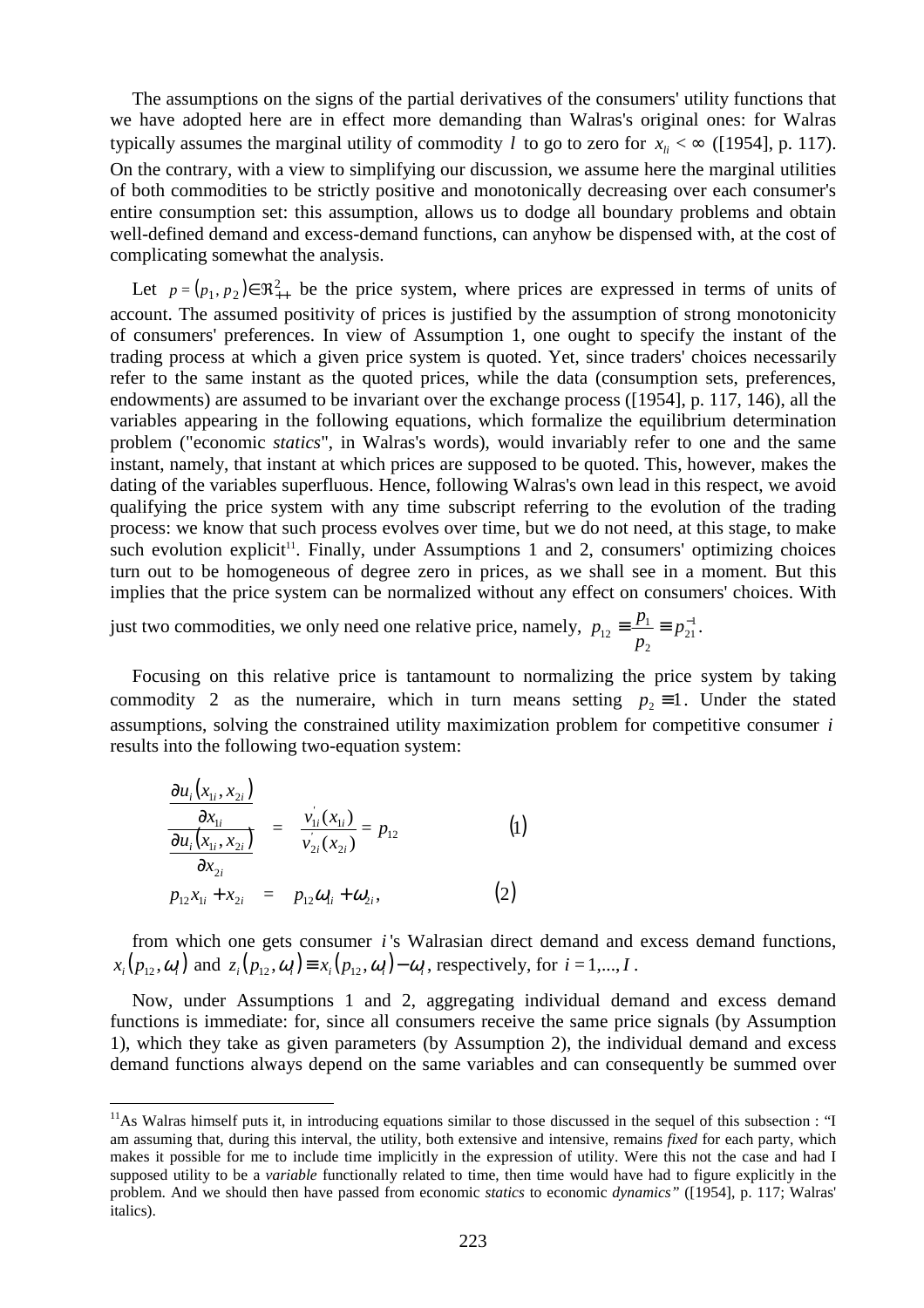all consumers. Hence, letting  $z(p_{12}, \omega) \equiv \sum_{i=1}^{I} z_i(p_{12}, \omega_i) \equiv \sum_{i=1}^{I} x_i(p_{12}, \omega_i) - \omega_i$  $\mu_1$   $\mu_2$ ,  $\omega_i$   $\mu$   $\mu$ *I*  $z(p_{12}, \omega) = \sum_{i=1}^{I} z_i(p_{12}, \omega_i) = \sum_{i=1}^{I} x_i(p_{12}, \omega_i) - \omega_i$  be the Walrasian aggregate excess demand function, where  $\omega = (\omega_1, ..., \omega_l)$ , we obtain the market clearing conditions:

| $z_1(p_{12}^W,\omega)=0$     |     | $\left(3^{'}\right)$ |
|------------------------------|-----|----------------------|
| $z_2(p_{12}^W, \omega) = 0,$ | and | $(3^{n})$            |

where  $p_{12}^W$  denotes a Walrasian equilibrium price of commodity 1 in terms of commodity 2.

From the budget constraint equations (2), by rearranging terms and summing across consumers, we get the so-called Walras' Law, that is:

$$
\sum_{i=1}^{I} [p_{12}z_{1i}(p_{12},\omega_i)+z_{2i}(p_{12},\omega_i)] = p_{12}z_1(p_{12},\omega)+z_2(p_{12},\omega) = 0, \forall p_{12} \geq 0.
$$

Since, due to Walras' Law, equation  $\left(3^{r}\right)$  is necessarily satisfied when equation  $\left(3^{r}\right)$  holds ([1954], p.139), we can focus attention on the latter equation only. Under the stated assumptions, equation  $\left( 3 \right)$  has at least one solution, which however needs not be unique. Each solution yields a Walrasian equilibrium price of commodity 1 in terms of commodity 2,  $p_{12}^W$ , to which a corresponding Walrasian equilibrium allocation,  $x(p_1^W)=(x_1(p_1^W),...,x_i(p_1^W),...,x_i(p_1^W))$ *I W i*  $x(p_{12}^W) = (x_1(p_{12}^W),...,x_i(p_{12}^W),...,x_i(p_{12}^W)),$  is associated.

### *3. Walras's model: textual evidence and interpretation*

 $\overline{a}$ 

Economists are so accustomed to regarding the model put forward in the previous subsection as typically Walrasian that many, or even most, of them may deem it otiose to inquire whether or not the model, as well as the assumptions on which it rests, can indeed be traced back to Walras's *Eléments*. Yet this question is by no means trivial: answering it will prove much more complicate than it might appear at first sight. Right at the beginning of Lesson 5 of the *Eléments*, where Walras starts his discussion of the "problem of the exchange of two commodities for each other", one finds a long illustrative passage, where the functioning of a real-word competitive market, the market for the so-called "*3 per cent French Rentes*", is described in great detail. This example is obviously meant to provide a gradual introduction to the more formal examination of the problem at issue, to be developed in the following pages. Precisely owing to its informal character, however, Walras's introductory discussion of the functioning of a real-world market discloses a number of conceptual difficulties, which are instead concealed under the more cautious language of formal analysis. Hence it may be useful to start from the securities example<sup>12</sup>: "Let us take, for example, trading in 3 per cent French Rentes on the Paris Stock *Exchange and confine our attention to these operations alone. The three per cent, as they are called, are quoted at 60 francs. [...] We shall apply the term effective offer to any offer made, in this way, of a definite amount of a commodity at a definite price. [...] We shall apply the term effective demand to any such demand for a definite amount of a commodity at a definite price. We have now to make three suppositions according as the demand is equal to, greater than, or less than the offer. First supposition. The quantity demanded at 60 francs is equal to the quantity offered at this same price. [...] The rate of 60 francs is maintained. The market is in a stationary state or equilibrium. Second supposition. The brokers with orders to buy can no longer find* 

<sup>&</sup>lt;sup>12</sup>The following quotation in the text is drawn from the English edition of the *Eléments* ([1954], p. 84-85). However, for reasons that will become apparent later in this subsection, we have reproduced the passage as it originally appeared in the first edition of the *Eléments* (apart from the English translation, of course), suppressing a few words inserted by Walras in the second and following editions of that book. On the changes undergone by this passage from the first to the second edition, see also Walras ([1988], p. 71-72).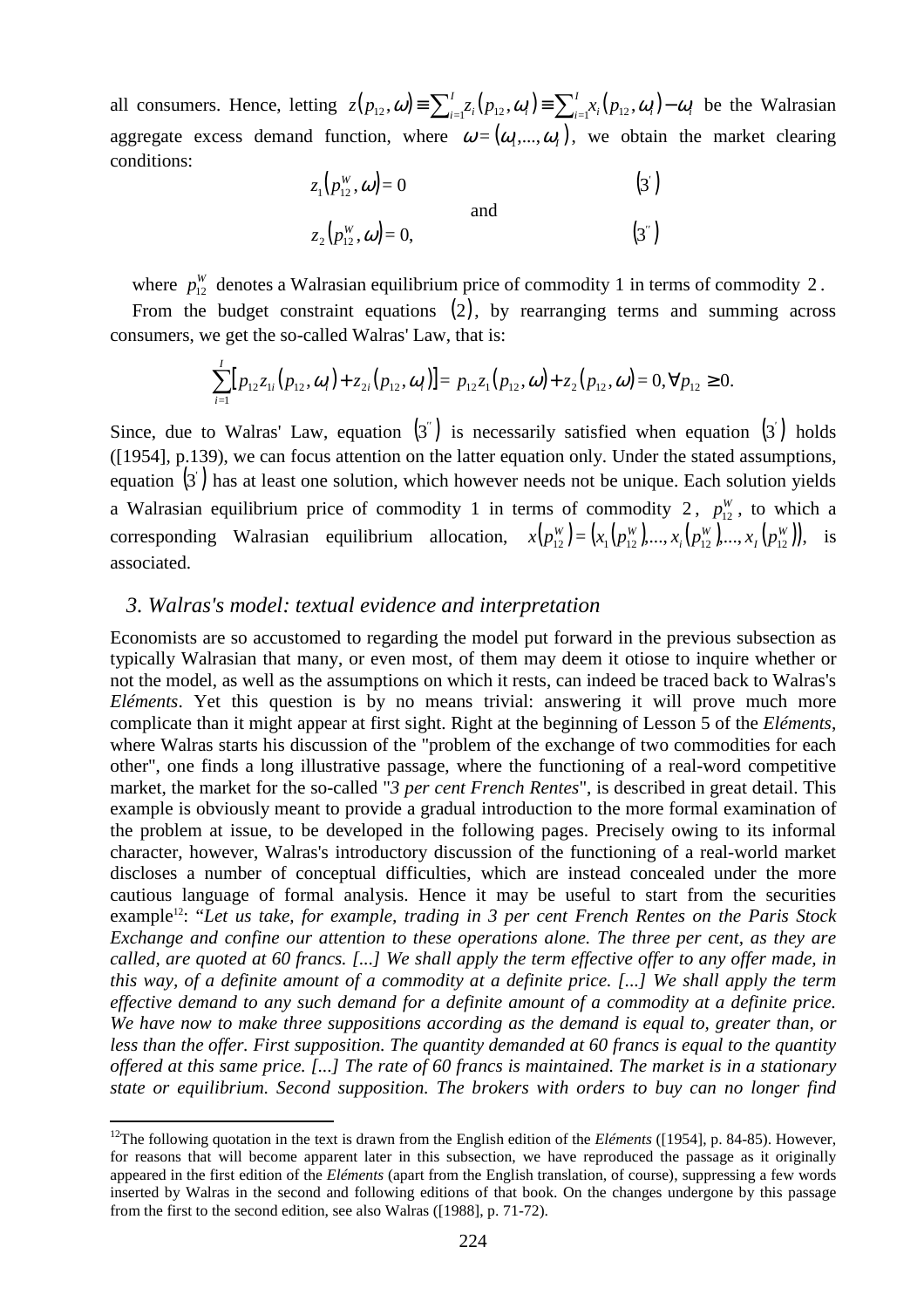*brokers with orders to sell. [...] Brokers [...] make bids at 60 francs 05 centimes. They raise the market price. Third supposition. Brokers with orders to sell can no longer find brokers with orders to buy. [...] Brokers [...] make offers at 59 francs 95 centimes. They lower the price*".

This passage reveals that the starting point of Walras's analysis is indeed represented by a very realistic picture of the trading process, a picture which apparently stands at a very great distance from the highly stylized image of the same process emerging from the basic assumptions and the formal model presented above. The first striking difference lies in the following: while the model deals with an economy where two commodities proper are traded for one another, the example concerns instead a market where a commodity proper is exchanged for money. Since, as we shall see, Marshall's "temporary equilibrium" model deals precisely with a market where a commodity proper ("corn") is exchanged for money<sup>13</sup>, it is particularly important, for our present purposes, to clarify Walras's position in this respect. Now, concerning this point, Walras is fortunately very clear. For, a few lines after the securities example quoted above, he adds: "*Securities, however, are a very special kind of commodity. Furthermore, the use of money in trading has peculiarities of its own, the study of which must be postponed until later, and not*  interwoven at the outset with the general phenomenon of value in exchange. Let us, therefore, *retrace our steps and state our observations in scientific terms. We may take any two commodities, say oats and wheat, or, more abstractly, (A) and (B*)" ([1954], p. 86-87).

In sharply disconnecting the introductory example from the "scientific" discussion of the problem of the exchange of two commodities for one another, Walras takes due care of restoring the symmetry between the two commodities composing the economy under discussion, a symmetry that had been broken, in his example, by the existence, side by side, of such heterogeneous objects as money, with its "peculiarities", and a commodity proper. Precisely, in his "scientific" treatment of the problem at hand, no money exists in any other sense than possibly that of being a unit of account; at the same time, either commodity can indifferently be taken as the numeraire of the economy. As we shall see, this restored symmetry, which sharply distinguishes Walras's formal treatment of the pure-exchange, two-commodity economy from Marshall's, plays a fundamental role in allowing Walras to generalize his approach to more complex economies and models. Coming now to what we have called the three basic assumptions concerning the trading process, one must admit that, at first sight, all three of them are disconfirmed by the securities example. As to Assumption 2 ("Perfect Competition"), one can see that, in that example, there are traders that "make" the price, in the sense that they make price bids, changing them according to the circumstances of the market ("*They raise the market price",* "*They lower the prices*"), so that traders cannot apparently be viewed as price-takers and the competitive assumption fails. But, since prices are individually changed by traders experiencing rationing, one cannot apparently be sure that different prices will not be quoted by different traders at the same time, so that also Assumption 1, the so-called "*Law of One Price*", would not apply in this case; nor can one exclude the possibility that some transactions be actually carried out at out-of-equilibrium prices, so that Assumption 3, the "*No Trade out of Equilibrium*" assumption, would fail as well.

Now, also with respect to the basic assumptions concerning the trading process, one should be careful in distinguishing a mere illustrative example, which may reasonably be expected to be realistic and captivating, hence also somewhat imprecise, from a formal theoretical model, of which, on the contrary, one should demand absolute rigor and precision. But, in the case at hand, even in the more formal parts of his discussion, Walras's defence of the fundamental assumptions underlying his pure-exchange model is not always so convincing as one might hope

<sup>&</sup>lt;sup>13</sup> It may be interesting to note that, in Walras' first theoretical work, predating the publication of the first installment of the first edition of the *Eléments* in 1874 and concerning precisely the theory of the exchange of two commodities for one another, one can find an example which is virtually identical with the example in the *Eléments*, except that the commodity proper traded for money in the market under discussion is "corn", instead of being "3 per cent French Rentes"([1874], p. 31-32).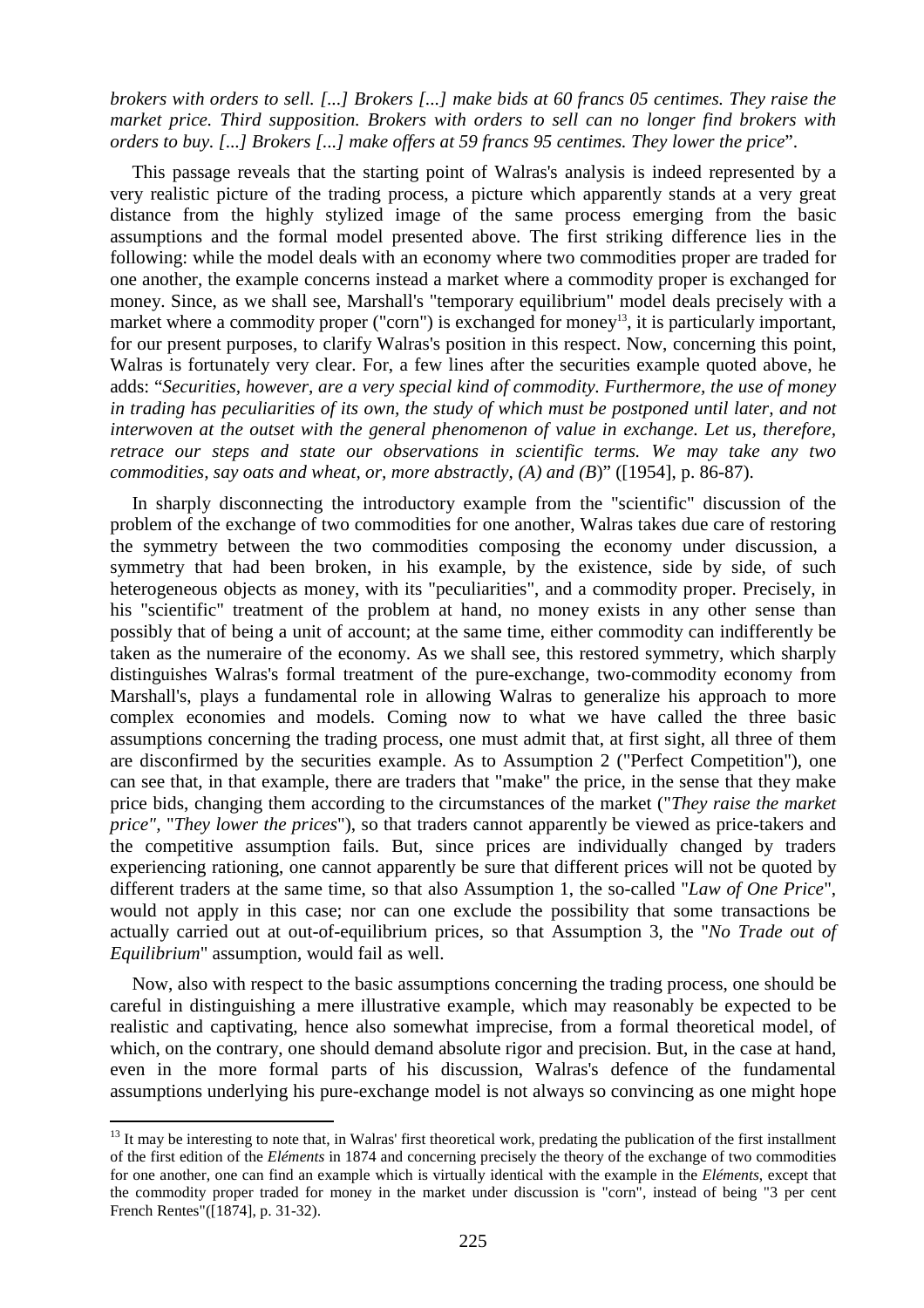for. Even if the major difficulties concern Assumption 3, we prefer to proceed in order, starting from Assumption 1. The "Law of One Price" is also referred to in the literature as "Jevons' Law of Indifference", since an apparently similar assumption was first introduced into the theoretical debate, under the name of "Law of Indifference", by Jevons in his path-breaking book *The Theory of Political Economy* (1871)<sup>14</sup>. Both Walras's and Marshall's investigations into the problem of exchange are deeply affected by Jevons' "theory of exchange", as developed in Chapter 4 of his 1871 book. In view of this, before going back to Walras's "Law of One Price", it is convenient to briefly discuss the role played by the "Law of Indifference" in Jevons' model of exchange. Jevons' "theory of exchange" is developed with reference to an Edgeworth Box economy, where each one of two "cornered" traders, called by Jevons "trading bodies", owns the total endowment of one of the two commodities existing in the economy. Jevons' problem is to determine the total quantities of commodities 1 and 2 exchanged by the two traders, which are respectively denoted *x* and *y* . Then, assuming Jevons' version of the "Law of Indifference" to hold, it turns out that such quantities also implicitly define the equilibrium rate of exchange between the two commodities,  $v/x$ , that is, the equilibrium relative price of commodity 1 in terms of commodity 2 .

According to Jevons, the "Law of Indifference", "a general law of the utmost importance in economics", can be stated as follows: "*[I]n the same open market, at any one moment, there cannot be two prices for the same kind of article*" ([1871], p. 137). Now, this "Law" allegedly plays a fundamental role in the solution of Jevons' Edgeworth Box model, as can be seen from the following passage: "*Thus, from the self-evident principle* [i.e., the "Law of Indifference"]*, stated on p. 137, that there cannot, in the same market, at the same moment, be two different prices for the same uniform commodity, it follows that the last increments in an act of exchange must be exchanged in the same ratio as the whole quantities exchanged. [...] This result we may express by stating that the increments concerned in the process of exchange must obey the equation x y dx*  $\frac{dy}{dx} = \frac{y}{x}$  ([1871], p. 138-139). While the first italics are Jevons', the second ones are added).

The above equation, which provides one of Jevons' well-known equilibrium conditions, can be interpreted as stating that, "in the process of exchange", the marginal rate of exchange, *dx*  $\frac{dy}{dx}$ , must equal the average rate, *x y* , which in turn represents the relative price of commodity 1 in terms of commodity 2 in the "act of exchange" concerned. As can be easily verified, however, a serious ambiguity surrounds the interpretation of Jevons' equation: for the equality between marginal and average rate of exchange can only be inferred from the "Law of Indifference" if it is also assumed that the "whole quantities exchanged",  $x$  and  $y$ , are traded "at the same moment" as "the last increments", dx and dy; this means, however, that "the process of exchange" cannot be distinguished from "an [instantaneous] act of exchange", as the very wording of Jevons' sentence unwillingly reveals. This also implies that the equilibrium rate of exchange be instantaneously reached, so that all transactions can take place at that rate (actually, there will occur just one single grand transaction, that will of course take place at the equilibrium rate). To sum up, contrary to what Jevons appears to suggest, it is not true that the above equation "follows" from the "Law of Indifference" as such: as a matter of fact, it "follows" from the "Law of Indifference" *and* the assumption that the "process of exchange" be a degenerate durationless process. If the "process of exchange" were allowed to be a true time-consuming

<sup>14</sup> What we have called here the "Law of One Price" is also occasionally referred to in the literature as the "*principle of completeness, or universality, of markets",* or else as the assumption of "*universal price quoting of commodities (market completeness)*": see, e.g., Mas-Colell, Whinston, Green ([1995], p. 20, 550). Yet these labels appear to be misnomers and should be avoided in this context.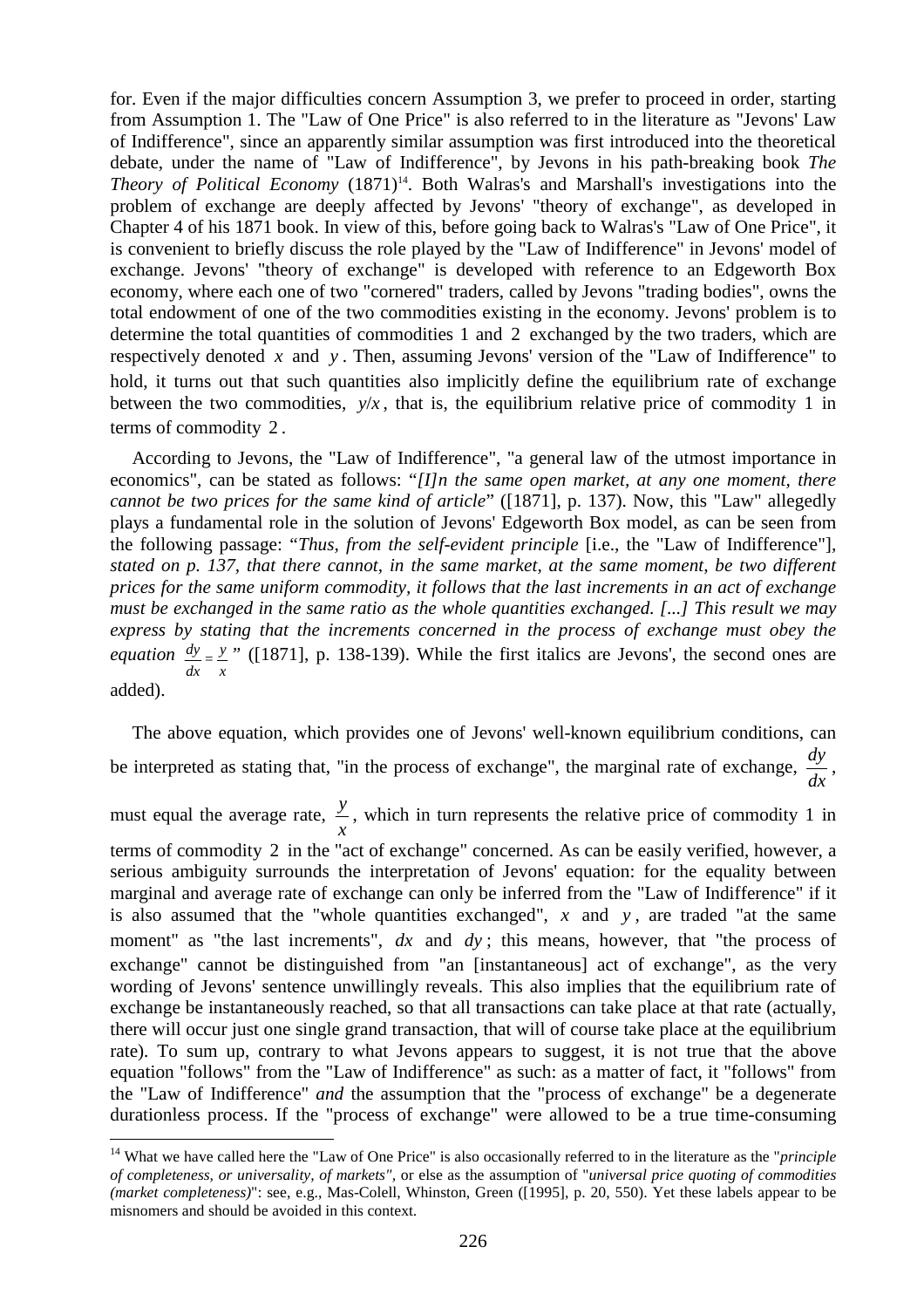process, then the "Law of Indifference", as formulated by Jevons, would be perfectly consistent with a sequence of transactions taking place at different instants at different rates of exchange, so that Jevons' equation would not hold true. The uncertainty about the epistemological status of "Jevons' Law of Indifference", which is alternatively interpreted by Jevons himself as either a "self-evident principle", which holds identically true under all circumstances, or as an equilibrium condition, which only holds true under special circumstances, is not entirely dispelled by Walras either. In fact, there are passages where Walras appears to interpret the "Law of One Price" as an equilibrium condition, for example when he states that there can be only one price in the market, namely the price at which total effective demand equals total effective offer [...], or when he summarizes his analysis of the two-commodity, pure-exchange economy by means of the following proposition, which, according to him, "embraces the whole of the pure and applied economics": "*The exchange of two commodities for each other in a perfectly competitive market is an operation by which all holders of either one, or of both, of the two commodities can obtain the greatest possible satisfaction of their wants consistent with the condition that the two commodities are bought and sold at one and the same rate of exchange throughout the market"* ([1954], p. 143).

Yet, the interpretation of the "Law of One Price" as a pure equilibrium condition, though supported by renowned interpreters of Walras's thought (such as Morishima ([1977], p. 11-26)), is ultimately unacceptable. For, as we have seen in the previous subsection, one of the distinguishing features of Walras's model is its relying on the concept of aggregate demand and excess demand function. Now, if it is true that, by providing the market-clearing condition, the nullity of the aggregate excess demand function (equation (3') above) plays a fundamental role in defining the Walrasian equilibrium concept, it is also true that the very notion of aggregate excess demand function could not even be defined if a uniform price, allegedly known to all traders, could not be supposed to exist in any case<sup>15</sup>. Thus, it can be seen that the very structure of Walras's model implies the universal validity of the "Law of One Price", which must be supposed to hold under all circumstances, that is, both at equilibrium and out of equilibrium.

A similar reasoning applies to Assumption 2 : for the way in which Walras constructs the individual demand and excess demand functions, or "trader's schedules", as Walras calls them, leaves no doubt as to the fact that, for the purposes of the theory, he imagines the traders to take commodity prices (a single relative price, in the case at hand) as given parameters and to determine the quantities to be traded of the various commodities (two, in the case under discussion) in such a way as to maximize their utility functions<sup>16</sup>. Hence we can conclude that the "Perfect Competition" assumption, apparently disconfirmed by the securities example, is never really questioned by Walras in his formal model.

In discussing the status of Assumptions 1 and 2 in Walras's model of a pure-exchange, twocommodity economy, we have ascertained that such Assumptions hold in every case, that is, both at equilibrium and out of equilibrium. Up to now, however, we have not yet specified the exact nature of the disequilibrium states that can be regarded as consistent with Walras's overall approach. This is not accidental, for the answer to this question crucially depends on the meaning and implications of Assumption 3, to which we now turn our attention. Assumption 3 is the most problematic of all three: such controversial character is partly due to the fact that, in all probability, Walras did not initially realize the need for such an Assumption. As a matter of fact, Walras's original discussion of this issue - in both his early theoretical writings, such as the 1874 and 1876 *mémoires* on the theory of exchange, and the first edition of the *Eléments* (1874-1877)

<sup>&</sup>lt;sup>15</sup>On the construction of the aggregate excess demand function see, e.g., Walras ([1954], p. 94-95).

<sup>&</sup>lt;sup>16</sup> It should be added that, also in discussing the construction of individual demand and excess demand functions, Walras supposes the traders "*to anticipate all possible values of [the price] from zero to infinity and determine accordingly all the corresponding values of [their excess demands]"* (Walras [1954], p. 92); this means that traders are supposed to take all sorts of prices, both equilibrium and disequilibrium ones, as given parameters, behaving competitively under all circumstances. See also, e.g., Walras ([1954], p. 122).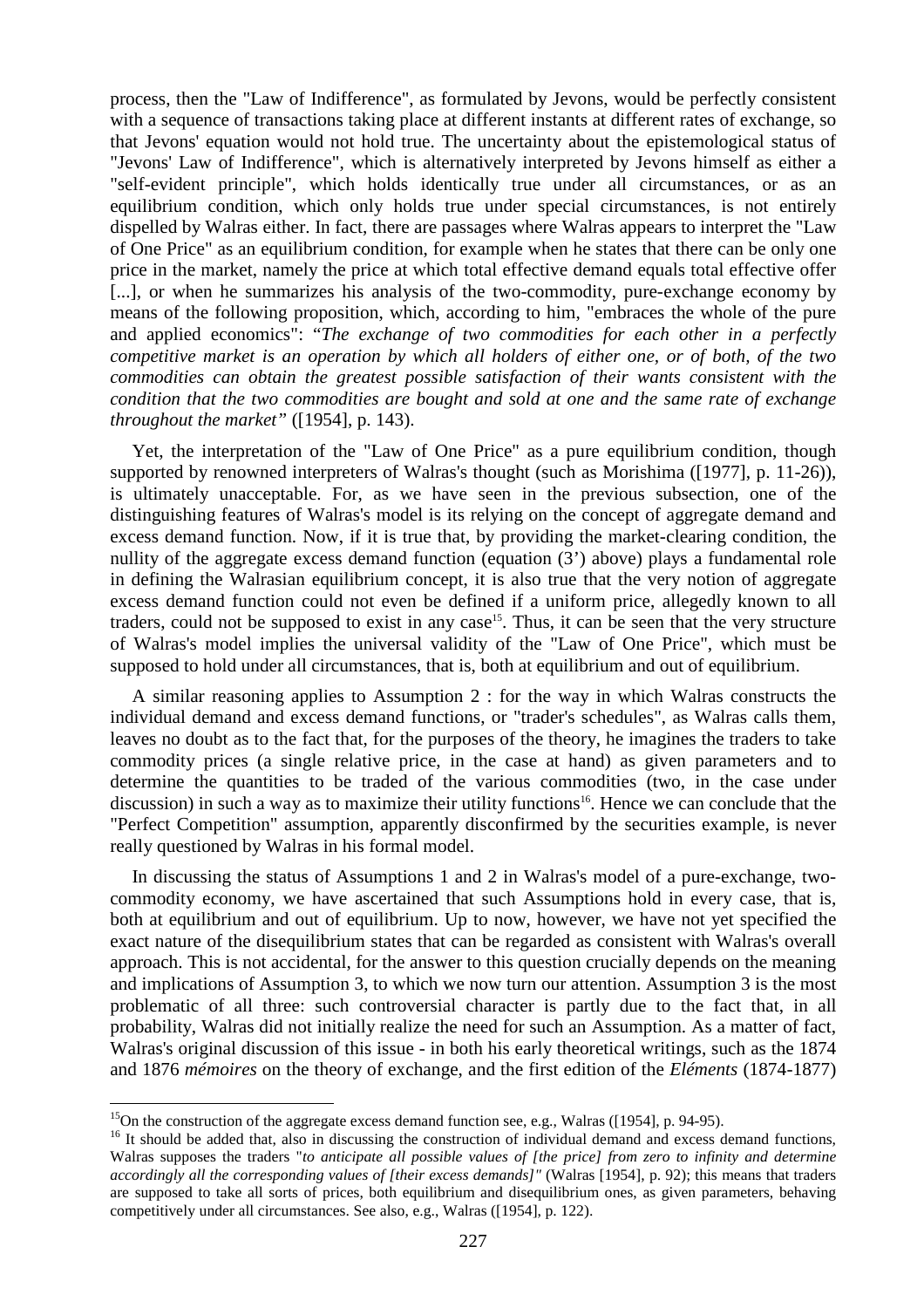- is highly ambiguous. To be precise, not only the securities example, but also the entire formulation of the pure-exchange model in the 1874 and 1876 *mémoires* and in the first edition of the *Eléments,* are not inconsistent, to say the least, with the idea that some transactions may actually be carried out at disequilibrium prices. Moreover, should we extend our consideration to the production and capital formation models, we would immediately discover that, in the first three editions of the *Eléments* (hence up to 1896), such models explicitly contemplate out-ofequilibrium transactions and other observable disequilibrium activities<sup>17</sup>.

But to allow out-of-equilibrium trades to actually occur in the economy is inconsistent with the requirements of equilibrium determination in Walras's approach. To see why, let us focus attention, once again for the sake of simplicity, on the pure-exchange model exclusively. In this model the occurrence of disequilibrium transactions would make the equilibrium indeterminate not only by altering the data of the economy (namely, the individual endowments), but also, and foremost, by changing such data in an unpredictable way: for Walras's theory is indeed able to predict the plans of action optimally chosen by the traders at both equilibrium and disequilibrium prices, but it can only predict the traders' actions (that is, their observable behavior) when the economy is at equilibrium.

These critical remarks, confusedly made by Bertrand in his 1883 review-article of the second edition of Walras's *Th* e′ *orie math* e′ *matique de la richesse sociale* (1883), where Walras's 1874 *me' moire* on the theory of exchange had been reprinted without any significant change, induced Walras to explicitly introduce a "No Trade out of Equilibrium" assumption into his theoretical system, first by dropping a short statement to this effect in an obscure article on Gossen published in 1885, and then, with specific reference to the pure-exchange model, by inserting a few well-chosen words into the securities example in the second (1889) and following editions of the *Ele' ments*: precisely, in discussing the three alternative "suppositions" which are separately analyzed in that example, "according as the demand is *equal to*, *greater than*, or *less than* the offer", Walras added the statement "Exchange takes place" in the case of market equilibrium, while he inserted the short sentences "Theoretically, trading should come to a halt" and "Trading stops" in the cases of excess demand and excess supply, respectively ([1954], p. 85). As to the production and capital formation models discussed in the various editions of the *El* e′ *ments*, however, a sort of "No Trade out of Equilibrium" assumption was only introduced in the fourth edition of the *El* e′ *ments*, published in 1900, when Walras eventually resolved to adopt the so-called "hypoth `e se des *bons*": according to this assumption, all traders (that is, not only consumers, as in the pure-exchange model of the second and subsequent editions of the *El* e' *ments*, but also producers and owners of the factors of production) are not allowed to carry out any actual transactions until an equilibrium is arrived at; until then, they can only exchange "*bons*", that is, conditional claims, which are not effective whenever the economy is out of equilibrium ([1954], p. 242, 282, 319). So, Assumption 3 is eventually vindicated, becoming one of the cornerstones of the Walrasian edifice in its final form. But it would be misleading to conceal that it took more than a quarter of a century to Walras to convince himself that his theory cannot not do without such an assumption.

#### *4. Walras's model : limitations and extensions*

l

The reason why Walras so strenuously resisted the generalized adoption of the "No Trade out of Equilibrium" assumption is easy to explain. This assumption, when combined with the other two, turns the process of adjustment towards equilibrium into a purely virtual process, where nothing observable can occur. Such virtual process evolves over a "logical" time entirely disconnected from the "real" time over which the economy is supposed to evolve. Hence, since it takes just one instant of "real" time for the adjustment process to carry its effects through, the equilibrium state, granting that it is eventually reached, must be imagined as "instantaneously" arrived at, as

 $17A$  thorough discussion of the evolution of Walras' ideas concerning equilibrium, disequilibrium and the equilibration process, the celebrated *tâtonnement* process, can be found in Donzelli (2005).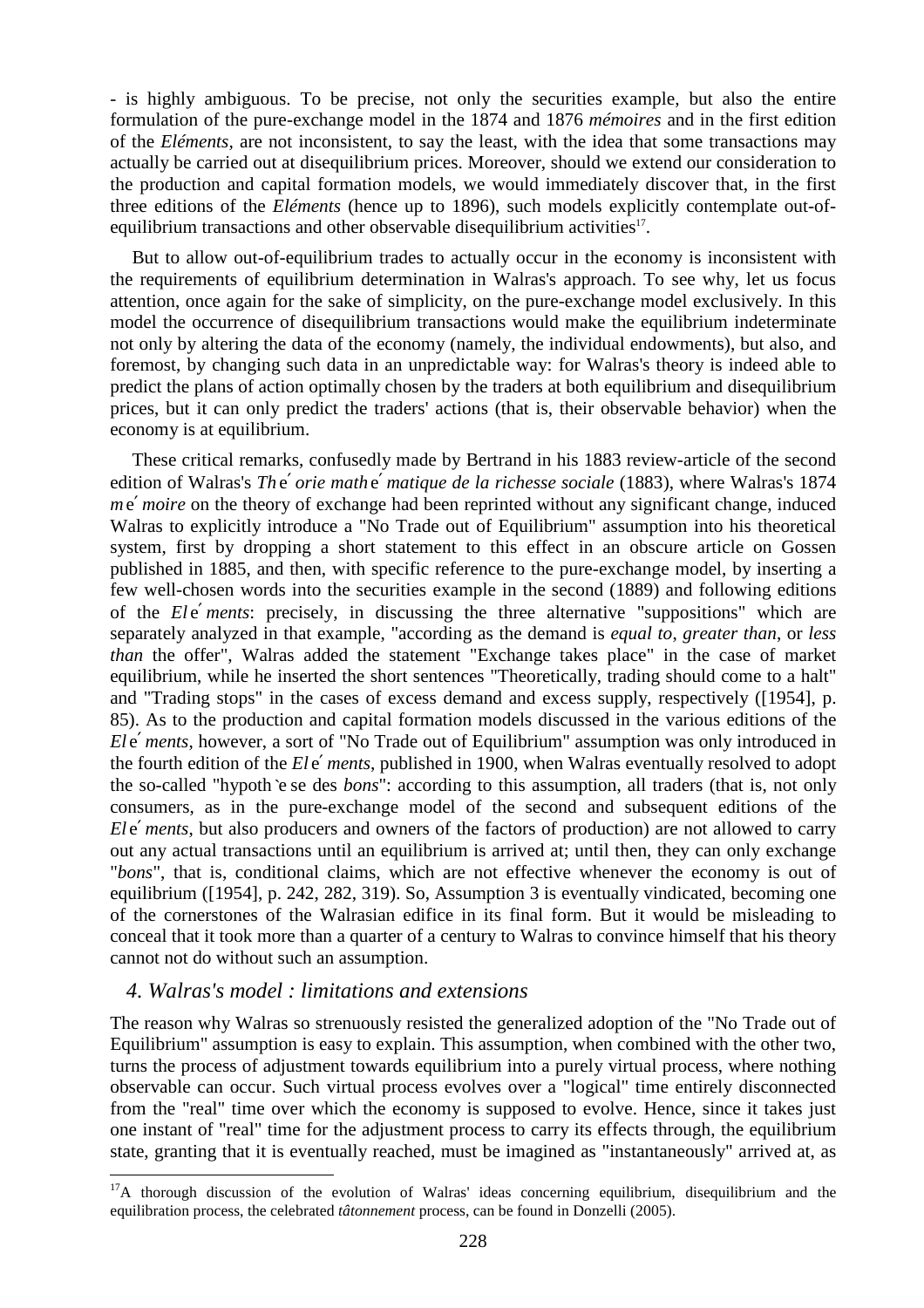far as the "real" time of the economy is concerned. But this "instantaneous" character of the equilibrium concept, which Walras is eventually, though unwillingly, led to recognize<sup>18</sup>, clashes with his original idea that the empirical content of general equilibrium theory crucially depends on the possibility of showing that an equilibrium state "comes to be established" through an adjustment process in "real" time, where observable behavior is allowed both to take place and to play an essential role out of equilibrium.

So, it is true that Walras's basic assumptions about the nature of trading process severely restrict the claims that his equilibrium approach, and especially the underlying theory of the equilibration process, can lay to descriptive realism. And it is also true that such restrictions are difficult to swallow, first of all for Walras himself, as the length of the period needed to accept them witnesses. But in the end he is willing to take this step, because he is aware that accepting those constraints is the price to be paid for achieving not only a theoretical consistency, but also a descriptive generality, that would be unattainable otherwise.

In fact, this can be easily seen by going back to the pure-exchange, two-commodity model from which we started, and analyzing the role played by Walras's various assumptions in allowing him to extend the scope of this simple model, in such a way as to progressively encompass, in a very natural way, an ever larger set of economic issues and phenomena. In the first place, it should be stressed that, by assuming from the very beginning the "Law of One Price" and "Perfect Competition", Walras can straightforwardly attack the problem of equilibrium determination in an economy with *any* finite number of traders, without being forced either to confine his analysis to a two-trader economy, as Jevons (1871) had been forced to do, or to make further special assumptions on the traders' characteristics, as Marshall will be compelled to do in his *Principles* (1890), as we shall see in the next section. Moreover, with regard to the traders' characteristics, it should also be added that Walras's original assumptions concerning the cardinality and additive separability of the traders' utility functions turn out to be unnecessarily restrictive, even if Walras will never become aware of this, and can be easily disposed of, as Pareto (1906) will prove a few years later, without jeopardizing in the least Walras's approach and results in dealing with the pure-exchange problem with any number of traders. Furthermore, by temporarily giving up the apparently realistic pretence to cope with both the exchange and the money issue at one and the same time within the pure-exchange, two-commodity model, and by choosing from the beginning to normalize the price system by taking one commodity proper, instead of money, as the numeraire of the economy, Walras makes it easier to smoothly generalize his analysis of the two-commodity economy to a multi-commodity world, in a truly general equilibrium framework<sup>19</sup>. Finally, by complementing the "Law of One Price" and the "Perfect Competition" assumption with the "No Trade out of Equilibrium" assumption, Walras makes it possible to apply the same analytical apparatus and the same "instantaneous" equilibrium concept, already employed with reference to pure-exchange economies with an arbitrary number of traders, to more general economies with production, capital formation, and even money, which can eventually be reintroduced into the analysis. As can be seen, therefore, a sort of trade-off between realism, on the one hand, and consistency and generality, on the other, seems to apply in Walras's case: giving up a relatively more realistic analysis of the

<sup>&</sup>lt;sup>18</sup>As far as the pure exchange model is concerned, Walras recognizes the "instantaneous" character of his equilibrium construct as early as in 1885, in the already quoted article on Gossen ([1885], p. 312, fn. 1). Instead, as far as the more comprehensive models with production, capital formation, circulation and money are concerned, one has to wait for the well-known passage of Lesson 29, newly added to the fourth edition of the *Eléments* (1900), where the implications of the so-called "hypothèse des *bons*" for the time structure of the analysis and the nature of the equilibrium construct are extensively discussed ([1954], p. 319).

<sup>&</sup>lt;sup>19</sup>This extension is carried out by Walras himself in Lesson 11 of the *Eléments*, which is the first Lesson of Part III of that book, entitled "Theory of Exchange of Several Commodities for One Another". It may be interesting to note that Walras exclusively employs the expression "general equilibrium", later used in a much more comprehensive sense, to denote a state of a multi-commodity, moneyless economy in which a consistent price system, normalized by choosing an appropriate numeraire, obtains.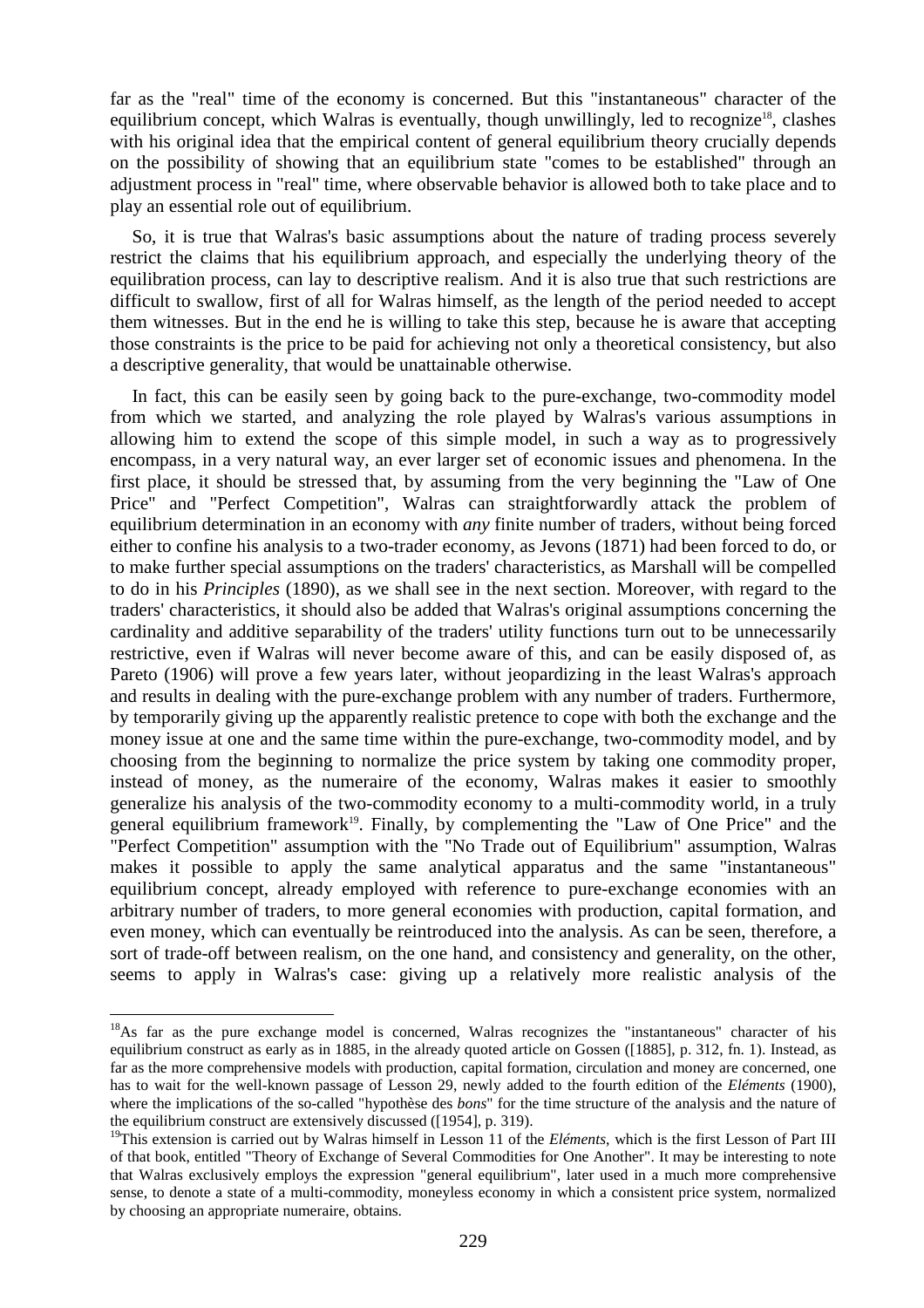disequilibrium process appears to be the price to be paid for gaining a sounder consistency and a greater generality in the field of equilibrium theory.

# **III. Marshall's approach**

 $\overline{a}$ 

Let us turn now to Marshall's approach. As explained in section 2, we are essentially concerned here with Marshall's model of an Edgeworth Box economy, as expounded in "Appendix F. Barter" in the fifth and following editions of the *Principles*, as well as with his "market-day" or "temporary equilibrium" model, as developed in Chapter II of Book V of the same treatise. The relationship between Marshall's "temporary equilibrium" model and his more elaborate "normal equilibrium" models will be briefly discussed in subsection 4.4 below. In Marshall's case, for the reasons already stated, we shall try to reconstruct his formal models from a hermeneutical analysis of the available textual evidence, jointly developing theory and interpretation.

#### *1. Marshall's basic assumptions about the trading process*

Unlike Walras, Marshall does *not* assume the traders to behave "competitively", if by this expression one means that the traders take prices as given and choose quantities (i.e., choose consumption or trade plans) in such a way as to maximize utility. This means that in Marshall one does *not* find demand or excess demand functions comparable to Walras's, since the latter's functions, as we have seen, essentially depend on the assumption of "Perfect Competition" and the "Law of One Price" (in the sense specified above). What we do find in Marshall is a different kind of functions, which are still related to the idea that the traders behave "rationally" and "competitively", even if Marshall's conception of rationality and competition is different from Walras's<sup>20</sup>. Marshall's fundamental ideas about the trading process are the following: 1) the trading process in a pure-exchange, two-commodity economy should be viewed as a sequence of bilateral bargains, each involving two traders at a time; 2) the conditions governing each individual bargain (quantities traded of the two commodities, hence rate of exchange between them) should be specified by exploiting the general properties of the marginal rate of substitution of one commodity for the other for the two traders involved in the bargain, where the marginal rate of substitution is viewed as the reservation price of either a buyer or a seller, as the case may be.

To develop Marshall's model, let us focus on consumer *i* . At the beginning of the trading process, let  $MRS_{21}^{i}(\omega_{1i}, \omega_{2i}) = \frac{\partial u_{i}(\omega_{1i}, \omega_{2i})}{\partial \omega_{1i}(\omega_{1i}, \omega_{2i})} = v'_{1i}(\omega_{1i})/v'_{2i}(\omega_{2i})$ *i*  $\mu_i$  **i**  $\omega_{2i}$ *i*  $\sum_{i}^{i}$ ,  $\omega_{2i}$ ) =  $\frac{\omega_{i} \cdot \omega_{i}}{2}$  $v_{21}^i(\omega_{1i},\omega_{2i}) = \frac{\partial u_{i1}^i(\omega_{1i},\omega_{2i})}{\partial \omega_{2i}^i} / \frac{\partial u_{i1}^i(\omega_{1i},\omega_{2i})}{\partial \omega_{2i}^i} = v_{1i}^i(\omega_{1i})/v_{2i}$ *x u x*  $MRS_{21}^i(\omega_{1i}, \omega_{2i}) = \frac{\partial u_i(\omega_{1i}, \omega_{2i})}{\partial \omega_{1i}^2} / \frac{\partial u_i(\omega_{1i}, \omega_{2i})}{\partial \omega_{2i}^2} = v_{1i}^i(\omega_{1i})/v_{2i}^i(\omega_{2i})$ 2  $_{1i}$ ,  $\omega_2$ 1  $\frac{d\dot{u}_1}{d\alpha_{1i}},\bm{\omega}_{2i}\bigl)=\frac{\partial u_i(\bm{\omega}_{1i},\bm{\omega}_{2i})}{\partial x_{1i}}/\frac{\partial u_i(\bm{\omega}_{1i},\bm{\omega}_{2i})}{\partial x_{2i}}=\nu_{1i}^{'}(\bm{\omega}_{1i})/\nu_{2i}^{'}(\bm{\omega}_{2i})$ ∂ ∂  $\frac{\partial u_i(\omega_{1i},\omega_{2i})}{\partial u_i(\omega_{1i},\omega_{2i})}$  =  $v'_{1i}(\omega_{1i})/v'_{2i}(\omega_{2i})$  be the initial value of

consumer *i* 's marginal rate of substitution of commodity 2 for commodity 1. Supposing that there exists a consumer  $j \neq i$ , such that  $MRS_{21}^j(\omega_{1j}, \omega_{2j}) \neq MRS_{21}^i(\omega_{1i}, \omega_{2i})$ , let

$$
k_{ij}(\omega) = \min\{MRS_{21}^i(\omega_{1i}, \omega_{2i}), MRS_{21}^j(\omega_{1j}, \omega_{2j})\}
$$
  
and  

$$
K_{ij}(\omega) = \max\{MRS_{21}^i(\omega_{1i}, \omega_{2i}), MRS_{21}^j(\omega_{1j}, \omega_{2j})\}
$$

Then a bilateral bargain involving a marginal trade  $(dx_{i}, dx_{i}) = -(dx_{i}, dx_{i})$  between the two consumers is weakly advantageous to both (that is, it increases the utility of at least one of them, without decreasing the utility of the other), as long as the marginal rate of exchange between the two commodities,  $dx_1 j$ *dx dx*  $dx_{2i}$   $dx_{2j}$ *i i* 1 2 1  $\left|\frac{2i}{l}\right| = \left|\frac{d^{(1)}(x)}{dt}\right|$ , belongs to the interval  $\left|k_{ij}(\omega), K_{ij}(\omega)\right|$ .

 $^{20}$ In view of this, it is wholly inappropriate and misleading to call "Marshallian", as many well-known advanced microeconomic text-books do (Varian [1992], p. 105-109)), what is to all purposes an ordinary Walrasian demand function, obtained under the standard Walrasian assumptions about individual rationality and market competition, as stated in the previous section.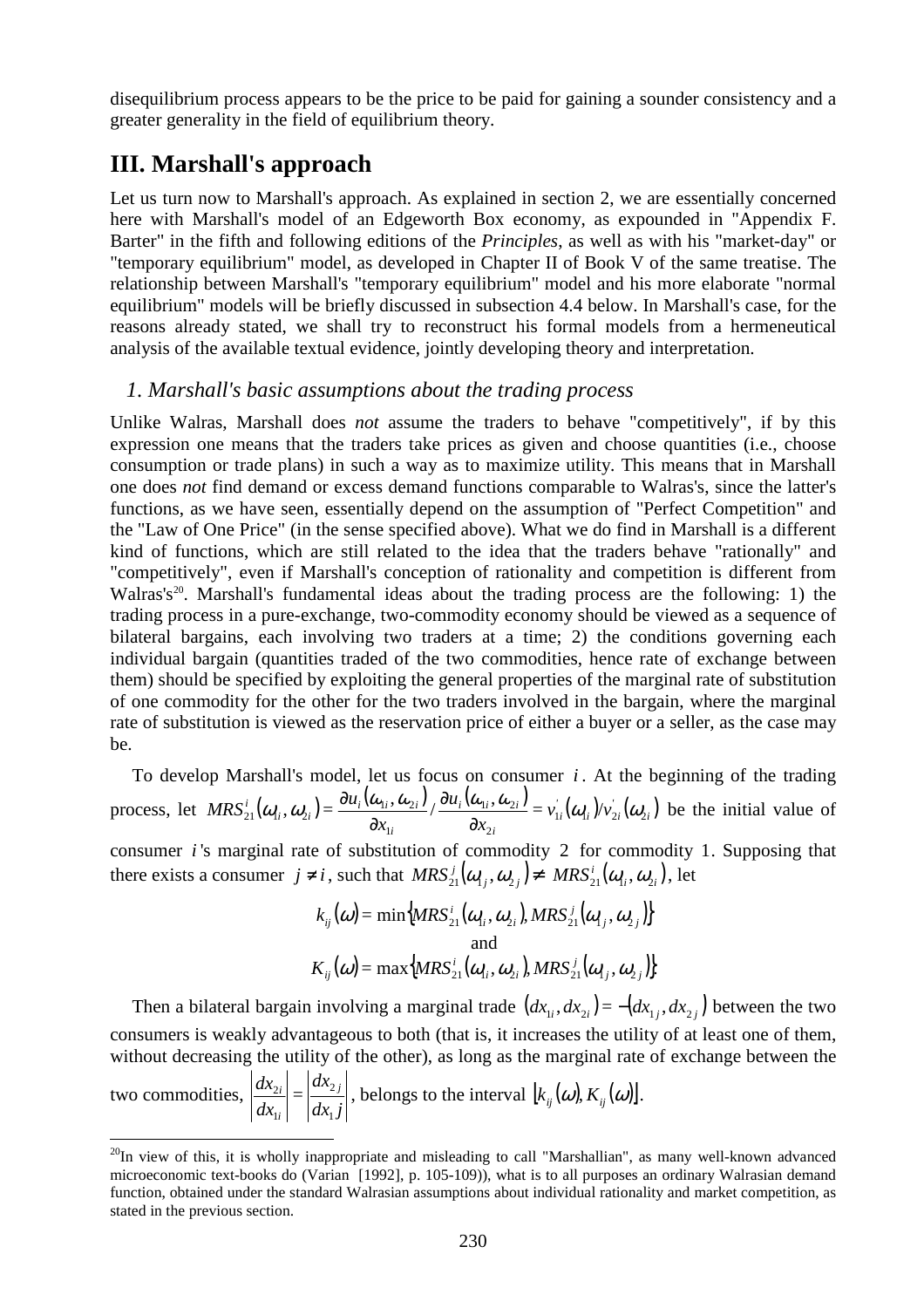Now, if one assumes that any weakly advantageous bargain will be exploited by the party (or parties) benefiting from it, one can predict that consumer *i* 's initial allocation will change whenever there exists another consumer who, at his initial allocation, is characterized by a marginal rate of substitution different from *i* 's. But this prediction is obviously insufficient to make the analysis of the trading process involving consumer  $i$  determined: to this end, in fact, it would be necessary to know exactly who are the consumers with whom consumer *i* makes dealings, what is the time order of these dealings, what are the amounts traded in each case, and so on. For the same reasons, even if one can predict that the trading process will eventually come to an end when the marginal rate of substitution is the same for all consumers, for in that case no weakly advantageous bargain is left to be exploited by anybody, at this stage of the analysis, failing further assumptions, one can predict neither the final allocation nor, as a consequence, the final rate of exchange of the two commodities for one another.

#### *2. Marshall's model of an Edgeworth Box economy*

 $\overline{a}$ 

According to Marshall, this sort of indeterminacy is intrinsic to any trading process involving two commodities proper, that is, to any "*system of barter*" ([1961a], p. 334). Such kind of trading processes is examined in greater detail in Appendix F of the *Principles* which, as already mentioned, is specifically devoted to the analysis of a "system of barter". To begin with, Marshall makes the simplifying assumption that only two traders be involved in the barter process, thereby turning the economy under question into an Edgeworth Box economy,  $\left(\!\mathfrak{R}^2_+,u_i\!\left(\cdot\right)\!,\omega_i\!\left.\!\right)_{i=1}^2\right\}$  $\left\{ (\mathfrak{R}^2_+, u_i(\cdot), \omega_i) \right\}_{i=1}^2$  $\Box \varepsilon_{EB} = \left\{ (\Re^2_+, u_i), \omega_i \right\}_{i=1}^{\infty}$ . The traders' characteristics satisfy all the assumptions made in section

2, with the further restriction, introduced here for reasons similar to those already explained in discussing Walras's model, that the second-order pure partial derivatives of the traders' utility functions are taken to be strictly negative. Under these conditions, Marshall shows, by means of numerical examples, that the barter process between two consumers trading "apples" for "nuts" may follow a number of alternative paths, each of which eventually terminates, "*because any terms that the one is willing to propose would be disadvantageous to the other. Up to this point exchange has increased the satisfaction on both sides, but it can do so no further. Equilibrium has been attained; but really it is not the equilibrium, it is an accidental equilibrium*" ([1961a], p. 791). Specifically, Marshall examines three alternative paths. The first one, characterized by a constant rate of exchange between the two commodities over the exchange process, stands apart from all the other possible paths, occupying a position which, according to Marshall, is theoretically unique, though practically irrelevant: "*There is, however, one equilibrium rate of exchange which has some sort of right to be called the true equilibrium rate, because if once hit upon would be adhered to throughout. [...] This is then the true position of equilibrium; but there*  is no reason to suppose that it will be reached in practice"  $(1961a]$ , p. 791 $)^{21}$ .

<sup>&</sup>lt;sup>21</sup> Marshall provides two apparently similar, but really quite different, definitions of what might called a "true equilibrium rate" or a "true equilibrium price": the first is put forward in the passage of Appendix F to which this footnote is appended; the second, instead, is suggested in a passage appearing in Chapter II of Book V of the *Principles* ([1961a], p. 333), a passage to which we shall come back in the next subsection : "According to the first definition, as we have seen, a certain "equilibrium rate of exchange [...] has some sort of right to be called the true equilibrium rate, because *if once hit upon it would be adhered to throughout*" (italics added). According to the second, instead, a certain "price [...] has [...] some claim to be called the true equilibrium price [...] because *if it were fixed on at the beginning, and adhered to throughout, it would exactly equate demand and supply*" (italics added)". As can be seen, the two definitions share in common the idea that, in order to qualify as a "true equilibrium rate of exchange" (resp., "price"), a "rate of exchange" (resp., "price") should be constant throughout the trading process. But while the first definition seems to require, on top of this, that any such "true equilibrium rate", once accidentally "hit upon", should be deliberately preserved by the traders, the second does not make any such additional request. As will be seen in a moment, however, nothing in Marshall's theory authorizes one to suppose that, throughout the trading process, the traders have any reason to stick to any rate or price upon which they have accidentally stumbled at the beginning or, for that matter, at any stage of the process. Hence Marshall's first definition actually presupposes more than what is justified by his own theory; for this reason, it ought to be discarded in favor of the second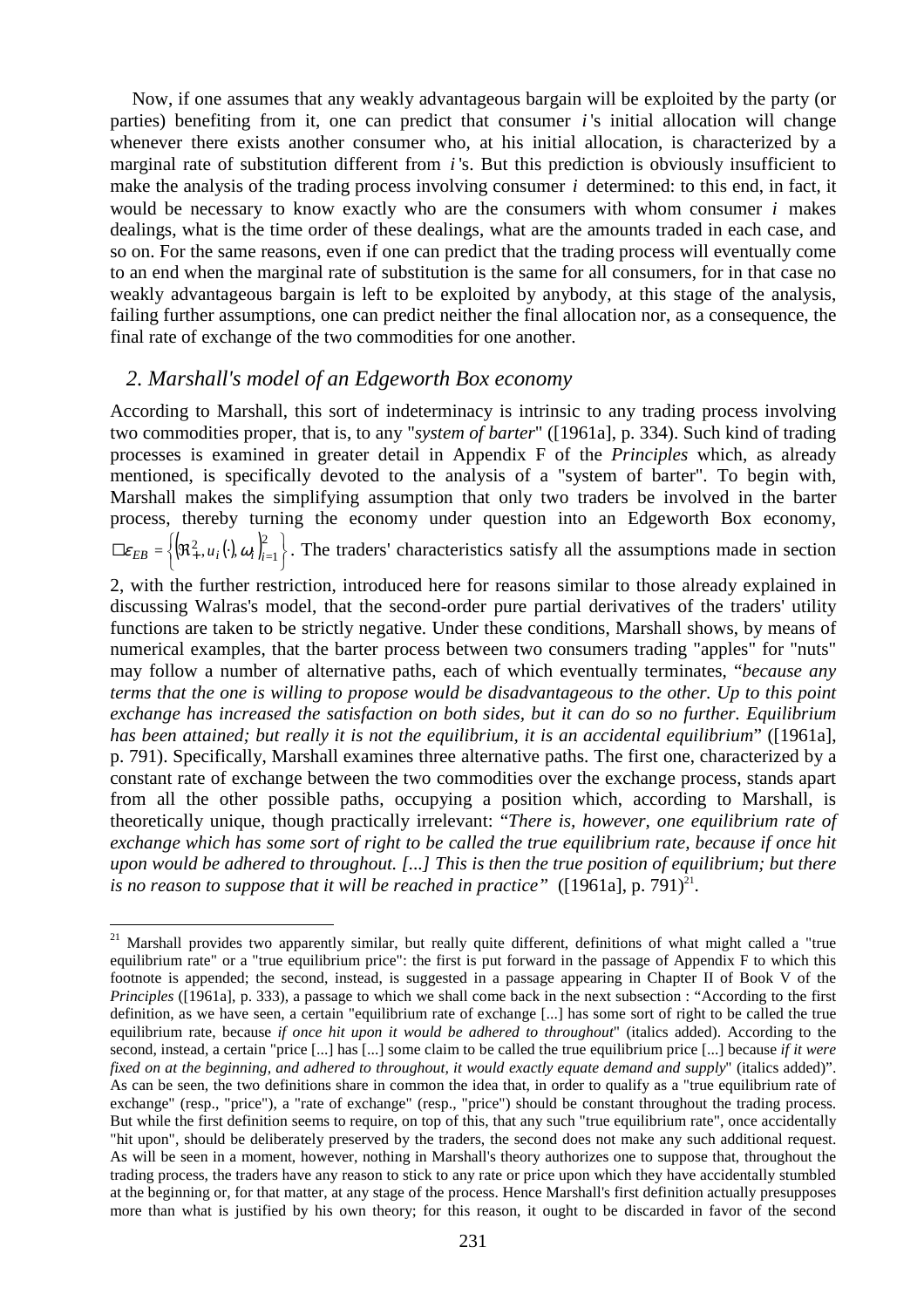Either one of the other two paths worked out in detail by Marshall is instead characterized by a variable rate of exchange between the two commodities over the trading process: such rate, in fact, is supposed to be monotonically increasing in one case, decreasing in the other. Referring to the latter two cases, deemed to be in some sense representative of a general pattern, Marshall concludes: "*In both these cases the exchange would have increased the satisfaction of both as far as it went; and when it ceased, no further exchange would have been possible which would not have diminished the satisfaction of at least one of them. In each case an equilibrium rate would have been reached; but it would be an arbitrary equilibrium*"([1961a], p. 792).

This discussion can be formalized as follows. Let  $i = 1, 2$ . Assuming  $MRS<sub>21</sub><sup>1</sup>(\omega<sub>11</sub>, \omega<sub>21</sub>) \neq$  $MRS^2_{21}(\boldsymbol{\omega}_{12},\boldsymbol{\omega}_{22})$  , let

$$
k_{12}(\omega) = \min \{ MRS_{21}^1(\omega_{11}, \omega_{21}), MRS_{21}^2(\omega_{12}, \omega_{22}) \} < \max \{ MRS_{21}^1(\omega_{11}, \omega_{21}), MRS_{21}^2(\omega_{12}, \omega_{22}) \} = K_{12}(\omega).
$$

Then the Pareto set of  $\Box \varepsilon_{EB}$  is the set  $P_{EB} = \{ x^P \in A_{pe}^{2 \times 2} | MRS_{21}^1(x_1^P) = MRS_{21}^2(x_2^P) \}$ 2  $1 - \mu$ <sub>1</sub> 21 1 21  $2\times2$  *P*  $\left[\sqrt{P}\right]$  *P*  $\left[\sqrt{P}\right]$  *P*  $\left[\sqrt{P}\right]$ *pe*  $P_{EB} = \left\{ x^P \in A_{pe}^{2 \times 2} \mid MRS_{21}^1(x_1^P) = MRS_{21}^2(x_2^P) \right\}$ , while the contract curve of  $\varepsilon_{EB}$  is the set  $C_{EB} = \{x^C \in P_{EB} | u_1(x^C) \prod u_1(\omega_1), u_2(x^C) \prod u_2(\omega_2)\}\$ *EB*  $E_{EB} = \{x^C \in P_{EB} \mid u_1(x_1^C) \sqcup u_1(\omega_1), u_2(x_2^C) \sqcup u_2(\omega_2)\}\$  Under the stated assumptions,  $C_{FR} \neq \emptyset$ .

For Marshall, any allocation  $x^C \in C_{EB}$  may represent an "equilibrium", and any corresponding common marginal rate of substitution between the two commodities,  $MRS_{21}^i(x_i^C) = p_1^C$  $MRS_{21}^{i}(x_i^C) = p_1^C$ , for  $i = 1, 2$ , may represent an "equilibrium rate of exchange" between the commodities concerned. But, in general, any such allocation (resp., rate) would be an "arbitrary" or "accidental" equilibrium allocation (resp., rate). According to Marshall, only a rate of exchange  $\mathcal{L}_1^* = MRS_{21}^1(x_1^*) = MRS_{21}^2(x_2^*)$ 2 2  $1 \mu$  $\mu$  $\mu$  $\mu$ <sub>21</sub>  $p_1^* = MRS_{21}^1(x_1^*) = MRS_{21}^2(x_2^*)$  satisfying the additional condition

$$
p_1^* = \left| \frac{x_{21}^* - \omega_{21}}{x_{11}^* - \omega_{11}} \right| = \left| \frac{x_{22}^* - \omega_{22}}{x_{12}^* - \omega_{12}} \right|
$$

would qualify as a "true equilibrium rate"<sup>22</sup>. In the above quoted passage Marshall seems to imply that there exists exactly one such rate. Yet, while the stated conditions are sufficient for a "true equilibrium rate" to exist in  $\Box \varepsilon_{EB}$ , they are not sufficient for uniqueness: in this respect, therefore, Marshall appears to be overoptimistic. Finally, since  $(x_{1i}^*)$  $\overline{x_i^*}$ ∗ \*  $\int_{u(x^* + dy^*)=u(x^*)}$ \*  $\frac{1}{2}dx_2^*$ + ≡  $\int_{2i}^{i} (x_{2i}^{*})$  $\int_{1i}^{x} (x_{1i}^*)$ *i*  $\big| u(x_i^* + dx_i^*) = u(x_i^*)$  $\binom{1}{i}$ *i*  $v_{2i}$   $(x$  $v_{1i} (x)$  $dx_{1i}^* \big|_{u(x_i^* + dx_i^*) = u(x_i^*)$  $MRS_{21}^{i}(x_{i}^{*}) \equiv \frac{dx}{1}$ 2i  $\binom{1}{2}$  $1i$   $\sqrt{1}$  $1i \mid u($  $\frac{i}{21}(x_i^*) \equiv \left| \frac{ax_{2i}}{1} \right|$  =  $)=u(x_i^*)$  $(x_i^*) \equiv \frac{d^{(1)}(x_i)}{dx_i}$  =  $\frac{d^{(1)}(x_i)}{dx_i}$ ,  $i = 1,2$ , in Marshall's "true equilibrium" the

following condition also holds:

$$
\frac{v_{1i}^{'}(x_{1i}^{*})}{v_{2i}^{'}(x_{2i}^{*})} = \left| \frac{dx_{2i}^{*}}{dx_{1i}^{*}} \right| = \left| \frac{x_{2i}^{*} - \omega_{2i}}{x_{1i}^{*} - \omega_{1i}} \right|, i = 1, 2,
$$

definition, as we shall do in the following.

<sup>&</sup>lt;sup>22</sup>We stick here to Marshall's second definition of a "true equilibrium rate", which simply requires the rate of exchange to be constant throughout the trading process, without implying that the traders have any reason whatsoever to adhere to it.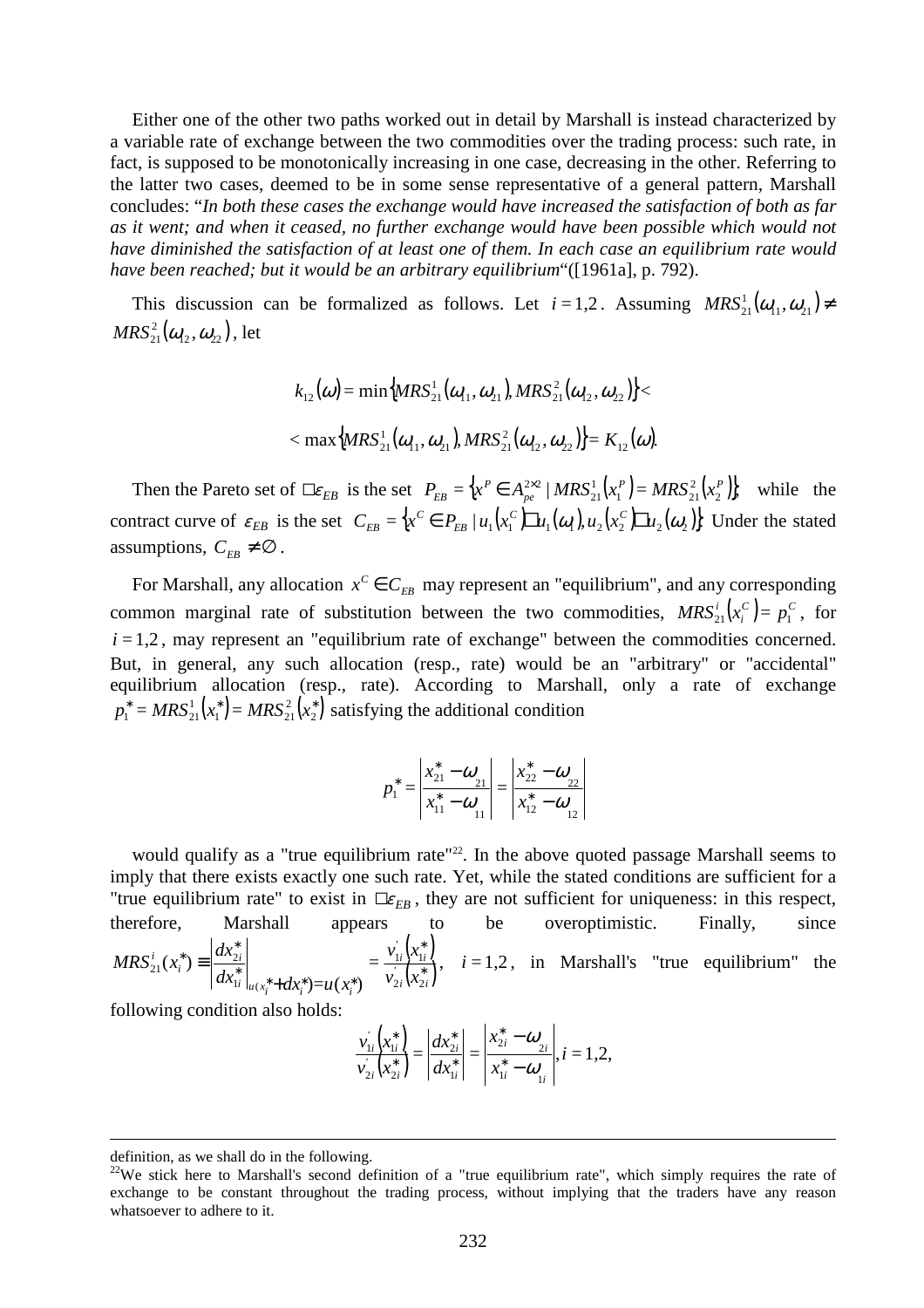which is nothing but Jevons' well-known equilibrium condition ( $[1871]$ , p.  $[142-143)^{23}$ . These conclusions would not change if the economy consisted of any larger, but finite, number of traders<sup>24</sup>. For, according to Marshall, the indeterminacy of the final (or equilibrium) rate of exchange between the two commodities, equal to the marginal rate of substitution common to all traders in the final allocation, does not essentially depend on the number of traders in the economy. Rather, "*[the] uncertainty of the rate at which the equilibrium is reached depends indirectly on the fact that one commodity is being bartered for another instead of being sold for money. For, since money is a general purchasing medium, there are likely to be many dealers who can conveniently take in, or give out, large supplies of it; and this tends to steady the market*" ([1961a], p. 793).

As far as the indeterminacy problem is concerned, the fundamental property of money, which is not generally shared by commodities proper, is that, owing to its large supply and general diffusion among the traders, "*its marginal utility is practically constant*" <sup>25</sup>. In Marshall's terminology, the theory dealing with those trading processes in which one side of each bargain is in the form of "money", the other being in the form of a commodity proper, is called the "theory of buying and selling". Towards the end of Appendix F of the *Principles*, Marshall contrasts the "theory of buying and selling" with the "theory of barter", stressing what he regards as the essential difference between the two: " *The real distinction then between the theory of buying and selling and that of barter is that in the former it generally is, and in the latter it generally is not, right to assume that the stock of one of the things which is in the market and ready to be exchanged for the other is very large and in many hands; and that therefore its marginal utility is practically constant*"([1961a], p. 793). In view of this, going back to the Edgeworth Box example already discussed in the first part of the Appendix, but assuming now that one of the two commodities traded ("nuts") shares the essential properties of money (large supply and general diffusion, hence "constant marginal utility"), while the other ("apples") does not, Marshall categorically asserts that, independently of the path followed by the exchange process, "[i]n this case the bargaining *must* issue in [a determinate outcome]": precisely, what turns out to be determined in this case is both the total quantity traded of the commodity proper ("apples") and the final rate of exchange between the two commodities. The latter, being uniquely determined, can legitimately be said in this case to represent "*the* equilibrium" rate, rather than simply "*an*" (or "an accidental" or " an arbitrary") "equilibrium" rate; but it might also be legitimately qualified as "*the true equilibrium rate*", because it does satisfy the condition set out by Marshall ([1961a], p. 333) for so qualifying a rate of exchange. What instead remains undetermined, even in this special case, is the total quantity traded of the money-like commodity ("nuts"), which depends on the specific path followed by the trading process<sup>26</sup>.

 $^{23}$ As can be seen, Marshall interprets the equality between marginal and average rate of exchange as an equilibrium condition: precisely, he interprets it as the defining condition of a "true equilibrium". As has been shown in subsection 3.3 above, a similar line of reasoning had already been suggested by Jevons (1871), so that it is by no means surprising that Marshall's condition for a "true equilibrium" should coincide with Jevons' original condition for an equilibrium of his model. In spite of these obvious similarities, however, there are two important differences between Marshall's approach and that adopted many years before by Jevons. First, while Jevons tries (without success) to justify the assumed equality of marginal and average rate of exchange as a necessary consequence of his "Law of Indifference", Marshall does not endorse such contrived appeal to "Jevons' Law" (as we shall see later, Marshall is only occasionally willing to accept a milder version of the "Law of Indifference"). Second, while Jevons uses the equality between marginal and average rate of exchange to actually solve his model, Marshall does not make any effective use of such equality, apart from defining what he calls the "true equilibrium" concept; but, as we have already seen, the "true equilibrium" concept is practically irrelevant for Marshall, who in effect follows a completely different route to find the solution of his model.

<sup>&</sup>lt;sup>24</sup> Marshall ([1961a], p. 792). Here Marshall, without explicitly mentioning Edgeworth, is clearly attacking the latter's theory of recontracting, as put forward in Edgeworth (1881).

 $^{25}$ As we shall see in the next subsection, another condition is in effect required, according to Marshall, for the marginal utility of money to be approximately constant in real-world trading processes.

<sup>&</sup>lt;sup>26</sup> ([1961a], p. 791, 793; Marshall's italics). The issue of equilibrium determinacy in Marshall's theory of barter was critically discussed by Edgeworth in an article in Italian, published on an Italian journal one year after the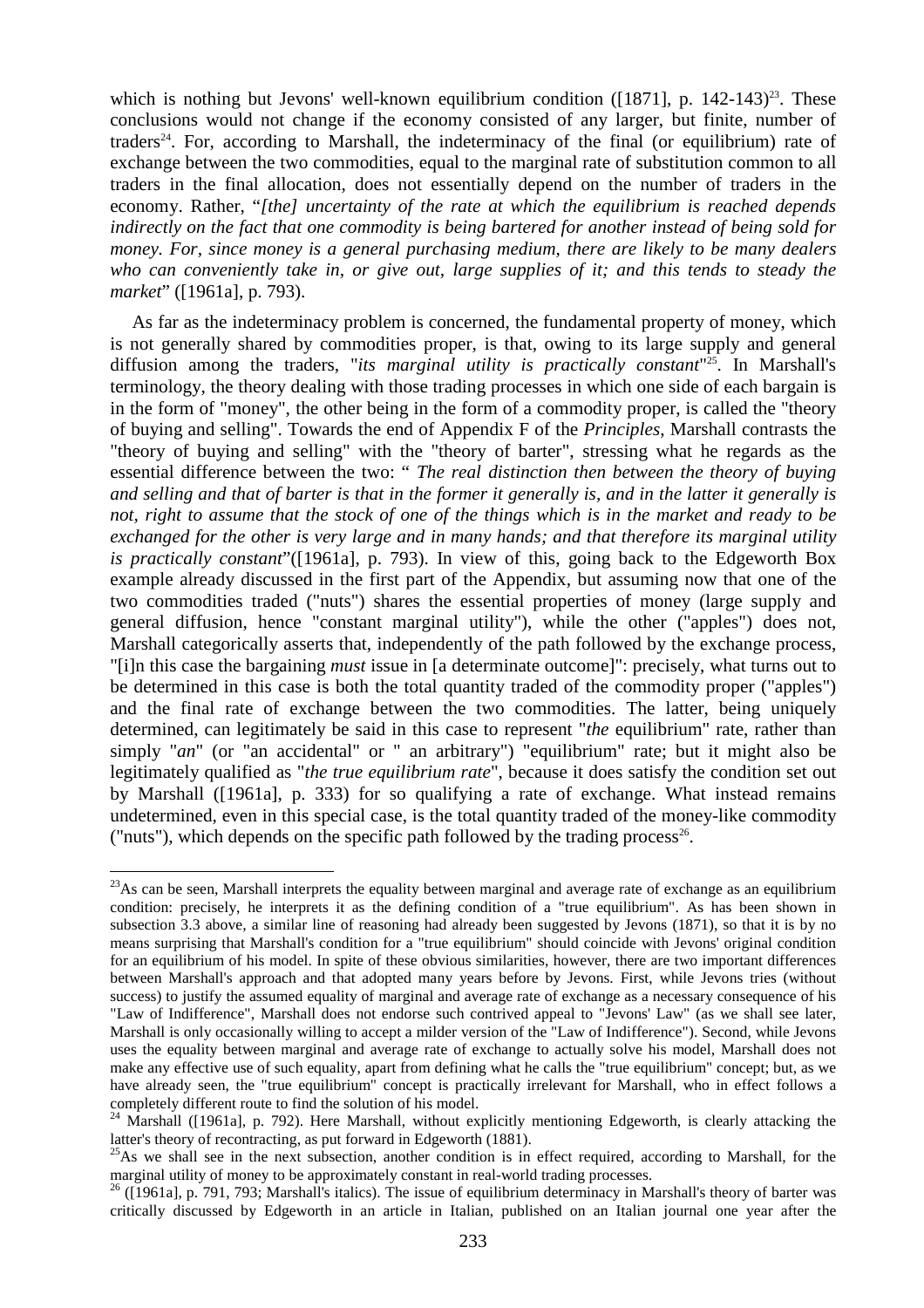Let us now verify whether the results allegedly reached by Marshall in the framework of his particular example actually hold in the formal model of a special Edgeworth Box economy,  $\varepsilon \Box_{EB}^m = \varepsilon_{pe}^{2 \times 2,m}$ , where commodity 1 ("apples") is a commodity proper, while commodity 2 ("nuts") is a money-like commodity, whose marginal utility is assumed to be constant (the superscript *m* in both  $\Box \epsilon_{EB}^m$  and  $\Box \epsilon_{pe}^{2\times 2,m}$  is there to remind the reader of the money-like nature of one of the two commodities). In view of the money-like character ascribed to commodity 2 , it is natural to take that commodity as the numeraire in this model, so that  $p_2 = 1$ . As to commodity 1, we shall see that many different concepts of the price of commodity 1 in terms of commodity 2 need to be employed in order to formalize Marshall's approach: namely, for each consumer *i* , both a "demand price" and a "supply price" of commodity 1 in terms of commodity 2 will be defined in the following; moreover, an "equilibrium price" concept will be needed as well (but the latter, as already seen, may require further qualifications, for it may be either "true" or "arbitrary" and "accidental", as the case may be). In any case, the price of commodity 1 in terms of commodity 2 will always be denoted by  $p_1$  in what follows, with additional subscripts or superscripts specifying the particular price concept at issue.

Marshall's "constant marginal utility of money" assumption can be formally rendered by assuming consumer *i* 's utility function to be quasi-linear in commodity 2 , that is:

$$
u_i(x_{1i}, x_{2i}) = v_{1i}(x_{1i}) + x_{2i}, \quad i = 1, 2,
$$

where the constant marginal utility of the money-like commodity has been normalized to 1, i.e.,  $\partial u_i(x_{1i}, x_{2i})/\partial x_{2i} = 1 = constant$ , so that in this case one also has  $\partial^2 u_i(x_{1i}, x_{2i})/\partial x_{2i}^2 = 0$  $_{1i}$ ,  $\lambda_{2i}$   $\mu$   $\sigma$  $\lambda_{2}$ 2  $\frac{\partial^2 u_i(x_{1i}, x_{2i})}{\partial x_{2i}^2} = 0$ . As we have seen, Marshall's main empirical justification for adopting the "constant marginal utility assumption" is that money is in large and general supply. It is difficult to formalize this empirical condition in an Edgeworth Box economy. In any case, we shall assume that consumer *i* 's endowment of the money-like commodity is "sufficiently large", that is,  $\omega_{2i}$  is no less than a positive number  $m_i > 0$ , to be specified in due time, for  $i = 1,2$ . Marshall's assumptions concerning the marginal utility function of a commodity proper can be rendered by means of the following restrictions on the partial derivatives of consumer *i* 's utility function with respect to the quantity consumed of commodity 1:

$$
\frac{\partial u_i(x_{1i}, x_{2i})}{\partial x_{1i}} = v'_{1i}(x_{1i}) > 0, \frac{\partial^2 u_i(x_{1i}, x_{2i})}{\partial x_{1i}^2} = v''_{1i}(x_{1i}) < 0,
$$

for  $x_{1i} \ge 0$ ,  $i = 1,2^{27}$ . Under these assumptions we have  $MRS_{21}^{i}(x_i) = \frac{\partial u_i(x_i)}{\partial x} / \frac{\partial u_i(x_i)}{\partial x} = v_{1i}^{i}(x_{1i})$ *i*  $i \mathcal{N}_i$ *i*  $\alpha_i$  =  $\frac{\partial u_i(\lambda_i)}{\partial u_i}$  $v_{21}^i(x_i) = \frac{ou_i(x_i)}{2} / \frac{ou_i(x_i)}{2} = v_{1i}^i(x_i)$ *x*  $u_i(x)$ *x*  $MRS_{21}^{i}(x_i) = \frac{\partial u_i(x_i)}{\partial x} / \frac{\partial u_i(x_i)}{\partial x} = v_{1i}^{i}(x_1)$  $\mathbf{u}_1$   $\mathbf{u}_2$  $\frac{i}{21}(x_i) = \frac{\partial u_i(x_i)}{\partial x_{1i}} / \frac{\partial u_i(x_i)}{\partial x_{2i}} =$ ∂ ∂  $\frac{\partial u_i(x_i)}{\partial}$  /  $\frac{\partial u_i(x_i)}{\partial}$  =  $v_{ii} (x_i)$ , so

that the marginal rate of substitution of commodity 2 for commodity 1, or the reservation price of commodity 1 in terms of commodity 2 , only depends on the quantity consumed of commodity 1. The latter, as we shall see, is the property of the traders' characteristics driving Marshall's results in his Edgeworth Box model: for this reason it will be referred to as "Marshall's fundamental property" in the sequel<sup>28</sup>.

appearance of the first edition of the *Principles* (Edgeworth, 1891a). Edgeworth's criticism was rebutted by a Cambridge mathematician, Arthur Berry (1891), who published his reply to Edgeworth on the same journal at Marshall's instigation. Edgeworth's rejoinder (1891b) ended the controversy. On this controversy see also Marshall's comments in Note XII *bis* of the Mathematical Appendix of the *Principles* ([1961a], p. 844-845), as well as the editorial notes and the letters to Edgeworth by Marshall and Berry, respectively, in ([1961b], p. 790-798). See also Newman's notable contribution in Whitaker (1990).

 $27$ ([1961a], p. 93 and 838). Also in Marshall's case, as we already did in Walras' case and essentially for the same reasons, we shall exclude the possibility of satiation, even if Marshall does not rule it out ([1961a], p. 93, fn. 1). This strong monotonicity assumption, however, can be dispensed with, at the cost of complicating somewhat the analysis. <sup>28</sup>Since the marginal rate of substitution is invariant under any arbitrary strictly increasing transformation of the utility index, all properties of the marginal rate of substitution, including its independence of the amount of the money-like commodity in the consumption bundle, can be regarded as ordinal properties.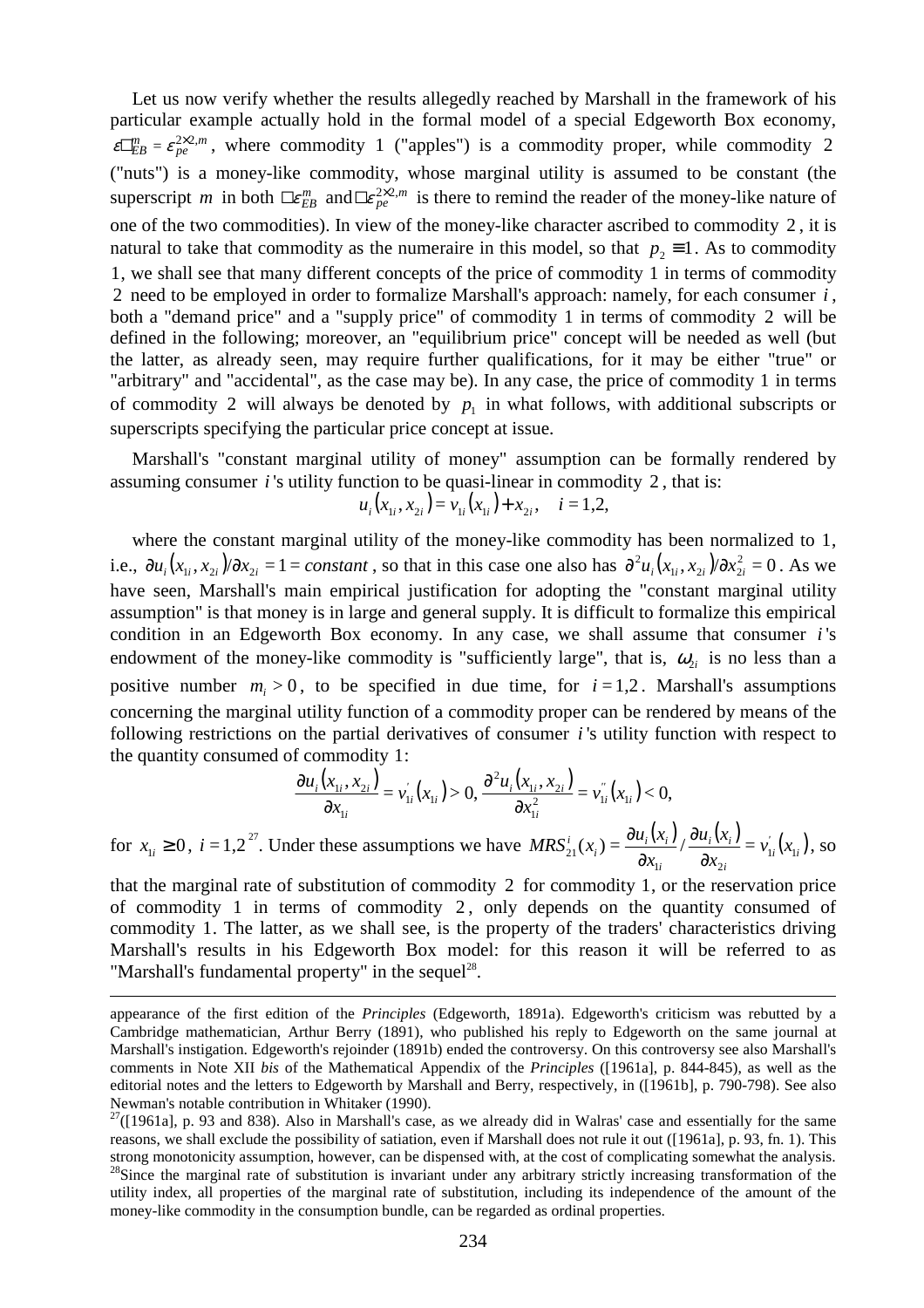Let  $d_{1i}(x_{1i}, \omega_{1i}) = \max\{0, x_{1i} - \omega_{1i}\}\$  be consumer *i*'s net demand proper for commodity 1 and  $s_{1i}(x_{1i}, \omega_{1i}) = \left| \min\{0, x_{1i} - \omega_{1i} \} \right|$  be his net supply of commodity 1, for  $x_{1i} \ge 0$ ,  $i = 1, 2$ . If  $x_{1i} > \omega_{1i}$ , then  $d_{1i}(x_{1i}, \omega_{1i}) > 0$  and consumer *i* is a net buyer of commodity 1; hence  $MRS_{21}^i(x_{1i}) = v_{1i}(x_{1i})$ can be interpreted as a buyer's reservation price, or demand price, that is as the maximum quantity of commodity 2 that consumer *i* is willing to pay in exchange for one unit of commodity 1, when his present consumption of commodity 1 is  $x_{1i}$ . If  $x_{1i} < \omega_{1i}$ , then  $s_{1i}(x_{1i}, \omega_{1i}) > 0$  and consumer *i* is a net seller of commodity 1; hence  $MRS_{21}^i(x_{1i}) = v_{1i}(x_{1i})$  can be interpreted as a seller's reservation price, or supply price, that is as the minimum quantity of commodity 2 that consumer *i* is willing to receive in exchange for one unit of commodity 1, when his present consumption of commodity 1 is  $x_{1i}$ . Finally, if  $x_{1i} = \omega_{1i}$ , then  $d_{1i}(\omega_{1i}, \omega_{1i}) = s_{1i}(\omega_{1i}, \omega_{1i}) = 0$  and consumer *i* is neither a net buyer nor a net seller of commodity 1, so that  $MRS_{21}^i(\omega_{1i}) = v_{1i}^j(\omega_{1i})$  can be interpreted as both the maximum quantity of commodity 2 that consumer *i* is willing to pay and the minimum quantity of commodity 2 that consumer *i* is willing to receive in exchange for one unit of commodity 1, when his present consumption of commodity 1 is  $\omega_{1i}$ .

Hence, given  $s_{1i}(x_{1i}, \omega_{1i}) \in (0, \omega_{1i})$ , let  $p_{1i}^s(s_{1i}(x_{1i}, \omega_{1i})) = v_{1i}^s(\omega_{1i} - s_{1i}(x_{1i}, \omega_{1i})) =$ *s*  $p_{1i}^s(s_{1i}(x_{1i}, a_{1i})) = v_{1i}^s(a_{1i} - s_{1i}(x_{1i}, a_{1i})) = v_{1i}^s(x_{1i})$  be consumer *i* 's supply price of commodity 1 when his consumption of that commodity is  $x_{1i} = \omega_{1i} - s_{1i}(x_{1i}, \omega_{1i})$ ; similarly, given  $d_{1i}(x_{1i}, \omega_{1i}) \ge 0$ , let  $p_{1i}^d(d_{1i}(x_{1i}, \omega_{1i})) = v_{1i}^d(\omega_{1i} + d_{1i}(x_{1i}, \omega_{1i})) =$ *d*  $p_{1i}^d(d_{1i}(x_{1i}, a_{1i})) = v_{1i}^d(a_{1i} + d_{1i}(x_{1i}, a_{1i}))$  $v'_{1i}(x_{1i})$  be consumer *i*'s demand price of commodity 1 when his consumption of that commodity is  $x_{1i} = \omega_{1i} + d_{1i}(x_{1i}, \omega_{1i})$ . The correspondence  $p_{1i}^s : [0, \omega_{1i}] \rightarrow \Re_+$  $p_{1i}^s$ :  $[0, \omega_{1i}] \rightarrow \Re_+$ , mapping consumer *i*'s net supplies of commodity 1 into consumer *i* 's supply prices of commodity 1, is called consumer *i* 's Marshallian inverse supply correspondence of commodity 1. The correspondence  $p_{i}^{s}(\cdot)$  $p_{1i}^s(\cdot)$  is defined as follows:  $p_{1i}^s (s_{1i}) = [0, v_{1i}^j (\omega_{1i})],$ *s*  $p_{1i}^s(s_{1i}) = [0, v_{1i}^j(\omega_{1i})],$  for  $s_{1i} = 0$ ;  $p_{1i}^s(s_{1i}) = v_{1i}^j(\omega_{1i} - s_{1i})$ *s*  $p_{1i}^s(s_{1i}) = v_{1i}^s(\omega_{1i} - s_{1i}), \text{ for } s_{1i} \in (0, \omega_{1i});$  $\mathbf{y}_{1i}^{s}(s_{1i}) = \mathbf{y}_{1i}^{'}(0), \infty$ *s*  $p_{1i}^s(s_{1i}) = \left[ v_{1i}^s(0), \infty \right]$  for  $s_{1i} = \omega_{1i}$ . Given the assumptions on  $v_{1i}(\cdot)$  and its derivatives, the restriction of  $p_{1i}^s(.)$  $p_{1i}^s(.)$  to the domain  $(0, \omega_{1i})$  is a strictly increasing continuous function. Similarly, the correspondence  $p_{1i}^d : [0, \infty) \to \Re_+$  $p_{1i}^d$ :  $[0, \infty) \rightarrow \Re_+$ , mapping consumer *i*'s net demands for commodity 1 into consumer *i* 's demand prices of commodity 1, is called consumer *i* 's Marshallian inverse demand correspondence for commodity 1. The correspondence  $p_{ii}^d(.)$  $p_{1i}^d(\cdot)$  is defined as follows:  $v_{1i}^d(d_{1i}) = [v_{1i}^{'}(a_{1i}), \infty),$ *d*  $p_{1i}^d(d_{1i}) = \left[ v_{1i}^{\prime}(\omega_{1i}), \infty \right], \text{ for } d_{1i} = 0; \ \ p_{1i}^d(d_{1i}) = v_{1i}^{\prime}(\omega_{1i} + d_{1i})$ *d*  $p_{1i}^d(d_{1i}) = v_{1i}^d(\omega_{1i} + d_{1i}),$  for  $d_{1i} > 0$ . Given the assumptions on  $v_i(\cdot)$  and its derivatives, the restriction of  $p_{ii}^d(\cdot)$  $p_{1i}^d(.)$  to the domain  $(0, \infty)$  is a strictly decreasing continuous function.

This has prompted Newman ([1990], p. 265) to suggest that Marshall's cardinal interpretation of the traders' utility functions, and specifically his quasi-linearity assumption (that is, the assumption that the utility functions be additively separable in the amounts of the two commodities and linear in the second one, which in turn implies the constancy of the marginal utility of the money-like commodity), though sufficient for Marshall's main result, are not necessary for it and can be dispensed with at no cost. This conclusion, however, is questionable, not only on general methodological grounds, as explained by Mas-Colell, Whinston and Green (1995, p. 50) in their discussion of cardinality and quasi-linearity, but also with specific reference to Marshall's problem, should one attempt - as Newman does ([1990], p. 265-267) - to generalize Marshall's approach from a two-commodity economy with a money-like commodity to a multi-commodity economy with money. In fact, when there is more than one commodity proper in the economy, "Marshall's fundamental property" can only be preserved by assuming the traders' utility functions to be additively separable in all their arguments (i.e., amounts of commodities proper and money) and quasi-linear in money.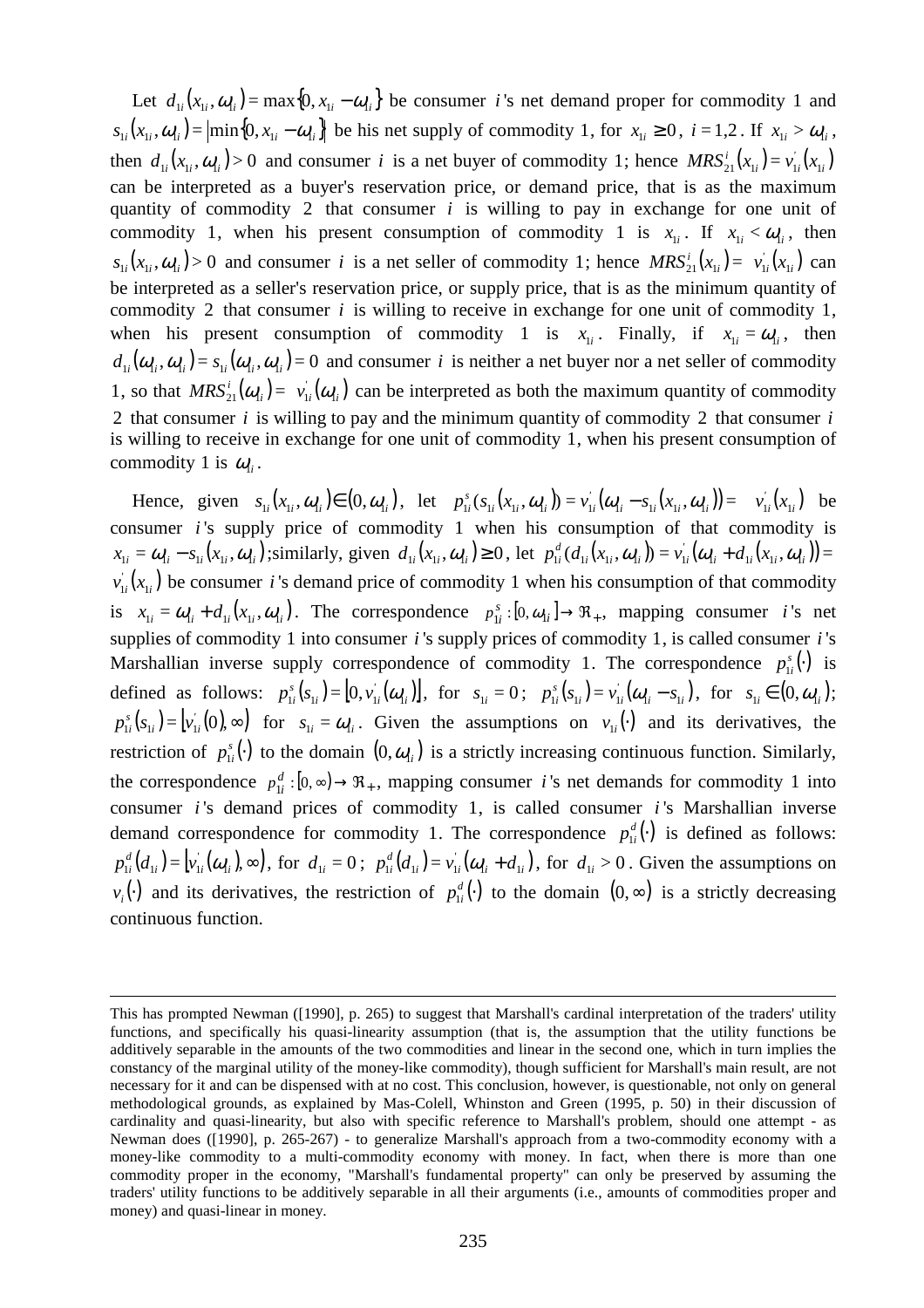By first taking the inverses of the previous two functions, and then suitably extending such inverses to cover the whole price domain, one gets the Marshallian direct supply and demand functions. Namely, consumer *i* 's Marshallian direct supply function of commodity 1, mapping consumer *i* 's supply prices into net supplies of commodity 1, is the continuous function  $s_{1i}$ :  $\Box R_+ \rightarrow [0, \omega_{1i}]$  defined as follows:  $s_{1i}(p_{1i}^s) = 0$  $s_{1i}(p_{1i}^s) = 0$ , for  $p_{1i}^s \in [0, v_{1i}^{'}(\omega_{1i}))$ *s*  $p_{1i}^s \in [0, v_{1i}^{'}(\mathcal{Q}_{1i})) ; s_{1i}(p_{1i}^s) = \mathcal{Q}_{1i} - (v_{1i}^{'})^{-1}(p_{1i}^s),$  $\sum_{i}^{i} -(\nu_{1i}^{'}\,)$ <sup>-1</sup> $\left(p_{1i}^{s}\right)$ *s*  $s_{1i}(p_{1i}^s) = \omega_{1i} - (v_{1i}^r)^{-1}(p_{1i}^s),$ for  $p_{1i}^s \in [v_{1i}^r(\omega_{1i}), v_{1i}^r(0)]$ ; *s*  $p_{1i}^s \in \left[v_{1i}^{'}(\omega_{1i}), v_{1i}^{'}(0)\right); \ s_{1i}(p_{1i}^s) = \omega_{1i}$  $s_{1i}(p_{1i}^s) = \omega_{1i}$ , for  $p_{1i}^s \in [v'_{1i}(0), \infty)$ . *s*  $p_{1i}^s \in \left[v_{1i}^i(0), \infty\right)$ . The function  $s_{1i}(\cdot)$  is nondecreasing in *s*  $p_{1i}^s$ , and strictly increasing for  $p_{1i}^s \in [v_{1i}^j(\omega_{1i}), v_{1i}^j(0)]$ . *s*  $p_{1i}^s \in \left[v_{1i}(\omega_{1i}), v_{1i}(0)\right]$ . Similarly, consumer *i* 's Marshallian direct demand function for commodity 1, mapping consumer *i* 's demand prices into net demands of commodity 1, is the continuous function  $d_{1i}$ :  $\Box R_{++} \to [0, \infty)$  defined as follows:  $d_{1i}(p_{1i}^d) = 0$  $d_{1i}(p_{1i}^d) = 0$ , for  $v_{1i}^d \in [v_{1i}^{''}(\omega_{1i}), \infty)$ *d*  $p_{1i}^d \in [v_{1i}^{''}(\omega_{1i}), \infty); \quad d_{1i}^{}(p_{1i}^d) = (v_{1i}^{'})^{-1}(p_{1i}^d) - \omega_{1i}$  $\int_{1i}^{1} \int_{1i}^{1} (p_{1i}^{d} - p_{2i}^{d})$ *d*  $d_{1i}(p_{1i}^d) = (v_{1i}^{'})^{-1}(p_{1i}^d) - \omega_{1i}$ , for  $p_{1i}^d \in (0, v_{1i}^{'}( \omega_{1i} ) )$ . *d*  $p_{1i}^d \in (0, v_{1i}^i(\omega_{1i}))$ . The function  $d_{1i}(\cdot)$  is nonincreasing in  $p_{1i}^d$ , and strictly decreasing for  $p_{1i}^d \in (0, v_{1i}^i(\omega_{1i}))$ . *d*  $p_{1i}^d \in (0, v_{1i}(\omega_{1i})].$ 

Now, assuming consumer *i* 's preferences to be such that *i* 's potential expenditure on commodity 1 be bounded above, the restriction on consumer *i* 's minimum endowment of the money-like commodity can be specified as follows:

$$
\omega_{2i} \geq \Box m_i = \sup_{d_{1i} \in [0, \infty)} \left\{ p_{1i}^d (d_{1i}) d_{1i} \right\} i = 1, 2.
$$

Now let  $d_1(p_1^d) = \sum_{i=1}^2 d_{1i} (p_{1i}^d)$ ,  $i=1$ <sup> $\alpha$ </sup><sup>1*i*</sup>  $\setminus P$ <sup>1*i*</sup>  $d_1(p_1^d) = \sum_{i=1}^2 d_{1i} (p_1^d)$  $p_1^d(p_1^d) = \sum_{i=1}^2 d_{1i} (p_{1i}^d)$ , for  $p_1^d = p_{1i}^d$  $p_1^d = p_{1i}^d$ ,  $i = 1,2$ , and  $p_1^d \in (0, \infty)$ , and let  $(p_{1i}^s)$ ,  $i = 1$ <sup>2</sup><sup>1*i*</sup>  $\{P_{1i}\}$  $s_1(p_1^s) = \sum_{i=1}^2 s_{1i} (p_1^s)$  $p_1(p_1^s) = \sum_{i=1}^2 s_{1i}(p_{1i}^s)$ , for  $p_1^s = p_{1i}^s$  $p_i^s = p_{ii}^s$ ,  $i = 1,2$ , and  $p_i^s \in [0, \infty)$ . The functions  $d_1(\cdot)$  and  $s_1(\cdot)$ , arrived at by aggregating the individual demand and supply functions over all consumers, are called the Marshallian aggregate demand and supply functions for commodity 1, respectively. Let  $p_{\text{1max}}^d$  $=\max_i \{v'_{1i}(\omega_{1i})\}, p'_{1\text{min}} = \min_i \{v'_{1i}(\omega_{1i})\}.$  $p_{\text{1min}}^s = \min_i \{ v_{1i}^j(\omega_{1i}) \}$  and  $p_{1\max}^s = \max_i \{ v_{1i}^j(0) \}$ ,  $p_{\text{1max}}^s = \max \{v_{1i}^i(0)\}, i = 1,2$ . Then the function  $d_1(\cdot)$  is nonincreasing in  $p_1^d$ , and strictly decreasing for  $p_1^d \in (0, p_{1max}^d]$ , while the function  $s_1(\cdot)$  is nondecreasing in  $p_1^s$ , and strictly increasing for  $p_1^s \in [p_{1\text{min}}^s, p_{1\text{max}}^s]$ . Further, provided that consumers' preferences be not identical at the initial allocation,  $p_{\text{1max}}^d > p_{\text{1min}}^s$ . Hence, there must exist a unique price  $p_1^M = p_1^{dM} = p_1^{sM} \in (p_{1\text{min}}^s, p_{1\text{max}}^d)$  such that

$$
d_1(p_1^M) = s_1(p_1^M)
$$
 or  

$$
d_1(p_1^M) - s_1(p_1^M) = 0
$$
 (4')

where  $p_1^M$  may be called the Marshallian equilibrium price of commodity 1 in terms of commodity 2, while the common value  $d_1(p_1^M) = s_1(p_1^M)$  $d_1(p_1^M) = s_1(p_1^M)$ , synthetically denoted by  $q_1(p_1^M)$  $q_1(p_1^M)$ , may be called the Marshallian equilibrium total traded quantity of commodity 1 or, for short, the equilibrium quantity of commodity 1. Equation (4") closely resembles the Walrasian equilibrium equation (2'), embodying the market-clearing condition for commodity 1, any solution of which represents a Walrasian equilibrium price of commodity 1 in terms of commodity 2,  $p_{12}^W$ . But, all similarities notwithstanding, the interpretation of equation (4"), and specifically of the associated Marshallian equilibrium price concept, is altogether different from that of equation (2'), and specifically of the associated Walrasian equilibrium price concept. As a matter of fact, in spite of its appearance, equation (4") (or, for that matter, equation (4')) is *not* a market-clearing equation; similarly, in spite of its apparent role,  $p_1^M$  is *not* a market-clearing price. It is certainly true that,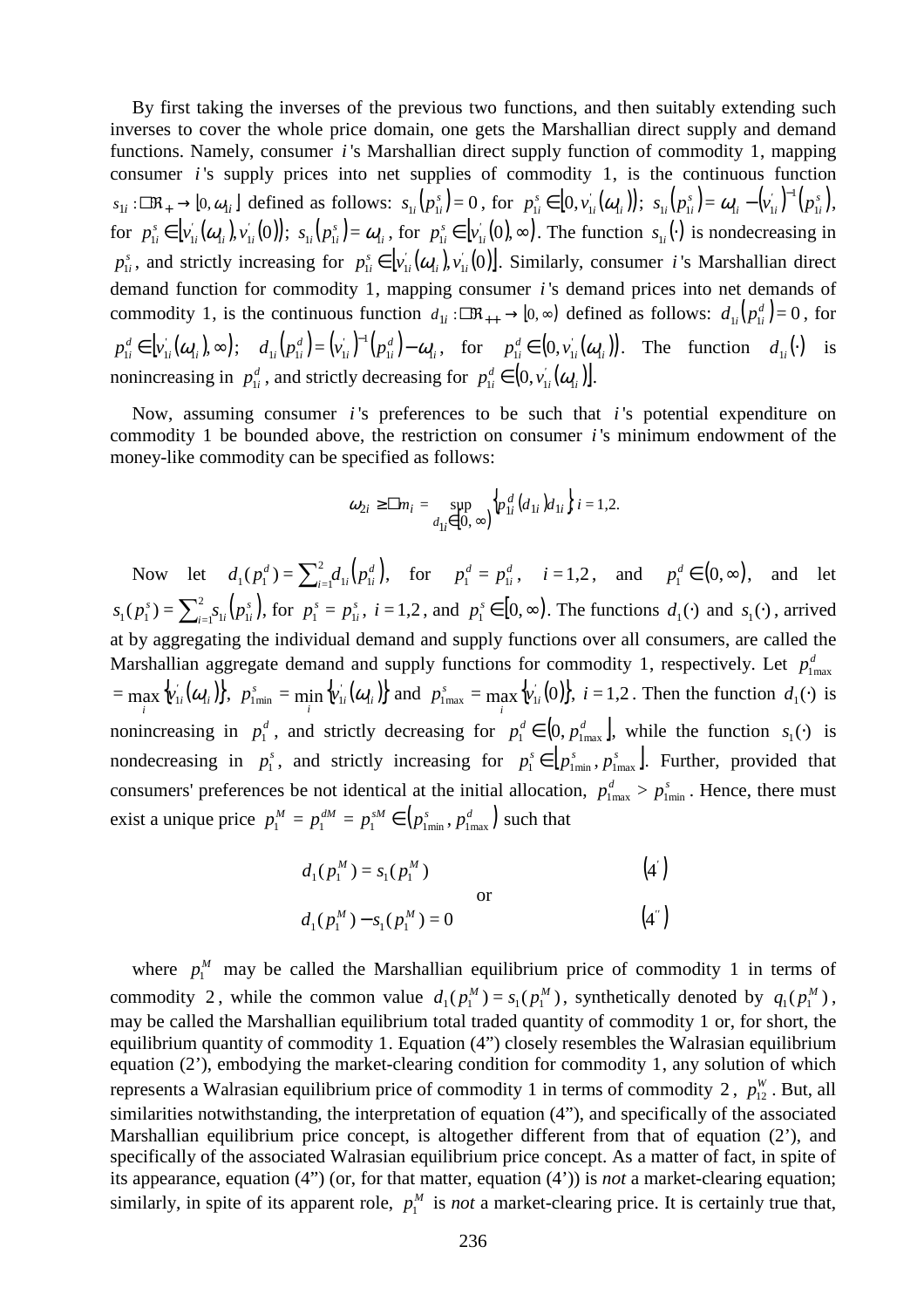if the two consumers should agree to carry out all their trades at a constant rate of exchange equal to  $p_1^M$ , then the market for commodity 1 would "clear" at that rate, in the sense that, at the end of the trading process, the total quantity traded of commodity 1 would be equal to both the quantity demanded and the quantity supplied, that is, to the common value  $s_1(p_1^M) = d_1(p_1^M) = s_1(p_1^M)$  $q_1(p_1^M) = d_1(p_1^M) = s_1(p_1^M)$ . But typically the two consumers will not carry out their trades at the constant rate  $p_1^M$ ; and yet, even if different trades take place at different rates, at the end of the process the total quantity traded of commodity 1 will still be equal to the common value  $p_1(P_1^M)$  $q_1(p_1^M)$ . But then, if the rate  $p_1^M$  does not play any exclusive market-clearing role, since the market "clears", in the sense specified, also with a non-constant sequence of rates of exchange, what is exactly the role played by  $p_1^M$ ? And why does the Marshallian equilibrium total traded quantity of commodity 1 invariably equal  $q_1(p_1^M)$  $q_1(p_1^M)$ ?

When the two consumers have already cumulatively traded a quantity  $\hat{q}_1$  of commodity 1, such that  $\hat{q}_1 \in [0, q_1(p_1^M))$ , there still exists a positive difference between the demand and the supply price of commodity 1 corresponding to  $\hat{q}_1$ , that is  $p_1^d(\hat{q}_1) - p_1^s(\hat{q}_1) > 0$ ; hence there still is room for a weakly advantageous marginal trade between the two consumers, at any rate of exchange  $\hat{p}_1 \in [p_1^s(\hat{q}_1), p_1^d(\hat{q}_1)],$  or even in general for a finite trade, under suitable restrictions on the allowable rates of exchange, depending on the amount already traded, the amount to be traded, and the graphs of the Marshallian demand and supply functions of commodity 1 for  $q_1 > \hat{q}_1$ . Given the quasi-linearity in commodity 2 of the utility functions, whatever the allowable rate of exchange between the two commodities at which any marginal (or allowable finite) trade occurs, the Marshallian demand and supply functions of commodity 1 are unaffected. Hence the Marshallian equilibrium price and quantity of commodity 1 are independent of the path followed by the exchange process; as a consequence, the total traded quantity of commodity 1 will always equal  $q_1(p_1^M)$  $q_1(p_1^M)$  when the exchange process eventually ceases, while the marginal rate of exchange at which the last marginal trade occurs will always be  $p_1^M$ . Hence, as Marshall correctly suggests, the rate of exchange  $p_1^M$  ought to be interpreted as the final rate to which the sequence of the rates at which the consumers have traded during the trading process necessarily converges, along a path which may exhibit no regularity other than the stated convergence; the total quantity of commodity 1 traded by the consumers,  $q_1(p_1^M)$  $q_1(p_1^M)$ , ought instead to be interpreted as the quantity of commodity 1 to which the monotonically increasing sequence of the quantities cumulatively traded by the consumers during the exchange process necessarily converges. Finally, the total quantity of the money-like commodity 2 cumulatively traded by the consumers at the end of the trading process remains undetermined, its final value being however necessarily confined to the interval

where 
$$
i, j = 1,2
$$
,  $i$  is s.t.  $v_{1i}^{'}(\omega_{1i}) = p_{1min}^s$ , while  $j$  is s.t.  $v_{1j}^{'}(\omega_{1i}) = p_{2min}^s$ , while  $j$  is s.t.  $v_{1j}^{'}(\omega_{1j}) = p_{2max}^d$ .

Hence, in Marshall's model of an Edgeworth Box economy with a money-like commodity there is no counterpart of equation  $(2)$ , appearing in Walras's model, where it provides the market-clearing condition for commodity 2 ; and, for the same reason, in Marshall's model there is nothing comparable to Walras' Law, even if, due to the bilateral character of any exchange, the total value of sales must always equal that of purchases for each consumer, hence for the whole economy.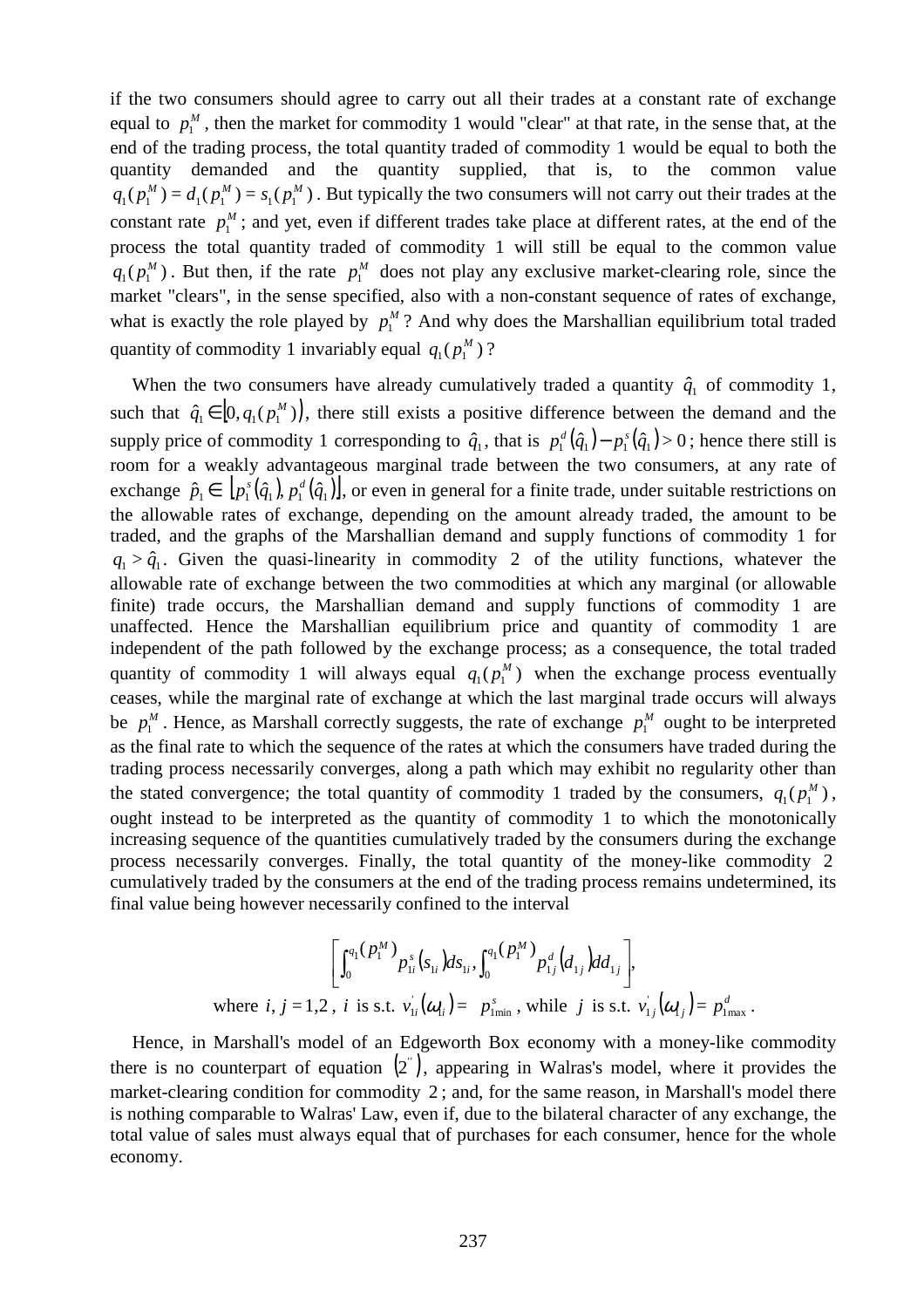#### *3. Marshall's "temporary equilibrium" model*

The formal analysis developed above supports the conclusions informally reached by Marshall in his Edgeworth Box artificial example with a money-like commodity ("nuts") and a commodity proper ("apples"). It is obvious, however, that this is just a provisional result for Marshall, whose aim evidently is to apply his method of analysis to a more realistic economy, with an arbitrary finite number of traders and commodities. Yet, while Marshall's objectives are indeed quite general, the analytical tools at his disposal remain quite limited: in fact, in developing his analysis of the so-called "temporary equilibrium of demand and supply" in Chapter II of Book V of the *Principles*, while explicitly referring to an exchange economy with any finite number of traders and commodities, Marshall puts forward (or, more precisely, informally illustrates) a model where he explicitly takes into account an arbitrary finite number of traders, but only two commodities at a time. As a consequence, the model illustrated in Chapter II of Book V, henceforth referred to as Marshall's "temporary equilibrium" model, can only represent a very partial generalization of the Edgeworth Box model of Appendix F, with the following features: the number of traders increases to  $I > 2$ ; the number of commodities formally taken into consideration still remains  $L = 2$ ; the money-like commodity becomes "money" proper, that is, the counterpart of any trade, or the "general purchasing medium" in the economy, whose marginal utility is assumed to be constant ([1961a], p. 335-336, 793); the other commodity is explicitly taken to be a consumers' good.

The last qualification requires some comment. In passing from the Edgeworth Box model with a money-like commodity to the "temporary equilibrium" model with money, Marshall further specifies the conditions under which the "constant marginal utility of money" assumption is empirically justified and substantially satisfied. In fact, to the already mentioned characteristic property of money of being in large supply and general use, Marshall now adds another condition, concerning however not money as such, but rather the commodity for which money is exchanged: "*The "constant marginal utility of money"] assumption is justifiable with regard to most of the market dealings with which we are practically concerned. When a person buys anything for his own consumption, he generally spends on it a small part of his total resources; while when he buys it for the purposes of trade, he looks to re-selling it, and therefore his potential resources are not diminished. In either case there is no appreciable change in his willingness to part with money. [...] The exceptions are rare and unimportant in markets for commodities [that is, consumers' goods]; but in markets for labour they are frequent and important.* [...] The theory of buying and selling becomes therefore much more complex when we *take account of the dependence of marginal utility on amount in case of money as well as of the commodity itself. The practical importance of this consideration is not very great*" ([1961a, p. 335-336).

In view of this passage, we can conclude that Marshall's "temporary equilibrium" model actually consists in a limited extension of his Edgeworth Box model with a money-like commodity to a pure-exchange, two-commodity economy with an arbitrary finite number of traders, that is, an economy  $\Box \varepsilon_{pe}^{2 \times I, m} = \left\{ (\mathfrak{R}^2_+, u_i(\cdot), \omega_i) \right\}_{i=1}^I \right\}$  $\chi_{e}^{xI,m} = \left\{ (\mathfrak{R}^2_+, u_i(\cdot), \omega_i) \right\}$  $\exists \epsilon_{pe}^{2\times I,m} = \left\{ \left( \Re_{+}^{2}, u_{i}(\cdot), \omega_{i} \right)_{i=1}^{I} \right\}$  with  $I > 2$ , where commodity 1 is a consumers' good, commodity 2 is money, and the marginal utility of commodity 2 is assumed to be constant. Even if, formally, the model can be said to apply to an entire pure-exchange economy with the specified characteristics, from a substantial point of view it actually describes the functioning of a single market, namely, the market where a given consumers' good is exchanged for money. This simply means that the model under discussion, though formally constructed as a general equilibrium model, actually provides the foundations of Marshall's partial equilibrium analysis of an isolated market. This ambiguity is not devoid of consequences.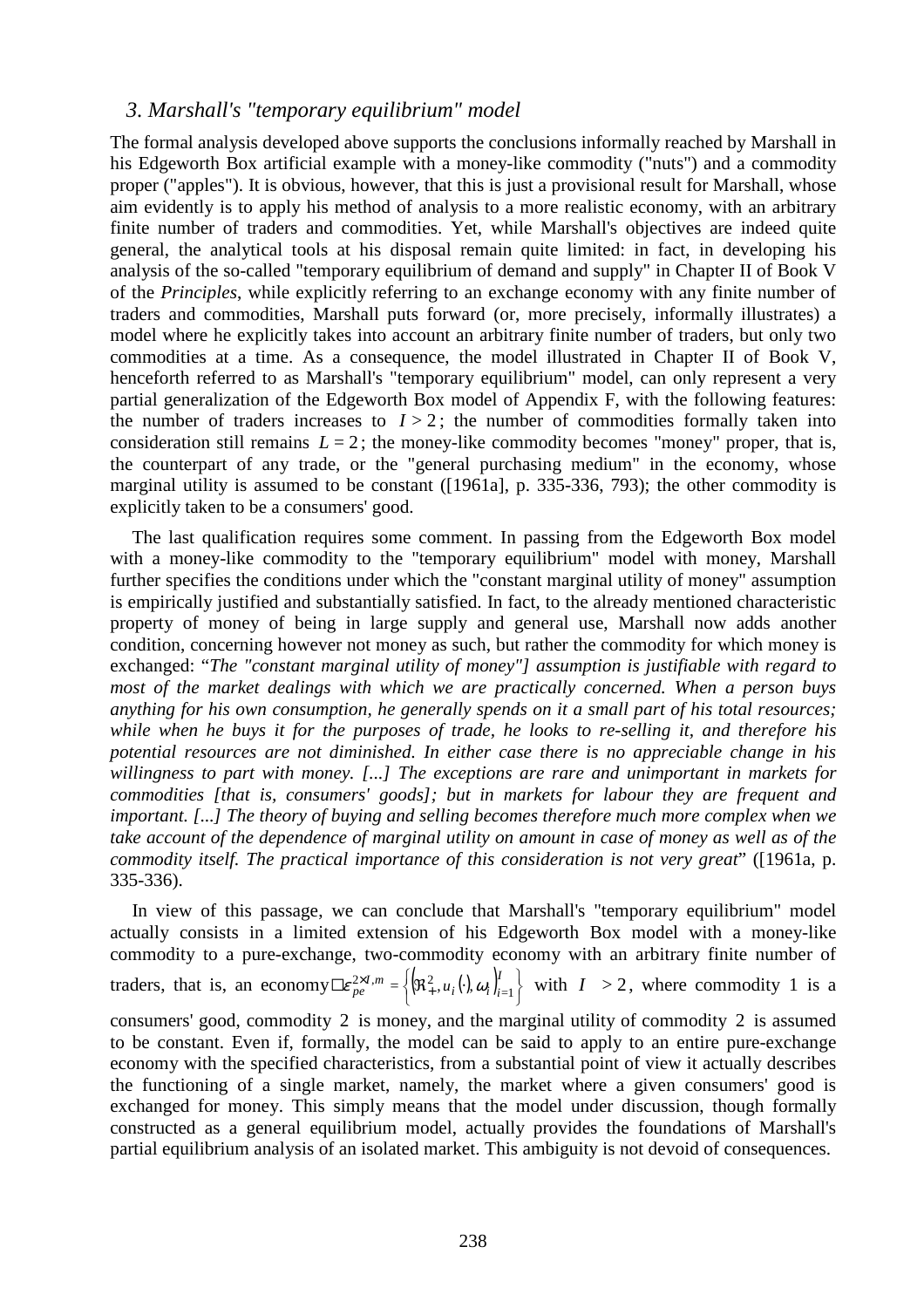Let us consider, in particular, the "constant marginal utility of money" assumption. Of the two conditions that, according to Marshall, justify this assumption, the first can be taken care of in the same way as before, by fixing a minimum endowment of money,  $m_i$ , for each  $i = 1,...,I$ . But the second cannot be formally accommodated into the model of an economy with only two commodities, one of which is money, for in such a model it is meaningless to suppose that each trader *i* 's expenditure on the only consumers' good existing in the economy represents "a small part of his total resources". This is just an instance of the difficulties one necessarily encounters in trying to make formally precise Marshall's rich, but vague, empirical insights, while striving to keep the formal model as faithful as possible to Marshall's original presentation.

Similar remarks apply, in particular, to the idea of formalizing the behavior of those dealers or middlemen, supposedly buying with a view to re-selling, who are incidentally mentioned by Marshall in the passage quoted above: for the formal treatment of that sort of behavior, with its obvious strategic connotations, would require the use of a conceptual framework and an analytical apparatus which are entirely alien to Marshall's capabilities and interests. Hence, in the following, we shall rule out all strategic considerations, assuming instead that all traders engage in bilateral bargains, satisfying the following conditions: each bargain is regarded as a selfcontained transaction by the two traders involved in it, so that each trader, in deciding whether to get engaged in a bargain, takes into account only the immediate effects of that bargain on his utility<sup>29</sup>. On top of this assumption, which is specific to the "temporary equilibrium" model, due to the existence in this model of a number of traders greater than two, we have to confirm here the same two assumptions already encountered in Marshall's Edgeworth Box model: precisely, in conformity with Marshall's verbal description of the exchange process, we shall assume that an individual bargain will only take place if it is weakly advantageous for the two traders involved in it, while no trader will stop trading as long as he can increase his utility by so doing.

Under the above assumptions, the generalization of the model of an Edgeworth Box economy with a money-like commodity,  $\Box \epsilon_{EB}^m = \Box \epsilon_{pe}^{2 \times 2,m}$ , to the "temporary equilibrium" model of a pureexchange economy with *I* consumers,  $\Box \epsilon_{pe}^{\alpha \chi I, m}$ , is immediate: in effect, all the analysis leading to equations (4') and (4") is independent of the number of traders in the economy, and consequently applies without change to the new context, except that now the number of traders in the economy is  $I > 2$ , instead of just 2 as before.

Yet, in spite of their formal similarity, it is nonetheless convenient to distinguish between the two cases: namely, when referring to the economy  $\Box \varepsilon_{pe}^{2 \times I,m}$ , rather than to the economy  $\Box \varepsilon_{EB}^m$ , we shall rewrite equations  $(4')$  and  $(4'')$  as

$$
d_1^I(p_1^{I,M}) = s_1^I(p_1^{I,M})
$$
\n
$$
d_1^I(p_1^{I,M}) - s_1^I(p_1^{I,M}) = 0,
$$
\n
$$
(5')
$$
\n
$$
(5')
$$

it being understood that, in deriving equations (5') and (5"), the Marshallian aggregate demand and supply functions for commodity 1 are, respectively,  $d_1^I(p_1^d) = \sum_{i=1}^I d_{1i}(p_i^d)$ , *i i I i*  $d_1^I(p_1^d) = \sum_{i=1}^I d_{1i}(p_{1i}^d)$ , for *d i*  $p_1^d = p_{1i}^d$ ,  $i = 1,...,I$ , and  $p_1^d \in (0,\infty)$ , and  $s_1^I(p_1^s) = \sum_{i=1}^I s_{1i}(p_{1i}^s)$ , *i i I i*  $s_1^I(p_1^s) = \sum_{i=1}^I s_{1i}(p_{1i}^s)$ , for  $p_1^s = p_{1i}^s$  $p_1^s = p_{1i}^s, i = 1,...,I$ , and  $p_1^s \in [0, \infty)$ , with *I* > 2 (rather than *I* = 2, as in the derivation of equations (6) and (7)). Further,

<sup>&</sup>lt;sup>29</sup> Marshall's exclusion of all strategic considerations from his "temporary equilibrium" model is openly stressed by Berry in a private letter to Edgeworth, once again written at Marshall's suggestion. In trying to defend Marshall's stance from Edgeworth's criticism, Berry writes *inter alia*: "Your argument as to recontracts which would disturb temporary equilibrium, I found very interesting and it seems to me quite true, but I hardly think it bears directly on Marshall's chapter, where recontracts are tacitly excluded" ([1961b], p. 794).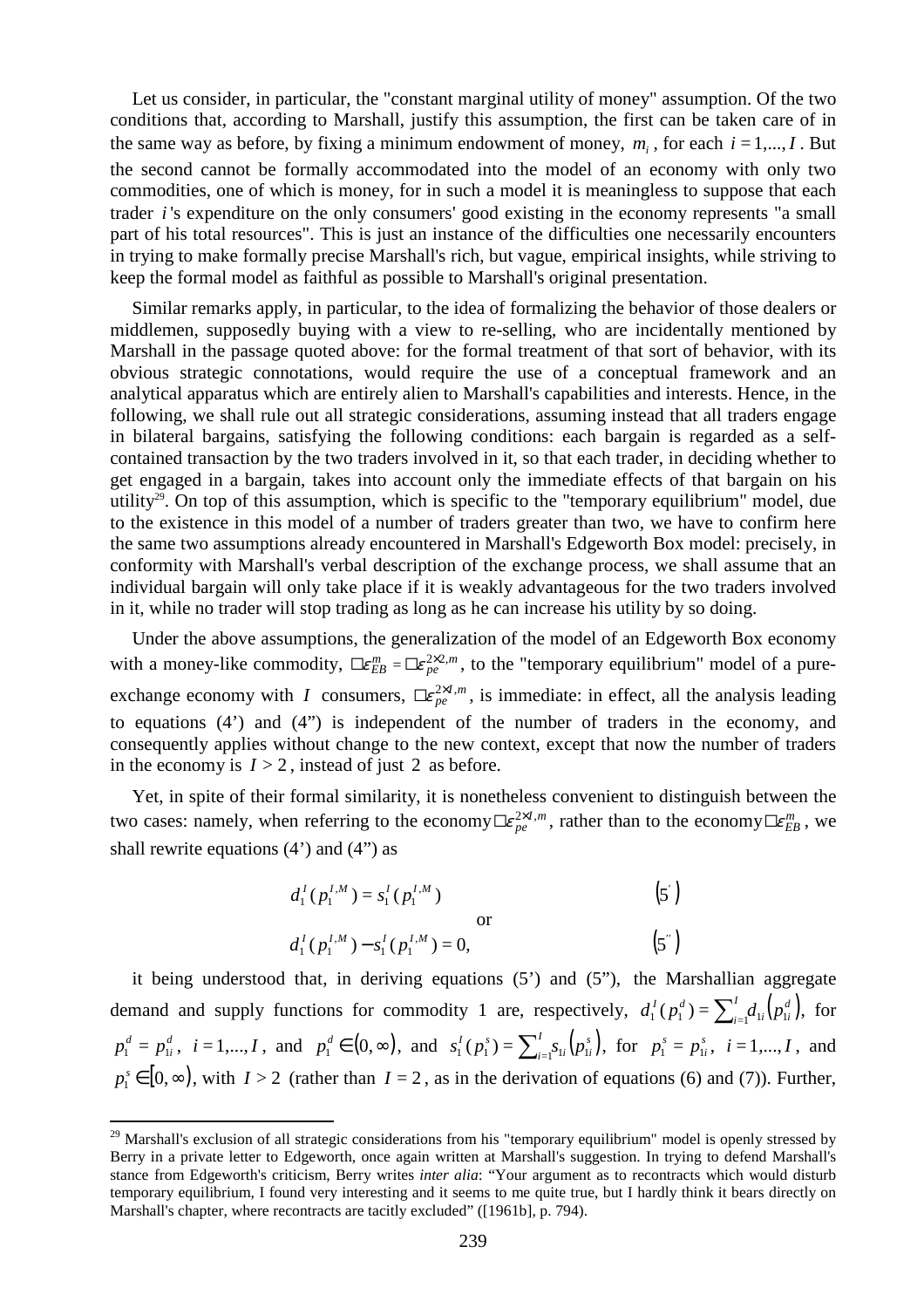$p_1^{I,M}$  $I_1^{I,M}$  is the Marshallian "temporary equilibrium" money price of commodity 1, while  $(p_1^{I,M}) = d_1^I(p_1^{I,M}) = s_1^I(p_1^{I,M})$  $1 V_1$ ,  $1 V_1$ ,  $1 \, \mathcal{V}$  $q_1^I(p_1^{I,M}) = d_1^I(p_1^{I,M}) = s_1^I(p_1^{I,M})$  is the Marshallian "temporary equilibrium" quantity of commodity 1.

As we shall see, Marshall's final interpretation of equation (5') or (5") is essentially the same as that of equation (4') or (4"). Yet, Marshall's claims are not entirely justified: for, even if equations  $(5')$  and  $(5'')$  are formally almost identical to equations  $(4')$  and  $(4'')$ , their interpretation cannot be exactly the same as before. To clarify this point, let us first recall the essential features of Marshall's original presentation. Marshall, as it is customary for him, develops his "temporary equilibrium" model by means of an example. In this case, Marshall's illustration is taken "from a corn market in a country town", where "corn [...] of the same quality" is traded against "money", the former being measured in quarters and the latter in shillings (Marshall, 1961a, p. 332). Hence, in the light of Marshall's example, commodities 1 and 2 above should be interpreted as "corn" and "money", respectively, while the price of commodity 1 in terms of commodity 2 should be interpreted as the "money price of corn". In his illustration, Marshall summarizes the relevant aggregate "*facts*" concerning the corn market by means of the following "*table*" ([1961a], p. 333):

| At the price | Holders will be<br>willing to sell | Buyers will be<br>willing to buy |
|--------------|------------------------------------|----------------------------------|
| 37 s.        | 1000 quarters                      | 600 quarters                     |
| 36s.         | "<br>700                           | "<br>700                         |
| $35s$ .      | "<br>600                           | "<br>900                         |

From a discussion of these "facts", Marshall draws the following provisional conclusion: " *The price of* 36 *s. has thus some claim to be called the true equilibrium price: because if it were fixed on at the beginning, and adhered to throughout, it would exactly equate demand and supply (i.e. the amount which buyers were willing to purchase at that price would be just equal to that for which sellers were willing to take that price); and because every dealer who has a perfect knowledge of the circumstances of the market expects that price to be established. If he sees the price differing much from* 36 *s. he expects that a change will come before long, and by anticipating it he helps it to come quickly*" ([1961a], p. 333-4).

Here Marshall offers two different reasons for justifying the statement that "*the price of* 36 *s*." is "*the true equilibrium price*". What is at first sight disconcerting is that neither argument is really consistent with Marshall's approach: for the first ambiguously oscillates between a Jevonsian and a Walrasian approach, while the second assumes an amount of knowledge on the part of some dealers that is wholly at variance with both Marshall's vision and theory.

The first argument has an explicitly conditional form: if some extreme form of "Jevons' Law of Indifference" were to hold, implying the constancy of the money price of commodity 1 over the whole trading process, assumed to be time-consuming, rather than simply across the different trades taking place at one and the same instant, then "the price of 36 *s*." would clear the market for that commodity. This argument might appear to suggest a distinctly Walrasian interpretation of both equation (5') (or (5")) and the price equilibrium concept implicit in it. But there is something unconvincing in this Walrasian reading of the price equilibrium concept: on the one hand, as we already know, Marshall does not believe in the truth of the premise of the proposed conditional statement, which sounds therefore as openly counterfactual in character<sup>30</sup>; on the

 $30$ As we have already seen in discussing Marshall's model of an Edgeworth Box economy, Marshall does not believe that a constant rate of exchange between the two commodities, representing the "true equilibrium rate", has any chance of prevailing over the trading process; in fact, referring to such "true position of equilibrium", he states that "there is no reason to suppose that it will be reached in practice" ([1961a], p. 791). As we shall see in a moment,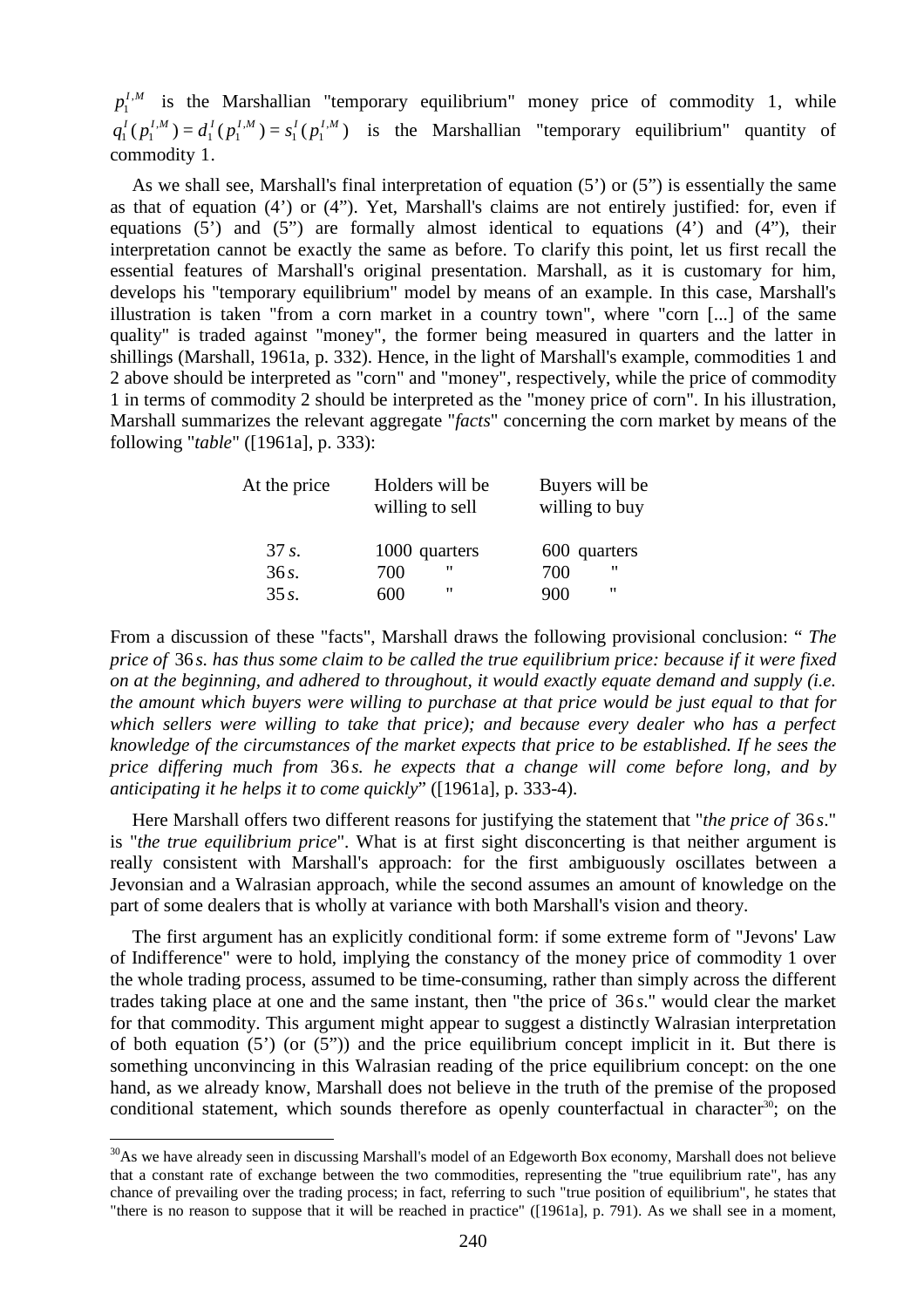other hand, as can be seen by the second half of the sentence between parentheses, Marshall is far from accepting Walras's price-taking assumption, on which the Walrasian interpretation of the price equilibrium concept essentially rests $^{31}$ .

Marshall's second argument is even more questionable: for if an inside dealer had a "perfect knowledge of the circumstances of the market", whatever the exact meaning of this expression, he would try to exploit such knowledge strategically, as Marshall himself seems to imply in the last sentence of the quoted passage. But then that dealer's behavior could not be the one predicted on the basis of Marshall's own simple non-strategic theory, as put forward in both Appendix F and Chapter II of Book V of the *Principles*, so that "the price of 36 *s*." could not be the equilibrium price, after all, and the alleged stabilizing effect of speculation would be far from proven, contrary to Marshall's implication<sup>32</sup>.

Now, if Marshall's justifications of his own "temporary equilibrium" concept were really based on the above grounds, Marshall's efforts to build an original equilibrium model would be misplaced or self-defeating: in effect, if the proposed justification were the first, with its Walrasian flavor, Marshall's model should be discarded in favor of the much less cumbersome model put forward by Walras; if, instead, the proposed justification were the second, with its game-theoretic flavor, Marshall's model should be discarded since it would be wholly unable to cope with the issues at stake.

But really it is not Marshall's intention to support his "temporary equilibrium" notion by means of either one of the arguments tentatively put forward in the quoted passage: in fact, in the immediately following sentence, Marshall himself takes care to disavow them both. As to the second, based on the supposition that some dealers may possess a "perfect knowledge" of the market conditions, he writes: "*It is not indeed necessary for our argument that any dealers should have a thorough knowledge of the circumstances of the market*"([1961a], p. 334).

As to the first, based on the joint use of one extreme version of "Jevons' Law of Indifference" and the market-clearing condition, Marshall explains that, precisely because the dealers, far from being perfectly informed, actually have a very limited, or even grossly mistaken, knowledge of the circumstances of the market, a number of bilateral bargains will be struck at prices different from the equilibrium one. Yet, according to Marshall, in spite of all such trades occurring at nonequilibrium prices, the market will tend to close on a price not far from the equilibrium price (36 *s*.), while the total amount of corn traded will eventually approximate the equilibrium quantity ( 700 quarters). Specifically, Marshall writes: "*Many of the buyers may perhaps underrate the willingness of the sellers to sell, with the effect that for some time the price rules at the highest level at which any buyers can be found; and thus* 500 *quarters may be sold before the price sinks below* 37 *s. But afterwards the price must begin to fall and the result will still*

l

Marshall is similarly convinced that there is no reason why, in his "temporary equilibrium" model, the money price of the consumers' good concerned should be supposed to remain constant over the trading process analyzed therein. Indeed, Marshall appears sometimes to believe that the standard (i.e., instantaneous) version of "Jevons' Law of Indifference" holds approximately true in "perfect markets": "Thus the more nearly perfect a market is, the stronger is the tendency for the same price to be paid for the same thing *at the same time* in all parts of the market [...]" ([1961a], p. 325; italics added). But this has nothing to do with assuming the constancy of price *over time*.

<sup>&</sup>lt;sup>31</sup>While the first half of the bracketed expression (that is, "the amount which buyers were willing to purchase at that price") may sound Walrasian, since the "buyers" may be viewed as price-takers and quantity-adaptors, the second half (that is, "would be just equal to that for which sellers were willing to take that price") cannot for sure be so interpreted, since here the "sellers" are supposed to decide whether or not to accept a certain price, given a certain quantity of output, which is surely not a competitive behavior in the Walrasian sense.

<sup>32</sup>As clearly emerges from the starting paragraph of Chapter 3 of Book V of the *Principles*, which immediately follows the Chapter devoted to the "temporary equilibrium" model, Marshall is perfectly aware that "[e]ven in the corn-exchange of a country town on a market-day the equilibrium price is affected by calculations of the future relations of production and consumption", hence by expectations and speculation ([1961a], p. 337). But all these aspects, however important in the real world, are deliberately left out of the formal model of "temporary equilibrium".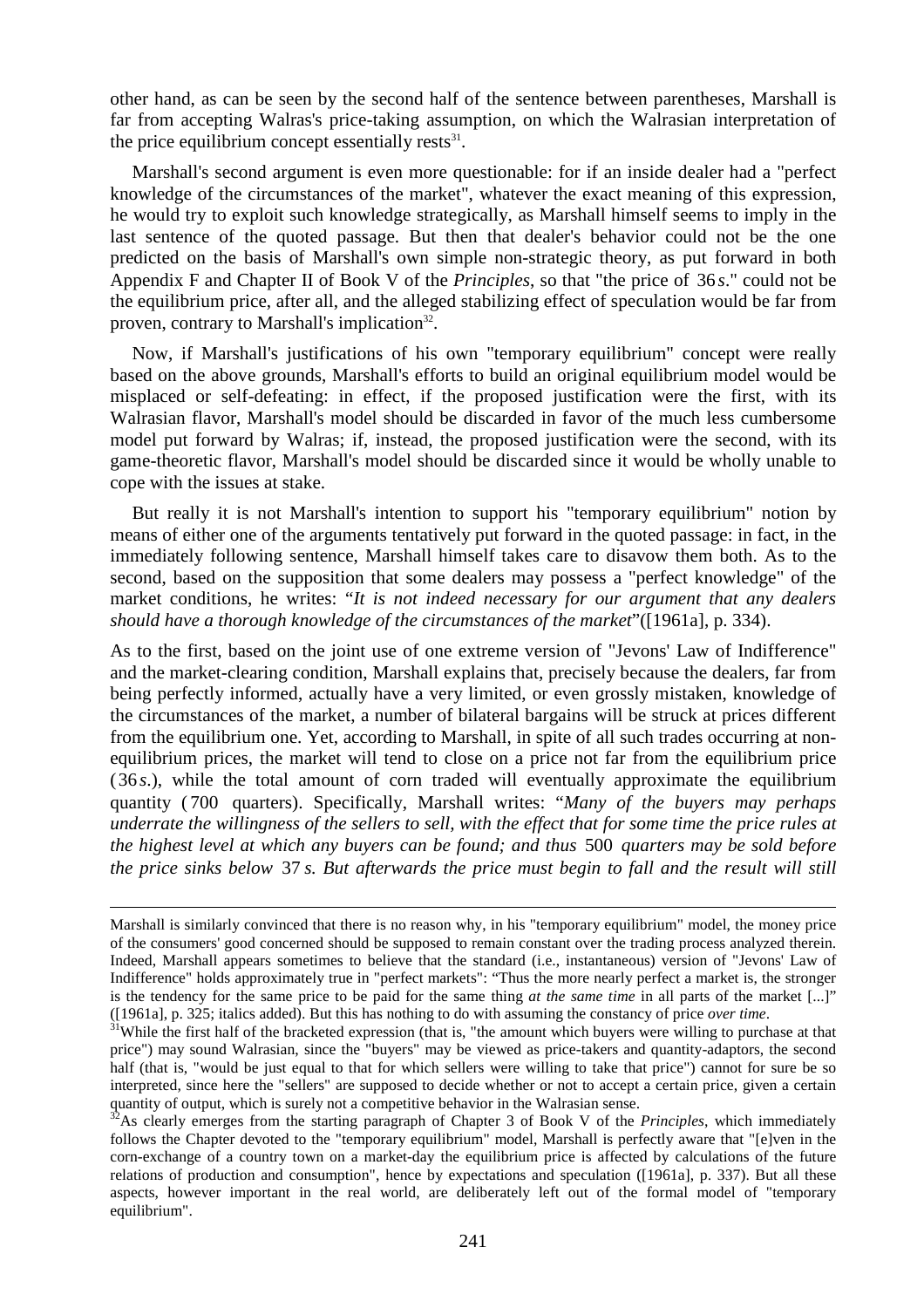probably be that 200 more quarters will be sold, and the market will close on a price of about 36s. For when 700 quarters have been sold, no seller will be anxious to dispose of any more except at a higher price than 36s., and no buyer will be anxious to purchase any more except at a lower price than 36s. In the same way if the sellers had underrated the willingness of the buyers to pay a high price, some of them might begin to sell at the lowest price they would take, rather than have their corn left on their hands, and in this case much corn might be sold at a price of 35 *s*.; but the market would probably close on a price of 36s. and a total sale of 700 quarters ([1961a], p. 334).

We have here a distinctly non-Walrasian equilibration process, since out-of-equilibrium trades are explicitly allowed for, though not formally modelled. And yet the process is said to converge to a well-determined price of corn in terms of money and a well-determined total traded quantity of corn, where such price and quantity incidentally coincide with the Walrasian equilibrium ones. Once again, as he had already done in the context of the Edgeworth Box economy, Marshall explains that also in this case the determinateness of equilibrium crucially depends on the "constant marginal utility of money" assumption: "*In this illustration there is a latent assumption which is in accordance with the actual conditions of most markets; but which ought to be distinctly recognized in order to prevent its creeping into those cases in which it is not justifiable. We tacitly assumed that the sum which purchasers were willing to pay, and which sellers were willing to take, for the seven hundredth quarter would not be affected by the question whether the earlier bargains had been made at a high or low rate*" ([1961a], p. 334).

But is Marshall justified in supposing that the "constant marginal utility of money" assumption is sufficient for granting equilibrium determinateness in a pure-exchange economy with many traders,  $\mathbb{L}_{pe}^{\infty}$  with  $I > 2$ , as it was in an Edgeworth Box economy with a moneylike commodity,  $\mathbb{L}\epsilon_{EB}^m$ ? The answer is: not quite. In fact, in the model of an Edgeworth Box economy with a money-like commodity, the sharp result which has been obtained concerning  $p_1^M$ , the Marshallian equilibrium price of commodity 1 in terms of commodity 2, crucially depends on the existence of only two traders in the economy: for in that case the marginal rate of exchange at which the last marginal trade occurs necessarily coincides with both the marginal demand price of the only marginal buyer,  $p_1^d(q_1(p_1^M))$ , and the marginal supply price of the only marginal seller,  $p_1^s(q_1(p_1^M))$ ; hence it also necessarily coincides with  $p_1^M$ , which can therefore be legitimately interpreted as the final rate to which the sequence of the rates at which the traders have traded during the exchange process necessarily converges.

But in Marshall's "temporary equilibrium" model there are more than two traders in the economy; hence, in general, not only there might exist more than one marginal buyer or seller, but there might also be some sellers that are not marginal, in the sense that the minimum supply prices at which their Marshallian direct supply functions become perfectly price-inelastic are less than  $p_1^{I,M}$  $l_1^{I,M}$ . Under such circumstances, however, we can no longer be sure the marginal price at which the last marginal trade occurs necessarily coincides with  $p_1^{I,M}$  $\int_1^{I,M}$ : whether or not this holds true depends on the path followed by the exchange process, specifically on the order of the matchings between pairs of traders, that is, on something on which Marshall's theory has nothing to say. In Marshall's "temporary equilibrium" model, therefore, while the total quantity of commodity 1 traded in the market will still certainly converge to the Marshallian "temporary equilibrium" quantity,  $q_1(p_1^M)$  $q_1(p_1^M)$ , it is no longer true that the sequence of the money prices of commodity 1 at which the traders buy and sell that commodity during the trading process necessarily converges to the Marshallian "temporary equilibrium" price,  $p_1^{I,M}$  $\int_1^{I,M}$ .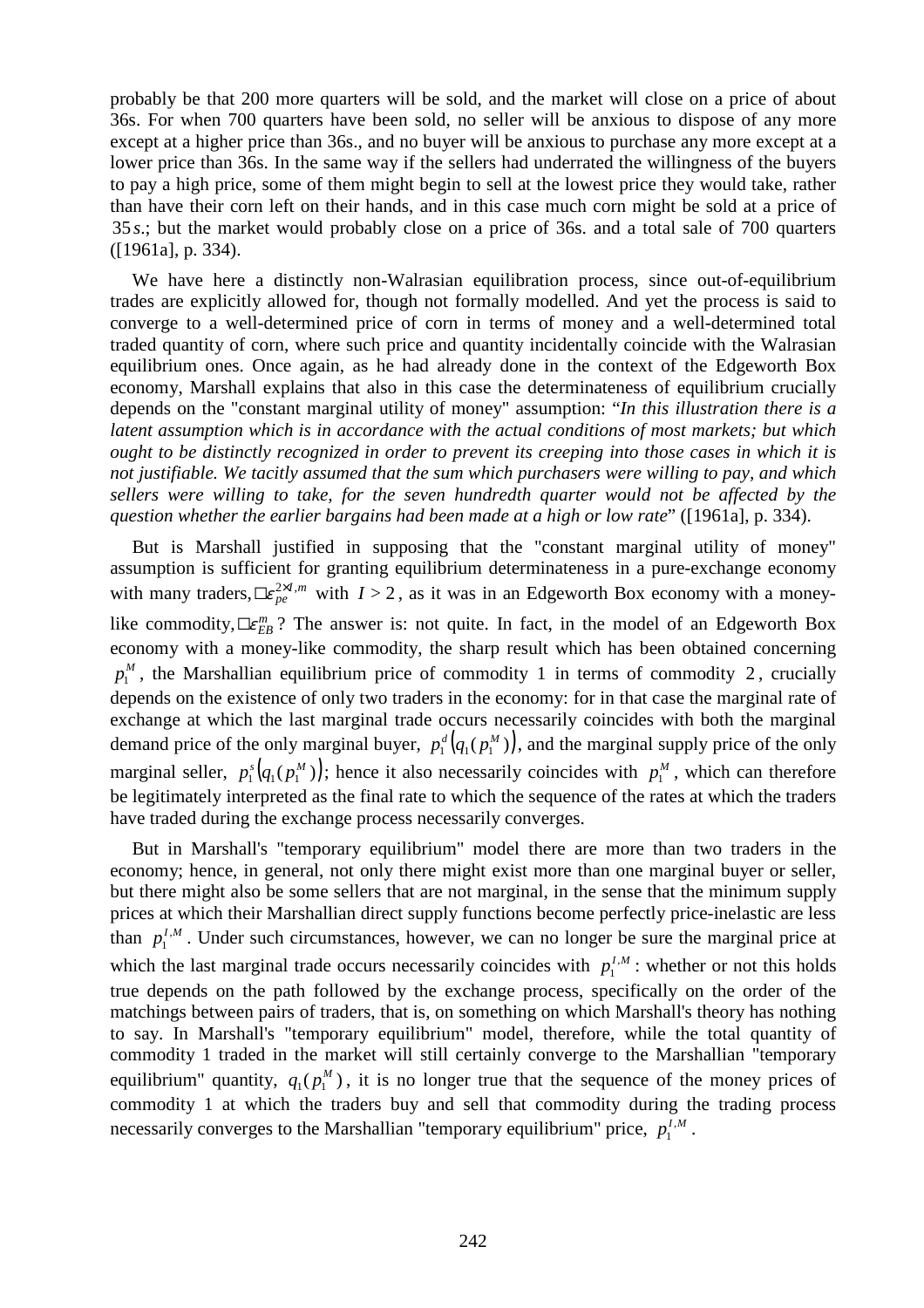#### *4. Marshall's pure-exchange models: limitations and extensions*

While Marshall's model of the Edgeworth Box economy is obviously propedeutical to his "temporary equilibrium" model, the latter is in turn propedeutical to his normal equilibrium models, which absorb by far the largest part of Marshall's attention in Book V of the *Principles* and can rightly be regarded as the crowning of the Marshallian theory of value. Yet it would be wrong to underrate the role of Marshall's pure-exchange models, for they provide the foundations upon which the whole of Marshall's price theory is built, fixing at the same time the boundaries within which it can hope to expand. As a matter of fact, unlike many of his followers and interpreters, Marshall himself is well aware of the fundamental role played by his pureexchange models in the overall structure of his thought, even if he is apparently willing to acknowledge it in private correspondence only. For instance, in reproaching Edgeworth (1891a) for wrongly bringing a charge of indeterminacy against his model of barter with a money-like commodity, Marshall ([961b], p. 797) does not hesitate to assert that, if the "error" mistakenly pointed out by Edgeworth were in effect true, it "would justly shake the credit of a very great part of his [i.e., Marshall's] book". In his pure-exchange, two-commodity models Marshall wants to show how an equilibrium comes to be established as the final outcome of a realistic process of exchange in "real" time, where trades can actually take place at out-of-equilibrium rates of exchange or prices. This program inevitably raises the issue of equilibrium determinacy. Marshall's solution, as we have seen, consists in imposing some related restrictions on both the traders' utility functions, which are assumed to be quasi-linear in one of the two commodities, and the nature of the commodities themselves, one of which is interpreted as a money-like commodity or money *tout court*. By so proceeding, Marshall solves the equilibrium determinacy problem in the Edgeworth Box model with a money-like commodity, in the special sense specified in subsection 4.2, and almost solves it in the "temporary equilibrium" model, as explained in subsection 4.3.

But, at the same time, Marshall inexorably restrains the scope of his analysis: for his suggested solution of the equilibrium indeterminacy problem only applies when no more than one commodity proper is explicitly accounted for in the model, so that the only unknowns to be determined boil down to the money price and the quantity traded of that single commodity proper (as we have seen, not even the quantity of money traded in equilibrium can be determined in Marshall's model). As a matter of fact, Marshall's approach can be formally extended to a multi-market pure-exchange economy, where an arbitrary finite number of commodities are traded for money. Yet, in such a generalized context, "Marshall's fundamental property", on which Marshall's results in his pure-exchange models with only one commodity proper crucially depend, can only be preserved if one is willing to assume that the traders' utility functions are not only quasi-linear in money, but also additively separable in all their arguments, i.e., all commodities proper and money; this means, however, that the multi-market economy actually turns out to be made up of a number of separate markets, lacking any essential interrelation and behaving as if they were isolated form each other<sup>33</sup>.

We can conclude, therefore, that there is no way to extend to a multi-commodity world, made up of many interrelated markets, the results achieved by Marshall within his one-commodity world, consisting in the isolated market where the only commodity proper explicitly

 $33$ Marshall is well aware of the fundamental role played by the additive separability of the traders' utility functions in his pure-exchange models. Yet, in his typical style, instead of openly acknowledging the irreplaceable *analytical* role of that assumption in his theoretical construction, he prefers to justify it on *empirical* grounds. In fact, in Note XII *bis* of the Mathematical Appendix of the *Principles*, where Marshall discusses his model of an Edgeworth Box economy with a commodity proper ("apples") and a money-like commodity ("nuts"), defending it from Edgeworth's criticism, he writes: "*Prof. Edgeworth's plan of representing U and V [the traders' utility functions] as general functions of x and y [the quantities of the two commodities] has great attraction to the mathematician; but it seems less adapted to express the every-day facts of economic life than that of regarding, as Jevons did, the marginal utilities of apples as functions of x simply*" ([1961a], p. 845).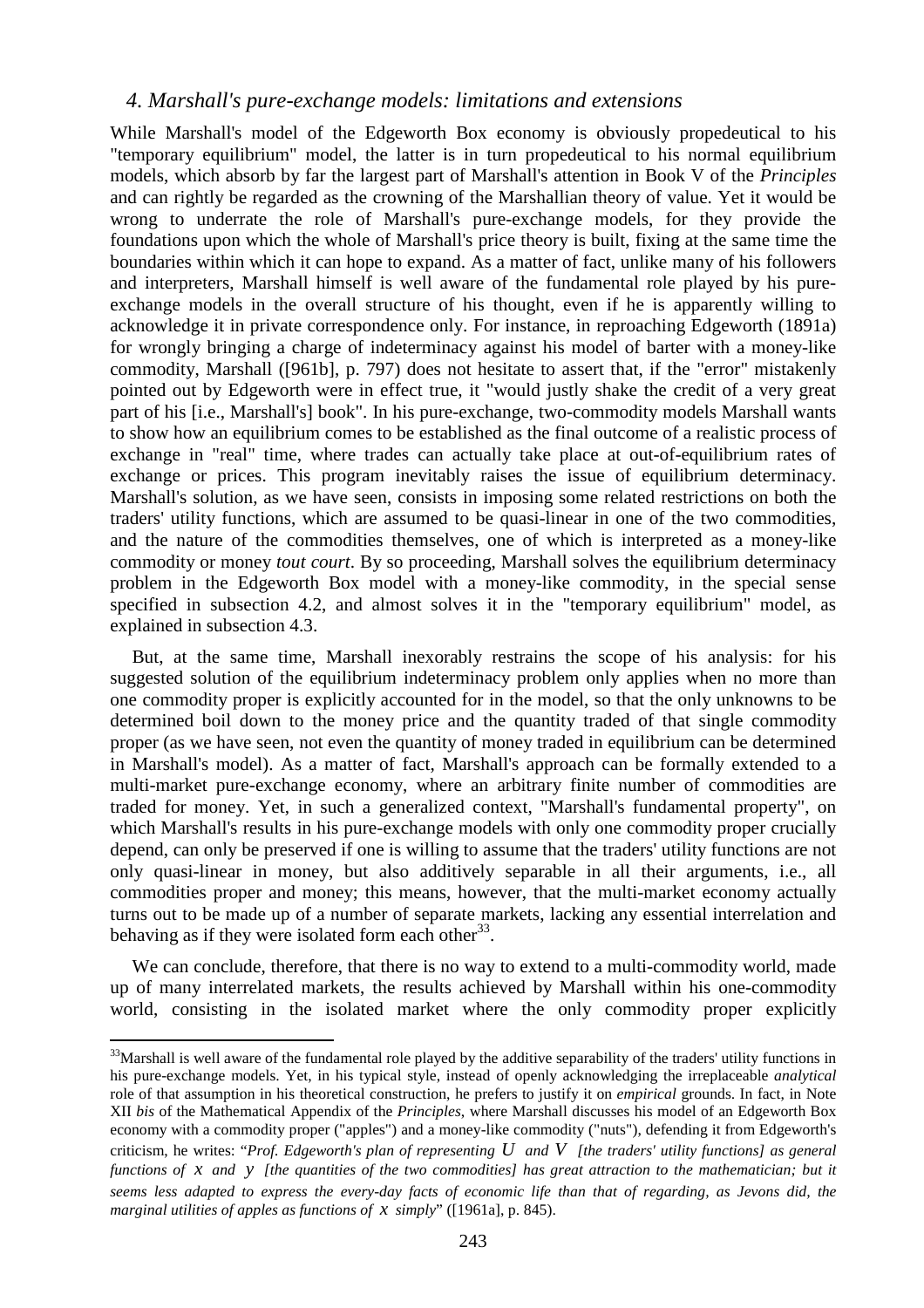contemplated by the model is traded for money: Marshall's analysis remains necessarily confined to the partial equilibrium framework dictated by his explanatory aims and consequent choice of assumptions, while Walras's general equilibrium analysis stands well beyond reach. Of course, production phenomena can be brought into the picture: this is precisely what Marshall does by developing his normal equilibrium models, where production of a consumers' good plays a fundamental role in explaining the functioning of the supply side of the market. But also in this case the partial equilibrium framework cannot be overcome.

# **Conclusions**

In this paper we have squarely faced the long-standing issue of the foundations of modern price theory, specifically contrasting the received view according to which Walras's and Marshall's approaches to price theory, while differing in scope, are basically similar in their aims, presuppositions, and results. By focusing on a special kind of economy (the pure-exchange, twocommodity economy), which has been formally studied by both Walras and Marshall with the help of similar tools, we have been able to precisely identify the differences between the two approaches. First, the two economists have been shown to widely differ from one another in the basic assumptions on which they ground their respective investigations of the trading process: as a matter of fact, it turns out that Walras's very conception of a competitive economy is largely at variance with Marshall's. Secondly, it has been shown that, starting from such different sets of assumptions, the two authors arrive at entirely different models of the pure-exchange, twocommodity economy. Precisely, by reducing the trading process to a purely virtual process in "logical" time, Walras arrives at a well-defined notion of "instantaneous" equilibrium, which can be easily extended to more general contexts (such as pure-exchange and production multicommodity economies). On the contrary, by making a few further assumptions on the characteristics of the traders and the nature of the commodities involved, one of which must be money or a money-like commodity, Marshall can indeed show that a determinate (or almost determinate) equilibrium emerges from a process of exchange in "real" time with observable outof-equilibrium trades; but his analysis cannot be significantly generalized beyond the partial equilibrium framework in which it is necessarily couched from the beginning.

Hence, to conclude, our comparison between Walras's and Marshall's approaches to price theory seems to confirm that, given the requirement of equilibrium determinacy, there indeed exists a trade-off between realism and scope of the analysis: for Marshall can buy a more realistic interpretation of both the equilibration process and the equilibrium construct than Walras's only at the cost of giving up Walras's pretence to develop a truly general analysis of a system of interrelated markets.

# REFERENCES BILBIOGRAPHIQUES

Baumol W.J (1977), *Economic Theory and Operations Research*, IV edition, Prentice-Hall International, Inc., London.

Bertrand J. (1883), "*Théorie mathématique de la richesse sociale*, par Léon Walras, professeur d'économie politique à l'académie de Lausanne, Lausanne, 1883. *Recherches sur les principes mathématiques de la théorie de richesses*, par Augustin Cournot, Paris, 1838", *Journal des Savants*, septembre, 504-8; as reprinted in Bridel (1996), p.195-202.

Berry A. (1891), "Alcune brevi parole sulla teoria del baratto di A. Marshall", *Giornale degli Economisti*, 2, Serie 2 *<sup>a</sup>* , giugno, p. 549-553.

Bridel P. (1996), *Le chêne et l'architecte. Un siècle de comptes rendus bibliographiques des Eléments d'économie politique pure de Léon Walras*, Librairie Droz, Genève - Paris.

Chiang A.C. (2005), *Fundamental Methods of Mathematical Economics*, IV edition, McGraw-Hill, Boston.